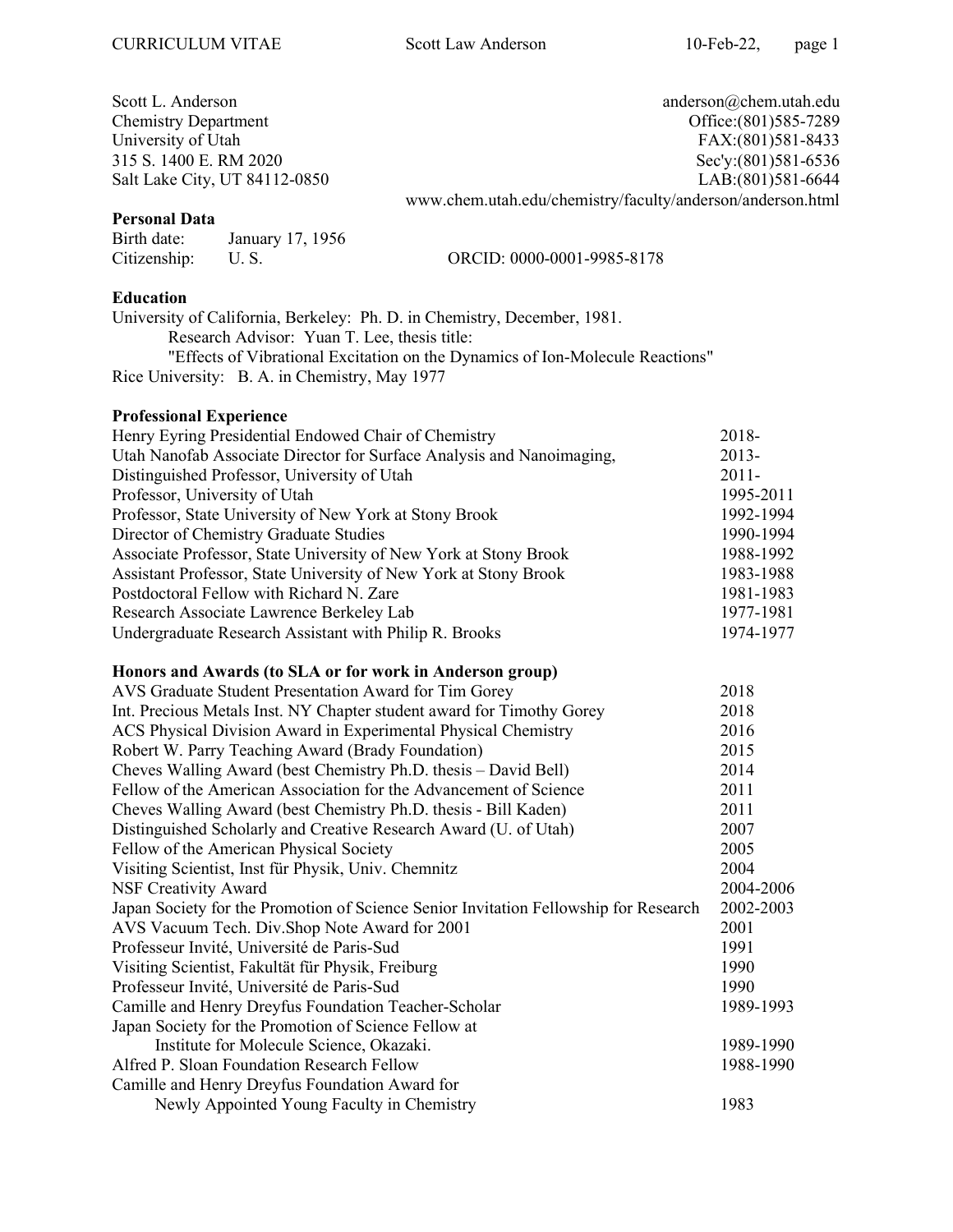| National Science Foundation Graduate Fellow<br>Zevi Salsburg Prize in Undergraduate Chemistry | 1977-1980<br>1977 |
|-----------------------------------------------------------------------------------------------|-------------------|
| R. A. Welch Foundation Undergraduate Fellow                                                   | 1976-1977         |
| <b>Professional Activities</b>                                                                |                   |
| Executive Committee, AVS Surface Science Division                                             | 2021-2023         |
| Leadership rotation for Div. Chem. Phys., American Physical Society                           | 2016-2020         |
| Editorial Advisory Board, Acc. Chem. Res.                                                     | $2015 -$          |
| Editorial Advisory Board, Surface Science                                                     | $2015 -$          |
| Assoc. Director, Utah Nanofab and Microscopy Core Facilities                                  | 2013-             |
| Editorial Advisory Board, J. Phys. Chem.                                                      | 2012-14           |
| Director, Catalyst/Fuel Interactions Basic Research Initiative                                | 2012-2015         |
| Director, Nanocatalysts in Propulsion: Mechanisms and Optimization MURI                       | 2008-1015         |
| Co-director, USTAR Center for Alternative Energy                                              | 2009-2012         |
| Director, Catalysis for Propulsion MURI                                                       | 2007-2012         |
| AAAS (Fellow 2010)                                                                            |                   |
| American Physical Society (Fellow 2005)                                                       |                   |
| <b>American Chemical Society</b>                                                              |                   |
| American Vacuum Society (AVS)                                                                 |                   |
| Nano Institute of Utah                                                                        |                   |
| Editorial Board, Journal of Cluster Science                                                   | 1991-93           |
| National Synchrotron Light Source, U15 PRT                                                    | 1990-96           |

### Consulting:

Latham Watkins (Chicago), Clifford Chance (London), Micromass UK (Waters), Wilmer Cutler Pickering Hale and Door (Boston), Hepworth Lawrence Bryer and Bizley (Rugby, UK), Dimock Stratton Clarizio (Toronto), Patrick Shea PC (Salt Lake City), USP Technical (Boeing Satellite - El Segundo), Reaction Engineering International (Salt Lake City), NASA Engineering and Safety Center (Marshall Space Flight Center)

### CURRENT RESEARCH INTERESTS

Cluster Size/Alloying/Morphology Effects on Catalysis. Goals: Prepare and characterize model cluster catalysts where the size and morphology of the supported clusters can be controlled by size and energyselected cluster beam deposition. The studies are aimed at understanding the size-dependent chemistry found in ultra-disperse catalysts. We are particularly interested in correlations between electronic structure and activity.

Techniques: Ion beam techniques to deposit high intensity mass-selected cluster ion beams with narrow energy spread. The usual surface analysis and preparation tools (XPS, XAS, ISS, TPS, STM, IRAS, Pulsed mass spectrometry, in situ electrochemistry...)

Single Nanoparticle Optical and Surface Chemical Properties. Goals: Determine how the optical properties of fluorescent nanoparticles (quantum dots) vary with size, charge state, ligand coating, and other properties. Measure changes in reactivity of nanoparticles with size in the scalable regime where electronic properties are tuned by size.

Techniques: Nanoparticle mass spectrometry (NPMS) is used to measure the mass and charge of single trapped nanoparticles with ppm precision. Simultaneous measurement of optical properties such as fluorescence yield, lifetime, and emission spectrum.

In Situ, Size-Selected Electrocatalysis. Goals: Understand effects of catalytic site size and electronic properties on electrocatalysis. Techniques: Mass-selected cluster deposition on clean electrode substrates in UHV, with surface science characterization of the as-deposited electrodes. In situ electrochemistry allowing chemistry to be studied without complications from adventitious adsorbates.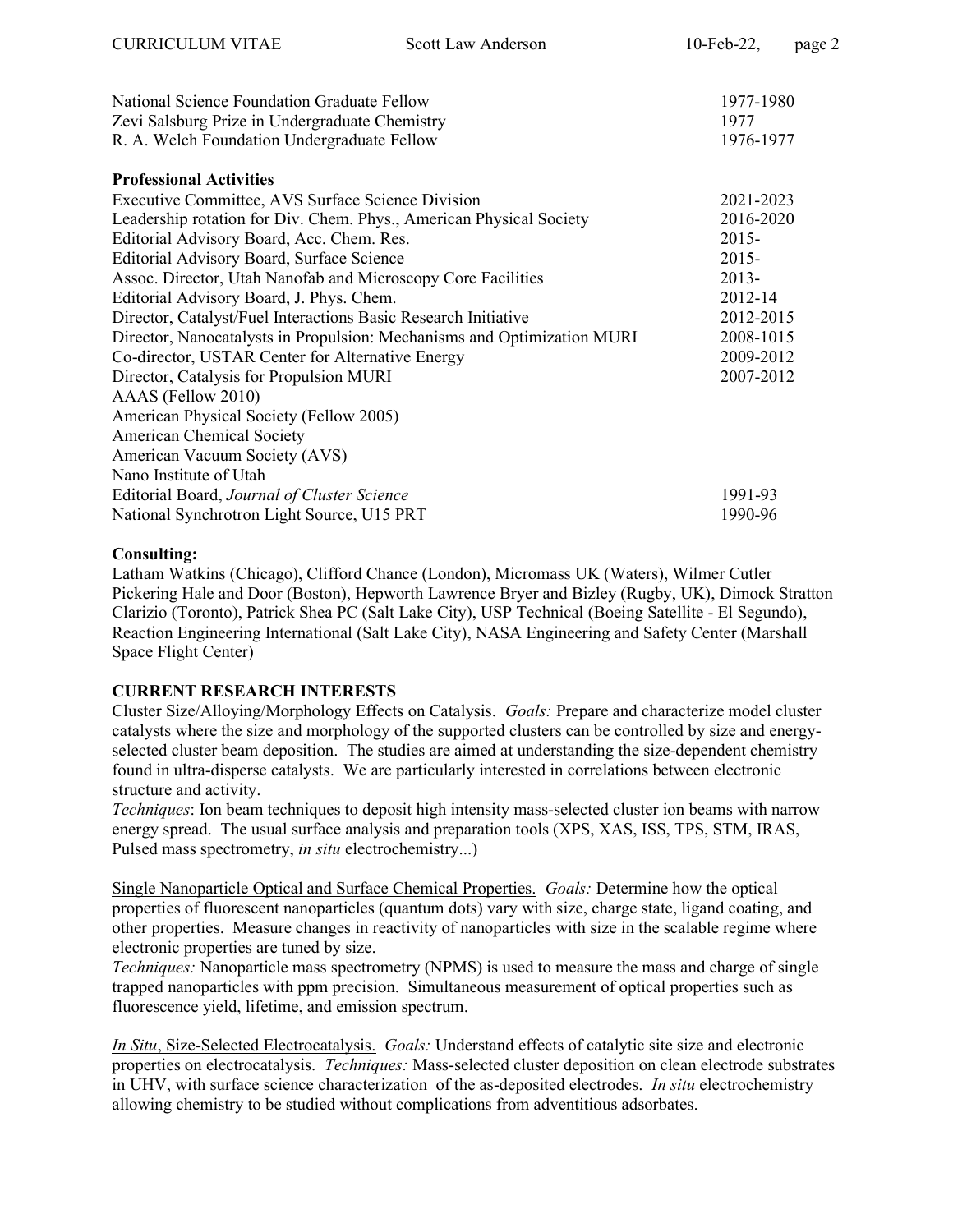Energetic Nanoparticles for Propulsion Applications. Goals: Develop efficient methods for preparing fuel-soluble, catalyst-coated nanoparticles of high energy density solids such as boron, boron nitride, aluminum, or other metals. Characterize particles before and after combustion, and understand and optimize structure/activity relationships. Current focus is on hydrocarbon fuels, polymer rocket fuels, and ionic liquid rocket fuels.

Techniques: Milling, TEM, STEM/EDX, FT-IR, XPS, turbulent flame calorimetry, NMR, combustion testing (via collaborations with Air Force Research Lab, U. Alabama).

Catalysis for Propulsion Applications. Goals: Probe mechanisms for ignition and reforming/cracking catalysis relevant to aeropropulsion. Techniques: Ion beam techniques to deposit high intensity massselected cluster ion beams with narrow energy spread. The usual surface analysis and preparation tools (XPS, XAS, ISS, TPS, STM, IRAS, Pulsed mass spectrometry...) TEM, XPS of nanoparticles generated from catalyst precursors in situ in combustors. Small Angle X-ray Scattering and PDF analysis to examine nanoparticle growth under fuel and combustor conditions.

## PUBLICATIONS

- 1. "Proton Affinities of Hydrogen Halides Determined by the Molecular Beam Photoionization Method", P. W. Tiedemann, S. L. Anderson, S. T. Ceyer, T. Hirooka, C. Y. Ng, B. H. Mahan, and Y. T. Lee, J. Chem. Phys. 71 (1979) 605-9.
- 2. "Reactions of Magnetically State Selected NO with O<sub>3</sub>: Effect of fs and Rotational States on Reactivity", Scott L. Anderson, Philip R. Brooks, James D. Fite, and On Van Nguyen, J. Chem. Phys. 72 (1980) 6521-8.
- 3. "Photoionization of Molecular Hydrogen Dimer (H2)2", Tomohiko Hirooka, Scott L. Anderson, Peter W. Tiedemann, Bruce H. Mahan, and Yuan T. Lee, Koen Yoshishu - Bunshi Kozo Sogo Toronkai, 64-5. Chem. Soc. Japan: Tokyo, Japan. (1979).
- 4. "Photoionization of  $(H_2)$ <sub>2</sub> and Clusters of O<sub>2</sub> Molecules", S. L. Anderson, T. Hirooka, P. W. Tiedemann, B. H. Mahan, and Y. T. Lee, J. Chem. Phys. 73 (1980) 4779-83.
- 5. "The Effect of Vibration and Translational Energy on the Reaction Dynamics of the  $H_2^+ + H_2$  System", Scott L. Anderson, F. A. Houle, D. Gerlich, and Y. T. Lee, J. Chem. Phys. 75 (1981) 2153-62.
- 6. "Vibrational Effects on Proton and Charge Transfer in the  $H_2^+$  + Ar System", F. A. Houle, S. L. Anderson, D. Gerlich, T. Turner, and Y. T. Lee, Chem. Phys. Lett. 82 (1981) 372-5.
- 7. "Nonadiabaticity in Ion-Molecule Reactions: Coupling of Proton and Charge Transfer in the  $H_2^+$  and  $D_2^+$  + Ar System", F. A. Houle, S. L. Anderson, D. Gerlich, T. Turner, and Y. T. Lee, J. Chem. Phys. 77 (1982) 748-55.
- 8. "The Effects of Collision Energy and Ion Vibrational Excitation on Proton and Charge Transfer in  $H_2^+$  $+ N<sub>2</sub>$ , CO, O<sub>2</sub>", S. L. Anderson, T. Turner, B. H. Mahan, and Y. T. Lee, J. Chem. Phys. 77 (1982) 1842-54.
- 9. "Multiphoton Ionization Photoelectron Spectroscopy: A New Method for Determining the Vibrational Structure of Molecular Ions", S. L. Anderson, D. M. Rider, and R. N. Zare, Chem. Phys. Lett. 93 (1982) 11-15.
- 10. "Unimolecular Dissociation Rates of the Chlorobenzene Cation Prepared by Multiphoton Ionization", D. M. Rider, J. Durant, S. L. Anderson, F. D. Proch, and R. N. Zare, J. Chem. Phys. 80 (1984) 1817-25.
- 11. "Resonance Enhanced Multiphoton Ionization of Molecular Hydrogen Via the  $\frac{1}{g}$  State: Photoelectron Energy and Angular Distributions", S. L. Anderson, G. D. Kubiak, and R. N. Zare, Chem. Phys. Lett. 105 (1984) 22-7.
- 12. "Excitation Energy Dependent Photochemistry Near the Carbon K Edge in Polymer Films", D. M. Hanson, S. L. Anderson, M. C. Nelson, G. P. Williams, and N. Lucas, J. Phys. Chem. 89 (1985) 2235-7.
- 13. "Multiphoton Ionization Photoelectron Spectroscopy of Phenol: Vibrational Frequencies and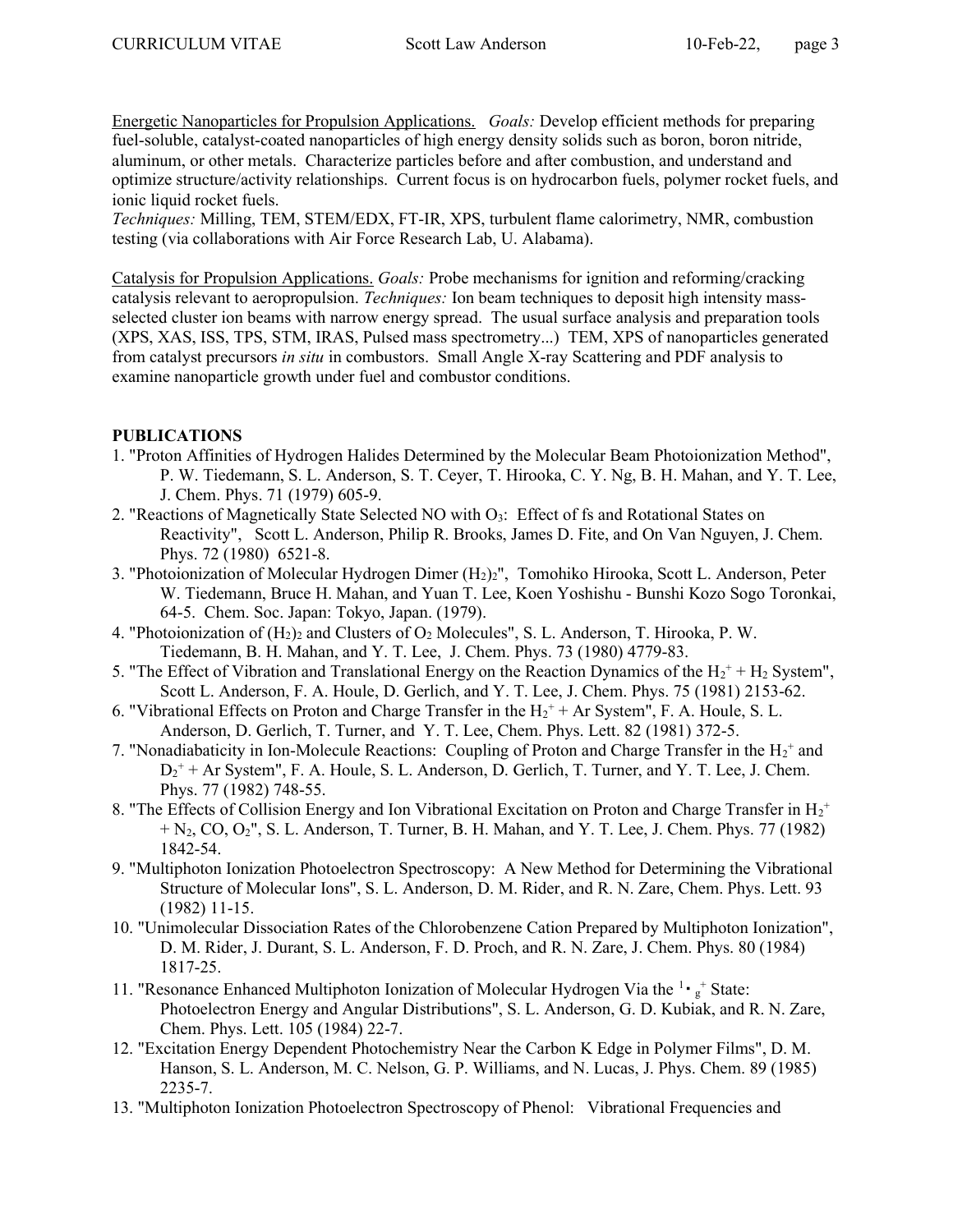Harmonic Force Field for the  ${}^{2}B_1$  Cation", S. L. Anderson, L. Goodman, K. Krogh-Jespersen, A. Ozkabak, R. N. Zare, and C. -F. Zheng, J. Chem. Phys. 82 (1985) 5329-39.

- 14. "Chemistry and Cooling of Transition Metal Cluster Ions", Luke Hanley and Scott L. Anderson, Chem. Phys. Lett. 122 (1985) 410-4
- 15. "Metal Cluster Ion Chemistry", Scott L. Anderson and Luke Hanley, SPIE 669 (1986) 133-136.
- 16. "Third Harmonic Interference Effects in the MPI Spectrum of Acetylene", T. M. Orlando, L. Li, S. L. Anderson, and M. G. White, Chem. Phys. Lett. 129 (1986) 31-5.
- 17. "Reactions of Bare Aluminum Cluster Ions", Luke Hanley and Scott L. Anderson, Chem. Phys. Lett. 129 (1986) 429-432
- 18. "Fragmentation of Nitrous Oxide by Monochromatic Soft X-Rays", J. Murakami, M. C. Nelson, S. L. Anderson, and D. M. Hanson, J. Chem. Phys. 85 (1986) 5755-62
- 19. "Observation of Circular Dichroism in Photoelectron Angular Distributions", J. R. Appling, M. G. White, T. M. Orlando, and S. L. Anderson, J. Chem. Phys. 85 (1986) 6803-4
- 20. "Chemistry of Small Metal Cluster Ions", Luke Hanley, Stephen Ruatta, and Scott L. Anderson, in The Physics and Chemistry of Small Clusters, Jena and Rao eds., Plenum, New York (1986).
- 21. "Fragmentation of Acetone Following Excitation in the Region of the Oxygen K Edge", M. C. Nelson, J. Murakami, S. L. Anderson, and D. M. Hanson, J. Chem. Phys. 86 (1987) 4442-5.
- 22. "Collision Induced Dissociation of Aluminum Cluster Ions: Fragmentation Patterns, Bond Energies, and Structures for  $Al_2^+$  -  $Al_7^{++}$ , Luke Hanley, Stephen A. Ruatta, and Scott L. Anderson, J. Chem. Phys. 87 (1987) 260-8.
- 23. "MPI Photoelectron Spectroscopy of Ungerade Excited States of Acetylene: Intermediate State Mixing and Ion State Selection", Thomas M. Orlando, Scott L. Anderson, Jeffery R. Appling, and Michael G. White, J. Chem. Phys. 87 (1987) 852-60.
- 24. "Size Dependent Barriers for Reaction of Aluminum Cluster Ions with Oxygen", Stephen A. Ruatta, Luke Hanley, and Scott L. Anderson, Chem. Phys. Lett. 137 (1987) 5-9.
- 25. "Gerade Rydberg States of Acetylene Studied by Multiphoton Ionization and Photoelectron Spectroscopy", M. N. R. Ashfold, B. Tutcher, B. Yang, Z-k. Jin, and S. L. Anderson, J. Chem. Phys. 87 (1987) 5105.
- 26. "Production and Collision-Induced-Dissociation of Small Boron Cluster Ions", Luke Hanley and Scott L. Anderson, J. Phys. Chem. 91 (1987) 5161-3.
- 27. "Reaction of Aluminum Cluster Ions with Oxygen and Nitrous Oxide: Energetics and Dynamics of Cluster Oxidation", Stephen A. Ruatta, Luke Hanley, and Scott L. Anderson, J. Chem. Phys. 89 (1988) 273-86.
- 28. "Collision Induced Dissociation and Ab Initio Studies of Boron Cluster Ions: Determination of Structures and Stabilities", Luke Hanley, Jerry L. Whitten, Scott L. Anderson, J. Phys. Chem. 92 (1988) 5803-12.
- 29. "Oxidation of Small Boron Cluster Ions  $B_{1-13}$ <sup>+</sup> by Oxygen", Luke Hanley and Scott L. Anderson, J. Chem. Phys. 89 (1988) 2848-60.
- 30. "Multiphoton Ionization Photoelectron Spectroscopy Study of OCS: Rydberg Vibronic Structure and Ion State Selection", Baorui Yang, M. E. Eslami, and S. L. Anderson, J. Chem. Phys. 89 (1988) 5527-34.
- 31. "The Effects of Bending and Stretching Vibration on the Reaction of Acetylene Cations with Methane", Thomas M. Orlando, Baorui Yang, and Scott L. Anderson, J. Chem. Phys. 90 (1989) 1577-87.
- 32. "Dynamics of Boron Cluster Ion Reactions with Deuterium: Adduct Formation and Decay", Stephen A. Ruatta, Luke Hanley, and Scott L. Anderson, J. Chem. Phys. 91 (1989) 226-39.
- 33. "Interaction of Boron Cluster Ions with Water: Single Collision Dynamics and Sequential Etching", Paul Hintz, Stephen A. Ruatta, and Scott L. Anderson, J. Chem. Phys. 92 (1990) 292-303.
- 34. "The Effects of Different Vibrational Modes and Translational Energy on the Reaction of Acetylene Cations with Carbonyl Sulfide", Thomas M. Orlando, Baorui Yang, Yu-hui Chiu, and Scott L. Anderson, J. Chem. Phys. 92 (1990) 7356-64.
- 35. "Growth/Restructuring of Palladium Clusters Induced by Carbon Monoxide Adsorption", Scott L.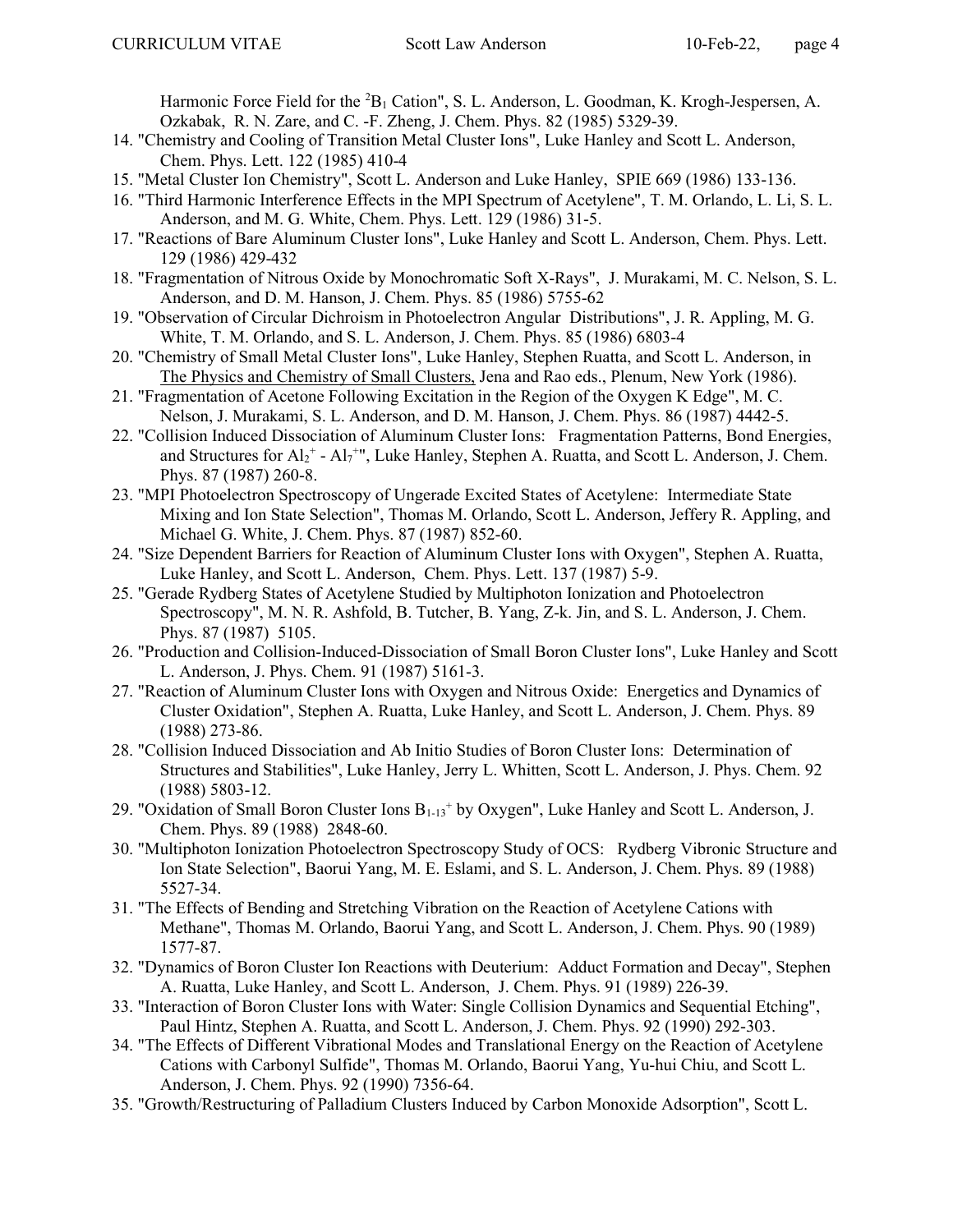Anderson, Takanori Mizushima, and Yasuo Udagawa, J. Phys. Chem. 95 (1991) 6603-10.

- 36. "Collision Induced Dissociation and Ab Initio Studies of Boron Cluster Ions: Determination of Structures and Stabilities" - erratum, Luke Hanley, Jerry L. Whitten, Scott L. Anderson, J. Phys. Chem. 92 (1988) 5803. J. Phys. Chem. 94 (1990) 2218
- 37. "Multiphoton Ionization State Selection: Vibrational Mode and Rotation State Control", Scott L. Anderson, Adv. Chem. Phys. 82 (1992) 177-212.
- 38. "Boron Cluster Ion Oxidation: Reactions with  $CO_2$ , Dissociation of Boron Cluster Oxide ( $B_nO^+$ ) Ions, and Sequential Oxidation." Stephen A. Ruatta and Scott L. Anderson. J. Chem. Phys. 94 (1991) 2833-47.
- 39. "Semiconductor Cluster Ion Reactions and Energetics", Scott L. Anderson, in Fundamentals of Gas Phase Ion Chemistry, K. R. Jennings, ed., Kluwer Acad. Pub., Dordrecht, p. 117-30 (1991)
- 40. "Vibrational Mode Effects in Polyatomic Ion Reactions", Scott L. Anderson, in Fundamentals of Gas Phase Ion Chemistry, K. R. Jennings, ed., Kluwer Acad. Pub., Dordrecht, p. 183-96 (1991)
- 41. "Chemistry With Cluster Ions", Scott L. Anderson, in Clusters of Atoms and Molecules II , (Springer Ser. Chem. Phys. 56) H. Haberland, ed. Springer-Verlag, Berlin (1994), 241-59
- 42. "Cluster Ion Beam Study of a System with Structural Isomers:  $C_n^+ + D_2$  (n=2-12)", Paul A. Hintz, Marianne B. Sowa, and Scott L. Anderson, Chem. Phys. Lett. 177 (1991) 146-52.
- 43. "The Effects of Reactant Vibrational, Electronic, and Collision Energy on the Reactions of OCS<sup>+</sup> with  $C_2H_2$ : Complementary Studies of Reactions in the  $[C_2H_2+OCS]^+$  System", Baorui Yang, Yu-hui Chiu and Scott L. Anderson, J. Chem. Phys. 94 (1991) 6459-68.
- 44. "Reaction of Boron Cluster Ions  $(B_n^+, n=2-24)$  with N<sub>2</sub>O: NO vs. NN Bond Activation as a Function of Size", Paul A. Hintz, Marianne B. Sowa, Stephen A. Ruatta, and Scott L. Anderson. J. Chem. Phys. 94 (1991) 6446-58.
- 45. "The Effects of Vibrational Mode, Spin-Orbit State and Collision Energy on Collision-Induced Dissociation and Predissociation of OCS<sup>+</sup>", Baorui Yang, Yu-hui Chiu, Hunghsin Fu, and Scott L. Anderson J. Chem. Phys. 95 (1991) 3275-82.
- 46. "Size-Dependent Reactions of Boron and Carbon Cluster Ions", P. A. Hintz, S. A. Ruatta, M. B. Sowa, and S. L. Anderson, Mater. Res. Soc. Symp. Proc. 206 (1991) 121-126.
- 47. "Dissociation Energies for Carbon Cluster Ions  $(C_{2\text{-}15}^+)$ : A System Where Photodissociation is Misleading", Marianne B. Sowa, Paul A. Hintz, and Scott L. Anderson, (communication) J. Chem. Phys. 95 (1991) 4719-20.
- 48. "Oxidation Reactions of Metal and Semi-Metal Cluster Ions", P. A. Hintz, M. B. Sowa, J. Christian, Z. Wan, and S. L. Anderson, in Gas Phase Metal Reactions, A. Fontijn, ed. (North Holland, Amsterdam) 1992, p. 605-20.
- 49. "Ne<sup>+</sup> +  $C_{60}$ : Collision Energy and Impact Parameter Dependence for Endohedral Complex Formation, Fragmentation, and Charge Transfer", Zhimin Wan, James F. Christian, and Scott L. Anderson, (communication) J. Chem. Phys. 96 (1992) 3344-7.
- 50. "Cluster Beam Studies of Metal Combustion", S. L. Anderson, Report SBIL-002; Order No. AD-A253952, 14 pp. Avail. NTIS.
- 51. "Comparison of Bending, C-C Stretching, and Collision Energy Effects on the Reaction of  $C_2H_2^+$  with D2", Yu-hui Chiu, Baorui Yang, Hunghsin Fu, Scott L. Anderson, M. Schweizer, and D. Gerlich, J. Chem. Phys. 96 (1992) 5781-8.
- 52. " $C_{61}$ <sup>+</sup> Production and Decomposition in <sup>13</sup>C<sup>+</sup> +  $C_{60}$  Collisions: C-atom Exchange and the Fragmentation Pattern as a Function of Energy", James F. Christian, Zhimin Wan, and Scott L. Anderson, J. Phys. Chem. 96 (1992) 3574-6.
- 53. "Collision of Li<sup>+</sup> and Na<sup>+</sup> with C<sub>60</sub>: Insertion, Fragmentation, and Thermionic Emission", Zhimin Wan, James F. Christian, and Scott L. Anderson, Phys. Rev. Lett. 69 (1992) 1352-5.
- 54. "Chemistry of Metal and Semi-Metal Cluster Ions", Denise C. Parent and Scott L. Anderson, Chem. Rev. 92 (1992) 1541-65.
- 55. " $O^+$  +  $C_{60}$ :  $C_{60}O^+$  Production and Decomposition, Charge Transfer, and Formation of  $C_{59}O^+$ : Dopeyball or  $[CO@C_{58}]^{+}$ ", James F. Christian, Zhimin Wan, and Scott L. Anderson, Chem. Phys. Lett. 199 (1992) 373-8.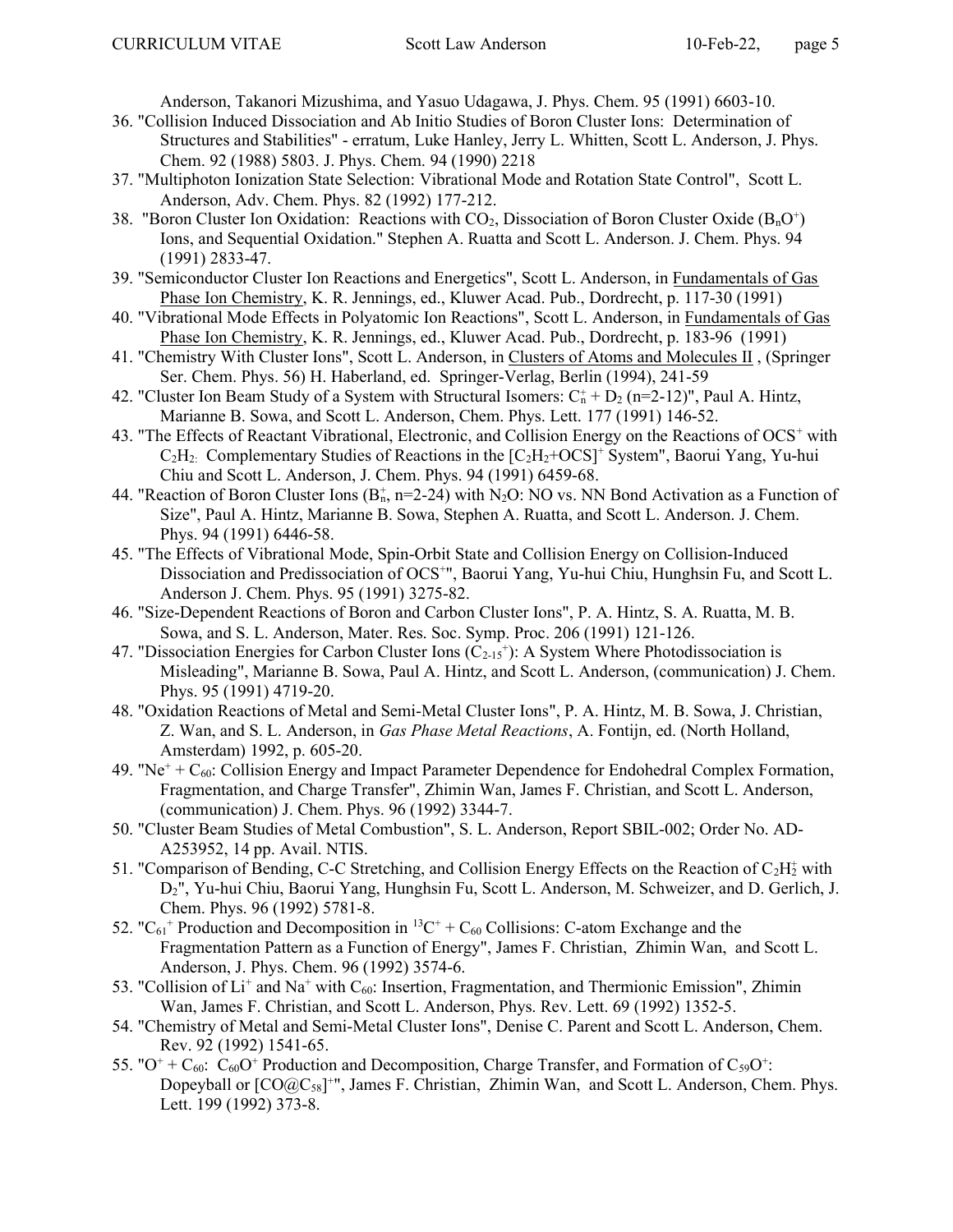- 56. "Oxidation of Small Carbon Cluster Ions by  $O_2$ : Effects of Structure on the Reaction Mechanism", Marianne B. Sowa and Scott L. Anderson, J. Chem. Phys. 97 (1992) 8164-72.
- 57. " $N^+$  +  $C_{60}$  Reactive Scattering: Substitution, Charge Transfer, and Fragmentation", James F. Christian, Zhimin Wan, and Scott L. Anderson, J. Phys. Chem. 96 (1992) 10597-600.
- 58. "Ne<sup>+</sup> +  $C_{60}$  Collisions: The Dynamics of Charge and Energy Transfer, Fragmentation, and Endohedral Complex Formation", James F. Christian, Zhimin Wan, and Scott L. Anderson, J. Chem. Phys. 99 (1993) 3468-79.
- 59. "Collision of Alkali Ions with  $C_{60}/C_{70}$ : Insertion, Thermionic Emission, and Fragmentation", Zhimin Wan, James F. Christian, Yousef Basir, and Scott L. Anderson, J. Chem. Phys. 99 (1993) 5858-70.
- 60. "An Experimental Approach to Elucidating Selective Solid-State Photochemistry Induced by Monochromatic X-rays", S. Sambasivan, P. A. Hintz, S. L. Anderson, and D. M. Hanson, Nuclear Instrum. Methods A347 (1994) 462-465.
- 61. "Ion Beam Studies of Atomic Ion Collisions with  $C_{60}$ : Chemistry at Surface, Substitutional, and Endohedral Sites", Yousef Basir, Zhimin Wan, James F. Christian, and Scott L. Anderson, Int. J. Mass Spectrom. Ion Processes 138 (1994) 173-85
- 62. "N-O vs. N-N Bond Activation in Reaction of  $N<sub>2</sub>O$  with Carbon Cluster Ions: Experimental and Ab Initio Studies of the Effects of Geometric and Electronic Structure", M. Sowa Resat, J. N. Smolanoff, I. B. Goldman, and S. L. Anderson, J. Chem. Phys. 100 (1994) 8784-94.
- 63. "Large, Mode selective vibrational effect on the reaction of  $C_2H_2^+$  with methane", Yu-hui Chiu, Hunghsin Fu, Jui-tsen Huang, and Scott L. Anderson, J. Chem. Phys. 101 (1994) 5410-12
- 64. "Vibrational Mode Effects, Scattering Dynamics, and Energy Disposal in Reaction of  $C_2H_2^+$  with methane", Yu-hui Chiu, Hunghsin Fu, Jui-tsen Huang, and Scott L. Anderson, J. Chem. Phys. 102 (1995) 1199-1216
- 65. "Vibrational Mode and Collision Energy Effects on a Highly Constrained Reaction:  $OCS^+ + OCS \rightarrow$  $CS_2^+$  +  $CO_2$  and  $S_2^+$  + 2  $CO$ ", Yu-hui Chiu, Baorui Yang, Hunghsin Fu, and Scott L. Anderson, J. Chem. Phys. 102 (1995) 1188-1191.
- 66. "Dissociation Energies for Small Carbon Cluster Ions (C<sup>+</sup><sub>19</sub>) Measured by Collision-Induced-Dissociation, Marianne B. Sowa-Resat, Paul A. Hintz, and Scott L. Anderson, J. Phys. Chem.99, (1995) 10736-41.
- 67. "Use of a Quadrupole Mass Filter for High Energy Resolution Ion Beam Production" Jason Smolanoff, Adam Łapicki, and Scott L. Anderson, Rev. Sci. Instrum. 66 (1995) 3706-8.
- 68. "Kinetic Parameters for Heterogeneous Boron Combustion Reactions via the Cluster Beam Approach", Jason Smolanoff, Marianne Sowa-Resat, Adam Łapicki, Luke Hanley, Stephan Ruatta, Paul Hintz, and Scott L. Anderson, Combustion and Flame, 105 (1996) 68-79.
- 69. "Interaction of Mn<sup>+</sup> and Mn<sup>+</sup> with C<sub>60</sub>: Exohedral and Endohedral Metal-Fullerene Bonding" Yousef Basir and Scott L. Anderson, Chem. Phys. Lett. 243 (1995) 45-8.
- 70. "Effects of Composition, Structure, and H-atom Addition on the chemistry of Boron Oxide Cluster Ions with HF", Jason Smolanoff, Adam Łapicki, Nicole Kline, and Scott L. Anderson, J. Phys. Chem. 99(1995) 16276-83.
- 71. "Transition Metal-C60 Bonding by Guided Ion Beam Scattering", Yousef Basir and Scott L. Anderson, in Fullerenes: Chemistry, Physics, and New Directions, R. Ruoff and K. Kadish, eds. The Electrochemical Society, 1995, 1448-56.
- 72. "Vibrational mode effects and energy disposal in reactions of polyatomic ions", Scott L. Anderson, in Laser techniques for state-selected and state-to-state chemistry III, Proc. SPIE -Int. Symp. Opt. Sci. Eng. (1995) 2548, 286-92.
- 73. "State-selected  $C_2H_2^+$  reactions with methane at high internal energies.  $H^+$  and  $H^-$  transfer reactions, two new channels in the  $C_2H_2^+$  A state region", C. Metayer-Zeitoun, C. Alcarez, S. L. Anderson, H. Palm, and O. Dutuit, J. Phys. Chem. 99 (1995) 15523-31.
- 74. "Reaction mechanisms and energy disposal in the  $[C_2H_2:OCS]^+$  system: A mode-selective differential cross section study", Yu-hui Chiu, Hunghsin Fu, Jui-tsen Huang, and Scott L. Anderson, J. Chem. Phys.105 (1996) 3089-3107
- 75."Mode-selective differential scattering as a probe of polyatomic ion reaction mechanisms", Scott L.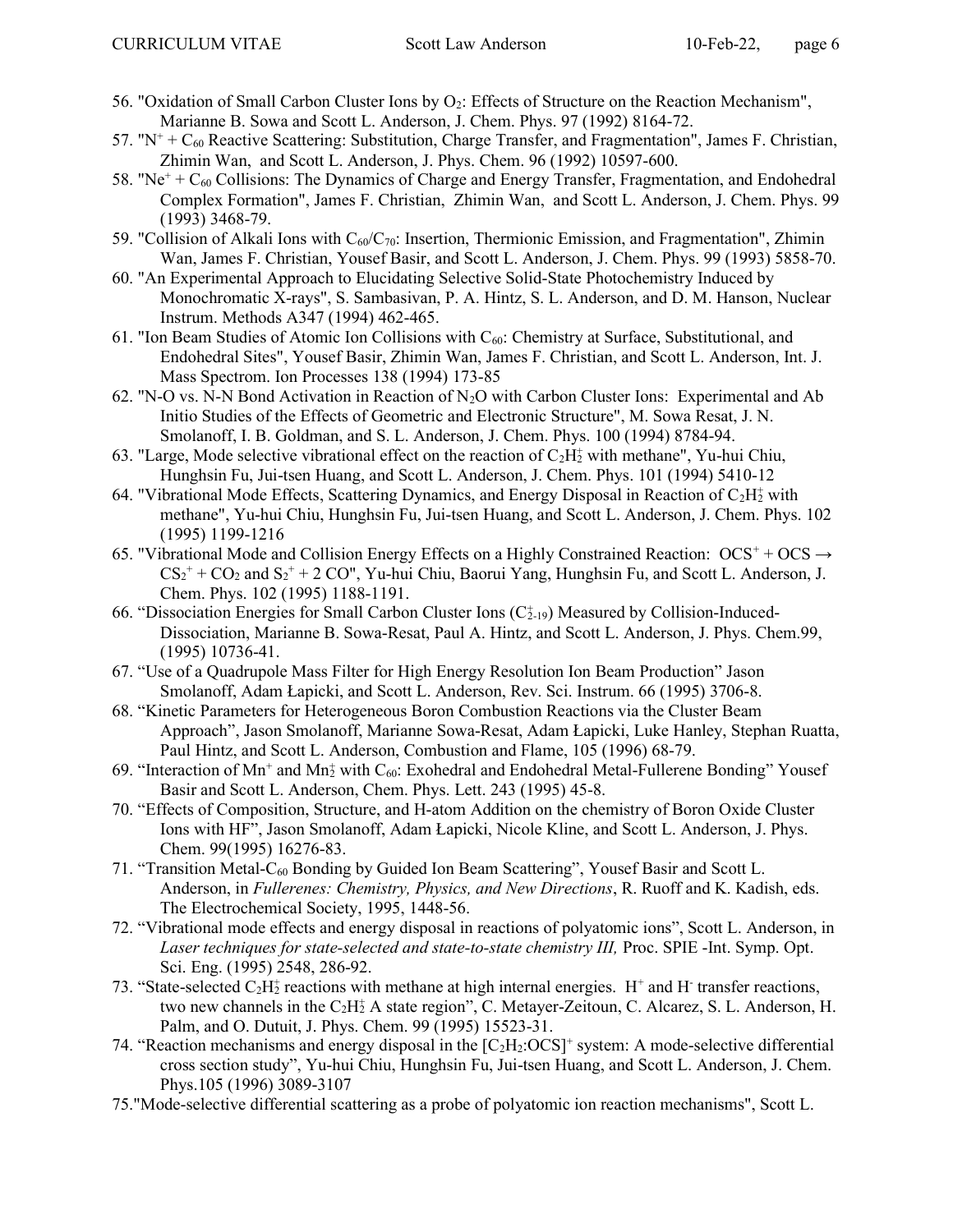Anderson, Accounts of Chemical Research, 30 (1997) 28-36.

- 76."Boron oxide oligamer collision-induced dissociation: Thermochemistry, Structure, and implications for boron combustion", Dilrukshi M. Peiris, Adam Łapicki, and Scott L. Anderson, Report UUIL-001, submitted to DTIC 8/96.
- 77."Cluster beam study of boron oxide and hydrogenated boron oxide ion cluster reactions with water",Adam Łapicki, Dilrukshi M. Peiris, Jason N. Smolanoff, and Scott L. Anderson, Report UUIL-002, submitted to DTIC 8/96.
- 78."Flow tube mass spectrometry of strained hydrocarbon fuel molecules" Z. Li, D. Peiris, J. Eckwert, S. L. Anderson, Proc. Ninth ONR Propulsion Meeting, Arlington, VA Sept 10 - 15, 1996.
- 79."Low energy guided-ion beam tandem mass spectrometry of strained molecules and their isomers", Zhi Li, Juergen Eckwert, Adam Łapicki, and Scott L. Anderson, Int. J. Mass Spectrom. Ion Processes 167-168 (1997) 269.
- 80."Interaction of small boron cluster ions with HF", Marianne Sowa-Resat, Jason Smolanoff, Adam Łapicki, and Scott L. Anderson, J. Chem. Phys. 106 (1997) 9511-22.
- 81. "The dynamics of the  $C_2H_2^+$  + ND<sub>3</sub> reaction: A mode-selective differential scattering study", Jun Qian, Hunghsin Fu, and Scott L. Anderson, J. Phys. Chem.101 (1997) 6504-12.
- 82."A Triple Sector, Guided-Ion-Beam Mass Spectrometer for Cluster Ion and Fullerene Scattering", Yousef J. Basir, James F. Christian, Zhimin Wan, and Scott L. Anderson, Int. J. Mass Spectrom. Ion Proc.171 (1997) 159.
- 83. "Phase-space compressed mass-selected source for ion beam deposition" Patent Disclosure filed 4/5/97
- 84."A Simple Radio-Frequency Power Source for Ion Guides and Traps", Ronald M. Jones, Dieter Gerlich, and Scott L. Anderson, Rev. Sci. Instrum. 68 (1997) 3357-62
- 85."Boron Oxide Oligomer Collision-Induced Dissociation: Thermochemistry, Structure, and Implications for Boron Combustion", Dilrukshi Peiris, Adam Łapicki, and Scott L. Anderson, Rob Napora, Doug Linder, and Michael Page, J. Phys. Chem. 101 (1997) 9935 -9941.
- 86."Collisions of Rare Gas Ions with  $C_{60}$ : Endohedral Formation, Energy Transfer, and Scattering Dynamics", Yousef Basir and Scott L. Anderson, J. Chem. Phys. 107 (1997) 8370-79
- 87."Vibrational Mode-Selected Differential Scattering of  $NH_3^+$  + Methanol ( $d_1, d_3, d_4$ ): Control of Product Branching by Hydrogen-Bonded Complex Formation", Hunghsin Fu, Jun Qian, Richard J. Green, and Scott L. Anderson, J. Chem. Phys,108 (1998) 2395
- 88." A Mode-selective Differential Scattering Study of the  $C_2H_2^+$  + Methanol Reaction: Influence of Collision Intermediates, Collision Times, and Transition States", Jun Qian, Richard J. Green, and Scott L. Anderson, J. Chem. Phys. 108 (1998) 7173-7185.
- 89. "Chemistry and dynamics of advanced fuels", Scott L. Anderson and Steven R. Davis, in Propulsion Combustion: Fuels to Emissions, Gabriel D. Roy, ed. Taylor and Francis (Washington) (1998) p. 15-63
- 90."Interaction of boron oxide oligamer cations with water: effects of structure on reactivity", Adam Łapicki, Dilrukshi M. Peiris, Jason N. Smolanoff and Scott L. Anderson, J. Phys. Chem. A 103 (1999) 226-234.
- 91. "A phase-space-compressing, mass-selecting beamline for focused ion beam production", Kevin J. Boyd, Adam Łapicki, Masato Aizawa, and Scott L. Anderson,Rev. Sci. Instrum, 69 (1998) 4106- 15.
- 92. "Transition metal-C<sub>60</sub> bonding by guided ion beam scattering", Yousef J. Basir and Scott L. Anderson, Int J. Mass Spectrom. 185/186/187 (1999) 603-15.
- 93."Pyrolysis and Isomerization of Quadricyclane, Norbornadiene, and Toluene", Zhi Li and Scott L. Anderson, J. Phys. Chem. A 102 (1998) 9202-9212.
- 94."Decomposition Chemistry of High Energy Fuels by Flow Tube Mass Spectrometry",Zhi Li and Scott L. Anderson, proceedings of the 11th ONR propulsion meeting, (West Palm Beach, Aug. 17-19, 1998)
- 95."Cluster-surface collisions by phase-space compressed guided ion beam methods", Kevin J. Boyd, Adam Łapicki, Masato Aizawa, and Scott L. Anderson, Nuc. Inst. Meth. Phys. Res. B 157 (1999)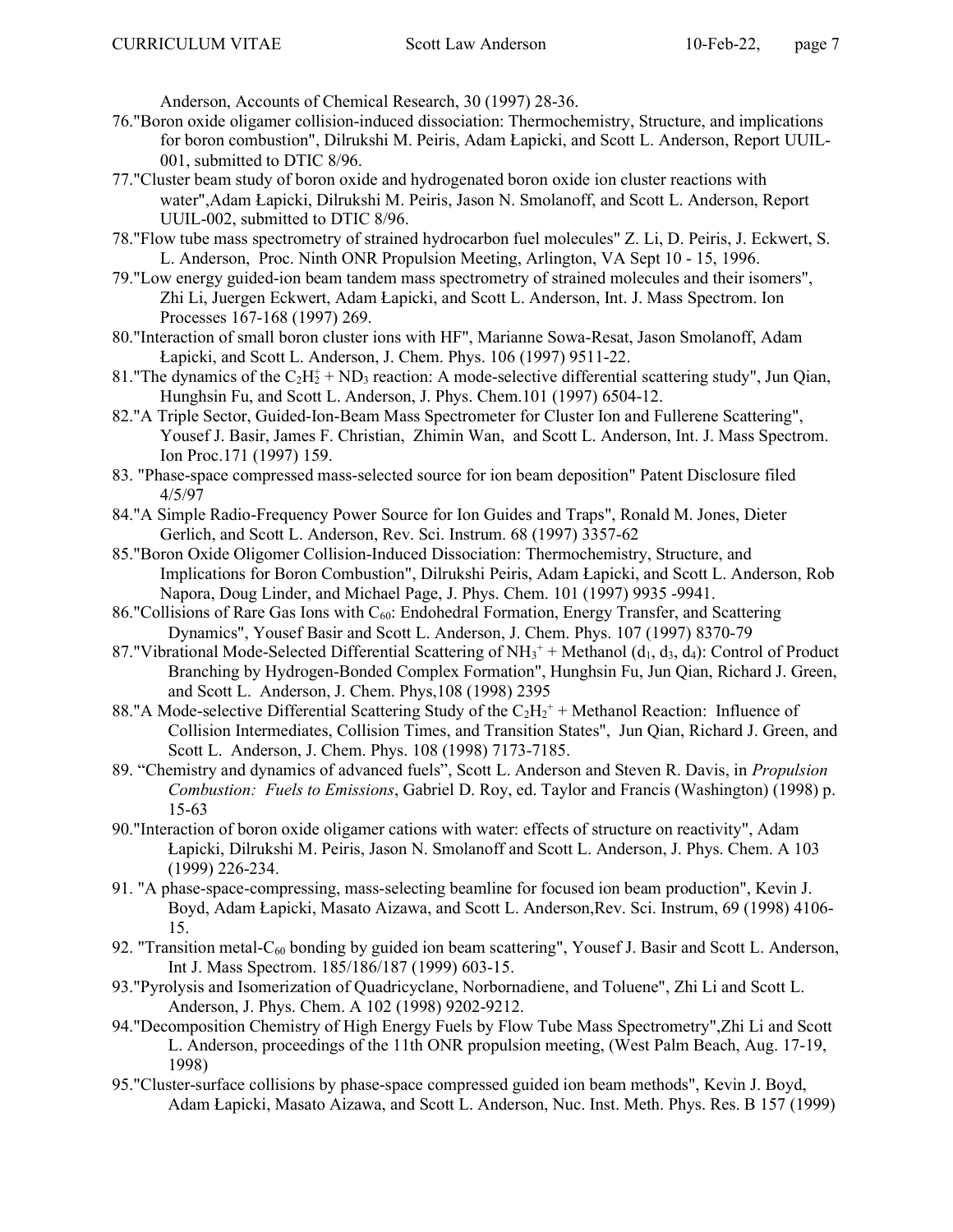144-54

- 96."Stability and reactivity of strained fuels by flow tube mass spectrometry", Z. Li, R. J. Green, and S. L. Anderson, Proceedings of the 12 ONR Propulsion Program Review, G. D. Roy and S. L. Anderson, eds. 1999.
- 97. "Proton transfer in the [Phenol-NH<sub>3</sub>]<sup>+</sup> system: An experimental and ab initio study", Hotae Kim, Richard J. Green, Jun Qian, and Scott L. Anderson, J. Chem. Phys. 112, (2000) 5717-21.
- 98."Vibrational Mode and Collision Energy Effects on Proton Transfer in Phenol Cation Methylamine Collisions", Ho-Tae Kim, Richard J. Green, and Scott L. Anderson, J. Chem. Phys. 112 (2000) 10831-7.
- 99. "Hydride abstraction by NO<sup>+</sup> from ethanol: Effects of collision energy and ion rotational state", Richard J. Green, Jun Qian, Ho-Tae Kim, and Scott L. Anderson, J. Chem. Phys. 113 (2000) 3002-10.
- 100."Kinematic sample mounting system for accurate positioning of transferrable samples", Adam Łapicki, Kevin J. Boyd, and Scott L. Anderson, J. Vac. Sci. Technol. A18 (2000) 2603-5. (winner of the American Vacuum Society's / Vacuum Technology Division Shop Note Award for 2001)
- 101." Complex Formation, Rearrangement, and Reaction in PhOH<sup>+</sup> + ND<sub>3</sub>: Vibrational Mode Effects, Recoil Velocities, and ab Initio Studies", Richard J. Green, Ho-Tae Kim, Jun Qian, and Scott L. Anderson, J. Chem. Phys. 113 (2000) 4158-70.
- 102."Charge transfer between  $ND_3^+(\cdot_2)$  and phenol", Ho-Tae Kim, Richard J. Green, and Scott L. Anderson, J. Chem. Phys. 113 (2000) 11079-83.
- 103."Simplified Radio-Frequency Generator for Driving Ion Guides, Traps and other Capacitive Loads", Ronald M. Jones and Scott L. Anderson, Rev. Sci. Instrum. 71 (2000) 4335-7
- 104."Pyrolysis chemistry of JP-10" Richard J. Green and Scott L. Anderson, Proc. 13th ONR propulsion meeting, Minneapolis, Aug. 10-12, 2000
- 105."Multiphoton Ionization Photoelectron Spectroscopy of Acetaldehyde via the A, B, C, and D states", Ho-Tae Kim and Scott L. Anderson, J. Chem. Phys. 114 (2001) 3018-28.
- 106."Complex formation and decay in ion-molecule reactions: Mode-selective scattering as a dynamical probe", Richard J. Green and Scott L. Anderson, Int. Reviews Phys. Chem. 20 (2001) 165-188.
- 107."Multiphoton Ionization and Photoelectron Spectroscopy of Formaldehyde via in its  $3p$  Rydberg States", Jianbo-Liu and Scott L. Anderson, J. Chem. Phys. 114 (2001) 9797-9806.
- 108."Multiphoton Ionization and Photoelectron Spectroscopy of 1,3- *trans*-Butadiene via its  $3d \cdot$  Rydberg States", Jianbo Liu and Scott L. Anderson, J. Chem. Phys. 114 (2001) 6618-24.
- 109."The influence of collision and vibrational energy on the reaction of CH<sub>3</sub>CHO<sup>+</sup> with acetylene", Ho-Tae Kim, Jianbo Liu, and Scott L. Anderson, J. Chem. Phys. 114 (2001) 7838-7847.
- 110."Reaction of acetaldehyde cations with water: The effects of CH<sub>3</sub>CHO<sup>+</sup> vibrational mode and impact parameter on reactivity and product branching", Ho-Tae Kim, Jianbo Liu, and Scott L. Anderson, J. Chem. Phys. 115 (2001) 1274-86.
- 111. "Vibrational and collision energy effects on reaction of CH<sub>3</sub>CHO<sup>+</sup> with methanol", Ho-Tae Kim, Jianbo Liu, and Scott L. Anderson, J. Chem. Phys. 115 (2001) 5843-5858.
- 112. "Decomposition Chemistry of High Energy Fuels by Flow Tube Mass Spectrometry", Zhi Li and Scott L. Anderson, in Advances in Chemical Propulsion, Gabriel D. Roy, editor, CRC press (Boca Raton, 2002) p. 61-76
- 113.\* "Collision-induced dissociation of formaldehyde cations: The effects of vibrational mode, collision energy, and impact parameter", Jianbo Liu, Brian Van Devener and Scott L. Anderson, J. Chem. Phys. 116 (2002) 5530-43.
- 114. "The effects of collision and vibrational energy on the reaction of  $CH_3CHO^+(v)$  with  $C_2D_4$ ", Ho-Tae Kim, Jianbo Liu, and Scott L. Anderson, J. Phys. Chem. A 106 (2002) 9798-9808.
- 115. "Sintering, Oxidation, and Chemical Properties of Size-Selected Nickel Clusters on TiO<sub>2</sub> (110)", by Masato Aizawa, Sungsik Lee, and Scott L. Anderson., J. Chem. Phys. 117 (2002) 5001-11, DOI: 10.1063/1.1498477
- 116.\* "The effects of vibrational mode and collision energy on the reaction of formaldehyde cation with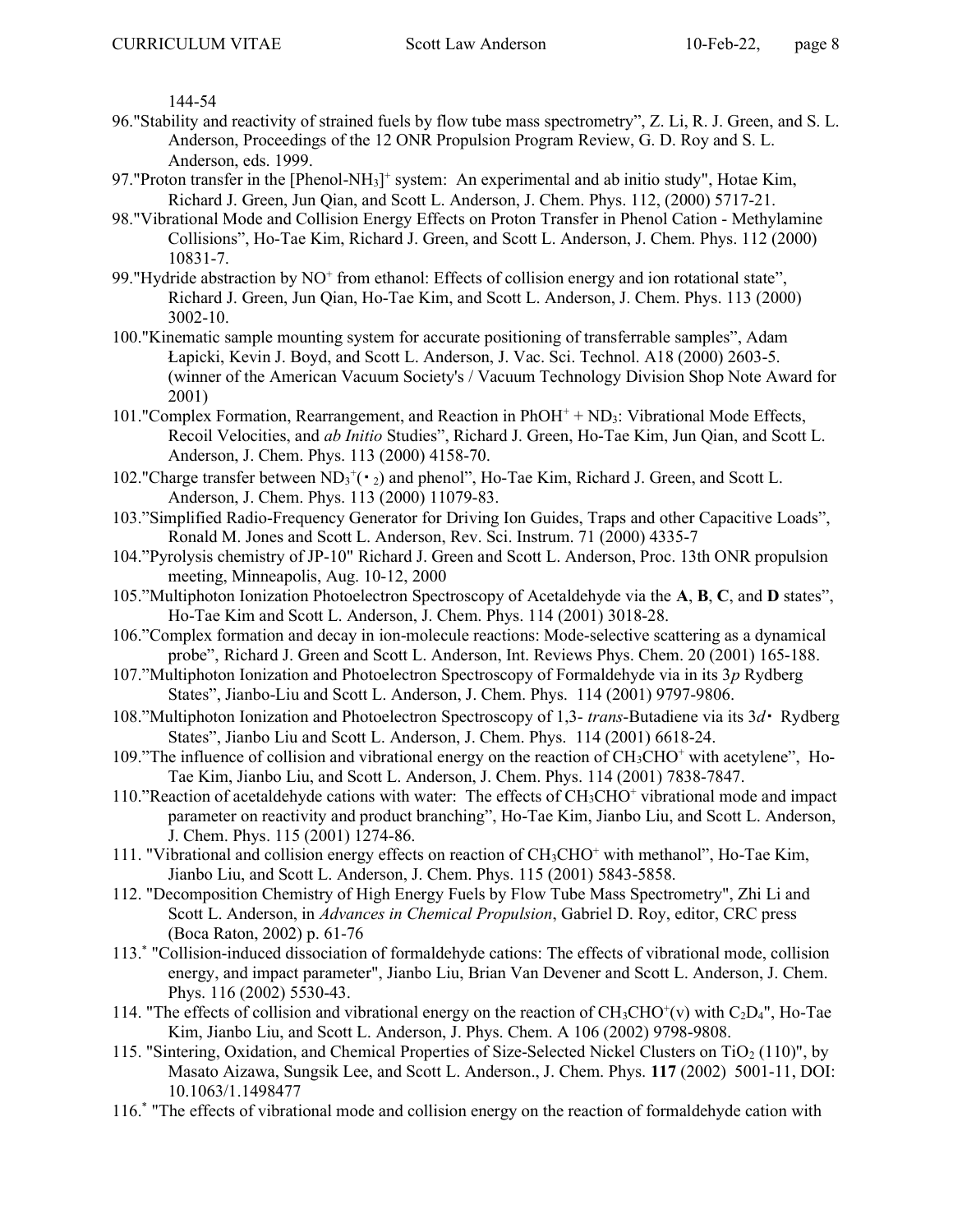carbonyl sulfide", Jianbo Liu, Brian Van Devener, and Scott L. Anderson, J. Chem. Phys. 117 (2002) 8292 - 8307.

- 117."Pyrolysis chemistry of cubane and methylcubane: The effect of methyl substitution on stability and product branching", Zhi Li and Scott L. Anderson, J. Phys. Chem. A 107 (2003) 1162-74.
- 118."Chemistry of JP-10 Relating to PDE Combustion and Diagnostics", S. Nakra, R. J. Green, S. L. Anderson, Proc. Fifteenth ONR Propulsion Meeting, G. D. Roy and A. K. Gupta, eds. Washington, DC, Aug 5-7, 2002
- 119. "Direct dynamics study of energy transfer and collision-induced dissociation: Effects of impact energy, geometry, and reactant vibrational mode in  $H_2CO^+$  - Ne collisions", Jianbo Liu, Kihyung Song, William L. Hase, and Scott L. Anderson, J. Chem. Phys. 119 (2003) 3040-50.
- 120. "Vibrational State Selection", S. L. Anderson, in Encyclopedia of Mass Spectrometry, vol. 1, P. B. Armentrout ed, M. Gross, R. Caprioli, series eds., Elsevier (Amsterdam) 2003, pp 292-9.
- 121."Thermal decomposition of JP-10 studied by microflow tube pyrolysis mass spectrometry", Richard J. Green, Shamit Nakra, and Scott L. Anderson, in Combustion Processes in Propulsion, G. D. Roy, ed., Butterworth Heinemann, London, 2005, 480 pp.
- 122.\*"Reaction of Formaldehyde Cation with Methane: Effects of Collision Energy and  $H_2CO^+$  and Methane Vibrations", Jianbo Liu, Brian Van Devener, and Scott L. Anderson, J. Chem. Phys. 119 (2003) 200-214.
- 123."Deposition dynamics and chemical properties of size-selected Ir clusters on TiO2", Masato Aizawa, Sungsik Lee, and Scott L. Anderson, Surf. Sci. 542 (2003) 253-75, DOI: 10.1016/S0039- 6028(03)00984-1
- 124."Prospects for nanocatalysis in propulsion applications", S. Nakra, J. Lu, and Scott L. Anderson, Proc. 16<sup>th</sup> ONR Propulsion Meeting, U.S. California, Jun 9-11, 2003.
- 125."Reaction of Formaldehyde Cation with Molecular Hydrogen: Effects of Collision Energy and H<sub>2</sub>CO<sup>+</sup> Vibrations", Jianbo Liu and Scott L. Anderson, J. Chem. Phys. 120 (2004) 8528-36.
- 126."CO oxidation on  $Au_0/TiO_2$  catalysts produced by size-selected cluster deposition" Sungsik Lee, Chaoyang Fan, Tianpin Wu, and Scott L. Anderson, JACS (comm) 126 (2004) 5682-3, DOI: 10.1021/ja049436v
- 127."Direct Dynamics Trajectory Study of Vibrational Effects: Can Polanyi rules be Generalized to a Polyatomic System?", Jianbo Liu, Kihyung Song, William L. Hase, and Scott L. Anderson, J. Am. Chem. Soc. (comm) 126 (2004) 8602-8603
- 128."Dispersed Nanoparticles for Combustion Catalysis", B. van Devener, J. Lu, and Scott L. Anderson, Proceedings of the  $17<sup>th</sup>$  ONR Propulsion Meeting, Cambridge, MA June 2004, pages 223-8
- 129."Vibrational mode effects as a probe of inter-channel coupling in the reactions of formaldehyde cation with ammonia and water", Jianbo Liu, Brady Uselman, Brian Van Devener, and Scott L. Anderson, J. Phys. Chem. (Baer special issue) 108 (2004) 9945-9956.
- 130."Composite Combustion Catalyst and Associated Methods," Scott L. Anderson, U.S. Patent Application No. 10/862,829 filed June 7, 2004, issued Dec 22, 2009 as US Patent 7635461.
- 131." Vibrational Mode and Collision Energy Effects on Reaction of  $H_2CO^+$  with  $C_2D_4$ ", Jianbo Liu, Brian Van Devener, and Scott L. Anderson, J. Chem. Phys, 121 (2004) 11746-59.
- 132."Hydrazine Decomposition over  $Ir_n/Al_2O_3$  model catalysts prepared by size-selected cluster deposition", Sungsik Lee, Chaoyang Fan, Tianpin Wu, and Scott L. Anderson, J. Phys. Chem. B 109 (2005) 381-8.
- 133."Agglomeration, Support Effects, and CO Adsorption on Au/TiO2 (110) Prepared by Ion Beam Deposition" Sungsik Lee, Chaoyang Fan, Tianpin Wu, and Scott L. Anderson, Surf. Sci. 578 (2005) 5-19, DOI: 10.1016/j.susc.2005.01.017
- 134."Dynamical control of 'statistical' reactions", Jianbo Liu and Scott L. Anderson, Int. J. Mass Spectr. (Bill Hase special issue) 241 (2005) 173-184
- 135."Agglomeration, Sputtering, and Carbon Monoxide Adsorption Behavior for  $Au/Al_2O_3$  Prepared by Au<sup>n</sup> + Deposition on Al2O3/NiAl(110)", Sungsik Lee, Chaoyang Fan, Tianpin Wu, and Scott L. Anderson, J. Phys. Chem. B 109 (2005) 11340-11347, DOI: 10.1021/jp0502407
- 136."Thermal decomposition of JP-10 studied by micro-flowtube pyrolysis-mass spectrometry", Shamit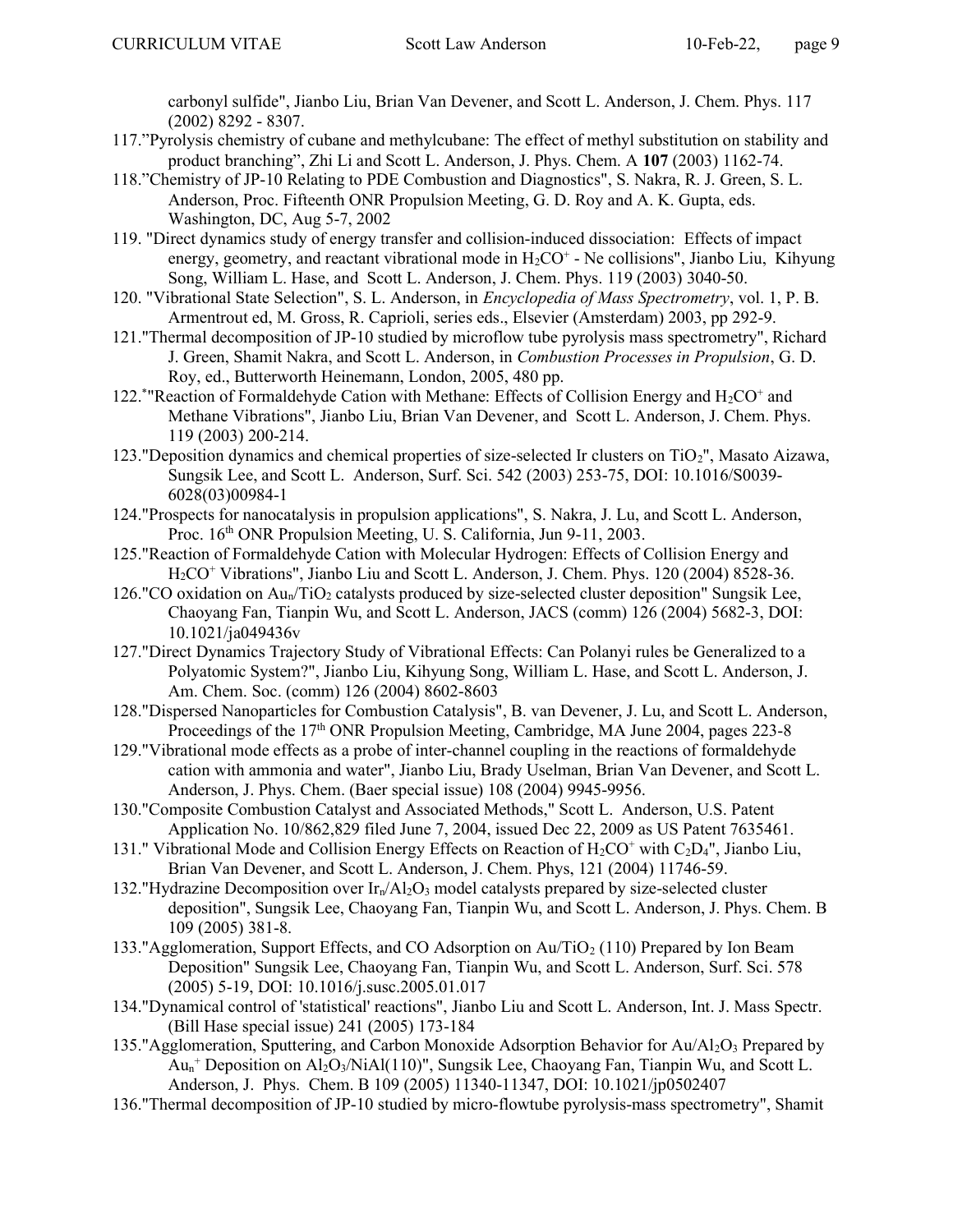Nakra, Richard J. Green, and Scott L. Anderson, Combustion and Flame, 144 (2006) 662-74.

- 137."Cluster size effects on CO oxidation activity, adsorbate affinity, and temporal behavior of model Aun/TiO2 catalysts", Sungsik Lee, Chaoyang Fan, Tianpin Wu, and Scott L. Anderson, J. Chem. Phys. 123 (2005) 124710/1 – 124710/13, DOI: 10.1063/1.2035098.
- 138."Direct dynamics trajectory study of the reaction of formaldehyde cation with  $D_2$ : Vibrational and zero-point energy effects on quasiclassical trajectories", Jianbo Liu, Kihyung Song, William L. Hase, and Scott L. Anderson, J. Phys. Chem A 109 (2005) 11376-84
- 139."State-Selective Preparation of  $NO_2$ <sup>+</sup> and the Effects of  $NO_2$ <sup>+</sup> Vibrational Mode on Charge Transfer with NO", Brady Uselman, Jianbo Liu, Jason Boyle and Scott Anderson, J. Phys. Chem. A (Bill Hase special issue) 110 (2006) 1278-1287
- 140."An inert pulsed hydrazine UHV doser, and  $N_2H_4$  decomposition on a model Ir/Al<sub>2</sub>O<sub>3</sub>/NiAl(110) catalyst", Chaoyang Fan, Tianpin Wu and Scott L. Anderson, J. Vac. Sci. Tech. A 24 (2006) 269- 74.
- 141."Cluster size effects on hydrazine decomposition on  $Ir_n/Al_2O_3/NiAl(110)$ ", Chaoyang Fan, Tianpin Wu, William E. Kaden and Scott L. Anderson, Surf. Sci. 600 (2006) 461-7.
- 142.\*"Vibrational mode and collision energy effects on reaction of  $H_2CO^+$  with  $C_2H_2$ : Charge state competition and the role of Franck-Condon factors in endoergic charge transfer", Jianbo Liu, Brian Van Devener, and Scott L. Anderson, J. Chem. Phys. 123 (2005) 204313 (15 pages)
- 143."Breakdown and Combustion of JP-10 Fuel Catalyzed by Nanoparticulate CeO<sub>2</sub> and Fe<sub>2</sub>O<sub>3</sub>", Brian Van Devener and Scott L. Anderson, Energy and Fuels 20 (2006) 1886 - 94.
- 144."The effects of collision energy, vibrational mode, and vibrational angular momentum on energy transfer and dissociation in  $NO_2^+$  - rare gas collisions: An experimental and trajectory study", Jianbo Liu, Brady W. Uselman, Jason M. Boyle, and Scott L. Anderson, J. Chem. Phys. 125 (2006) 133115 15 pages (Y.T. Lee Special Issue).
- 145.\*"Vibrational mode and collision energy effects on reaction of  $H_2CO^+$  with  $CO_2$ ", Jianbo Liu, Brady W. Uselman, Brian Van Devener, and Scott L. Anderson, Phys. Chem. Chem. Phys. 8 (2006) 4575 - 4584
- 146."Multiphoton ionization vibrational state selection of  $H_2O^+$ ,  $D_2O^+$  and  $HDO^{+}$ ", Brady W. Uselman, Jason M. Boyle, Scott L. Anderson, Chem. Phys. Lett. 440 (2007) 171-5. doi:10.1016/j.cplett.2007.04.030
- 147."Water on rutile  $TiO<sub>2</sub>(110)$  and  $Au/TiO<sub>2</sub>(110)$ : Effects on Au mobility and the isotope exchange reaction", Tianpin Wu, William E. Kaden and Scott L. Anderson, J. Phys. Chem. C.; 2008; 112(24); 9006-9015. DOI: 10.1021/jp800521q
- 148. " Vibrational Effects on the Reaction of  $NO_2$ <sup>+</sup> with  $C_2H_2$ : Effects of Bending and Bending Angular Momentum", Jason M. Boyle, Brady W. Uselman, Jianbo Liu, and Scott L. Anderson, J. Chem. Phys. 128 (2008) 114304 12 pages.
- 149. "Effects of Bending and Bending Angular Momentum on Reaction of  $NO_2^+$  with  $C_2H_2$ : A Quasiclassical Trajectory Study", Jason M. Boyle, Jianbo Liu, and Scott L. Anderson, J. Phys. Chem. A 2009, 113, 3911–3921
- 150. "The Origin of the Large Bending Enhancement of the Reaction of  $C_2H_2$ <sup>+</sup> with Methane: The Effects of Bending Momentum, Ruling out the Precursor Mechanism, and Steps Toward "Polanyi Rules" for Polyatomic Reactions", Jianbo Liu and Scott L. Anderson, *Phys. Chem. Chem. Phys.*, 2009, 11, 8721–8732
- 151. "Functionally Coated Non-Oxidized Particles And Method For Making The Same" Scott L. Anderson, Brian R. Van Devener, Jesus Paulo L. Perez, Provisional U.S. Patent application serial number 61/172,141, April, 2009.
- 152."Air-Stable, Unoxidized, Hydrocarbon-Soluble Boron Nanoparticles", Brian Van Devener, Jesus Paulo L. Perez and Scott L. Anderson, J. Material Res. Rapid Comm. 24 (2009) 3462-3464, DOI: 10.1557/JMR.2009.0412
- 153."In situ generation of Pd/PdO nanoparticle methane combustion catalyst from a fuel-soluble organometallic precursor", B.Van Devener, S.L. Anderson,\* T. Shimizu, H. Wang, J. Nabity, J. Engel, J. Yu, D. Wickham, and S. Williams, J. Phys. Chem. C 113 (2009) 20632-20639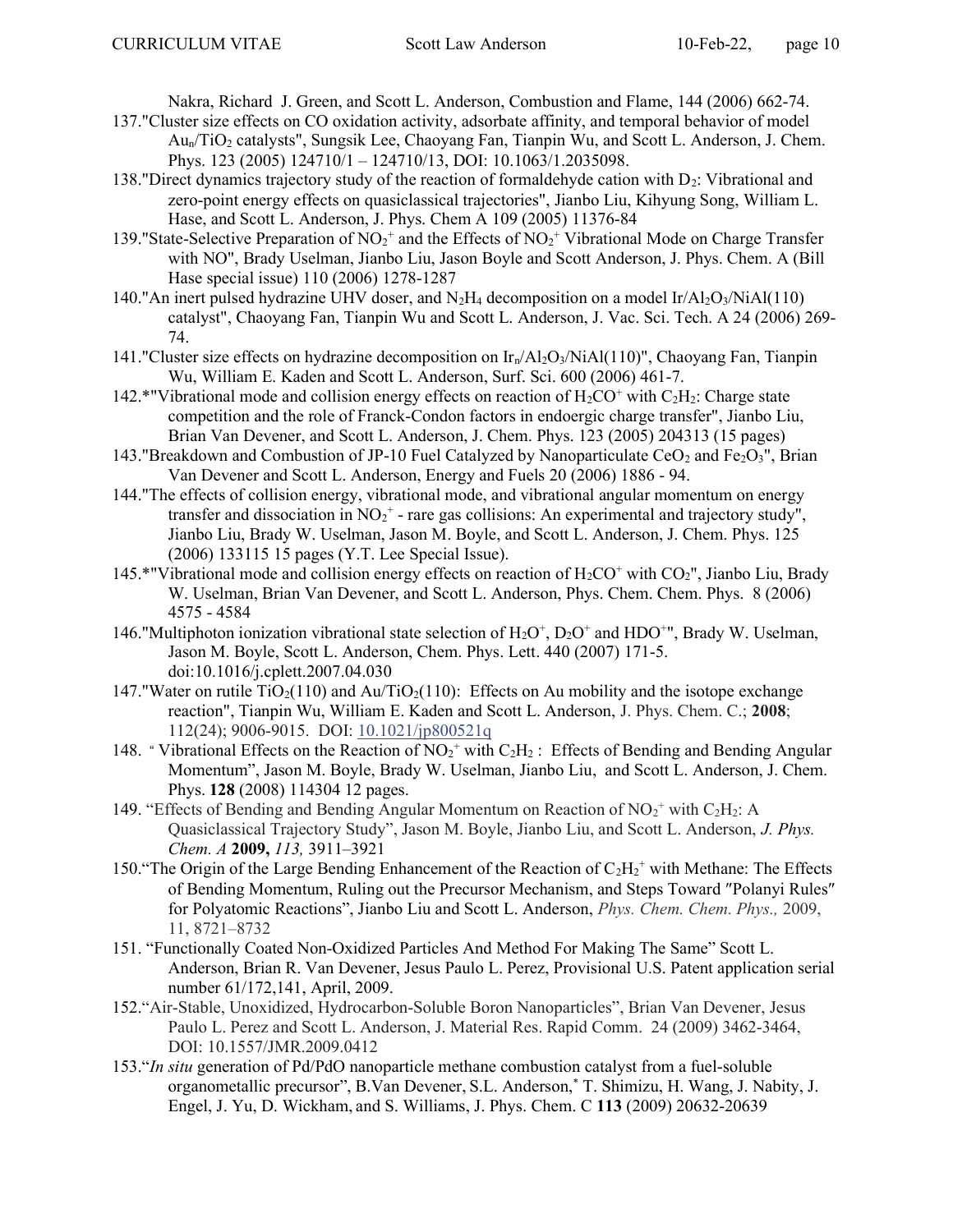- 154. "Methane Ignition Catalyzed by In-Situ Generated Palladium Nanoparticles", T. Shimizu, A. D. Abid, G. Poskrebyshev, H. Wang\* , J. Nabity, J. Engel, J. Yu, D. Wickham, B.Van Devener, S.L. Anderson, and S. Williams, Combustion and Flame 157 (2010) 421–435.
- 155. "Cluster size effects on sintering, CO adsorption, and implantation in Ir/SiO2", William E. Kaden, William A. Kunkel, & Scott L. Anderson, J. Chem. Phys. 131, (2009) 114701 (15 pages) DOI: 10.1063/1.3224119
- 156. "Size-dependent oxidation of  $Pd_n$  ( $n \le 13$ ) on alumina/NiAl(110): Correlation with Pd core level binding energies." Tianpin Wu, William E. Kaden, William A. Kunkel, and Scott L. Anderson, Surf. Sci. 603 (2009) 2764-77, doi:10.1016/j.susc.2009.07.014.
- 157. "Electronic Structure Controls Reactivity of Size-Selected Pd Clusters Adsorbed on TiO<sub>2</sub> Surfaces", William E. Kaden, Tianpin Wu, William A. Kunkel, Scott L. Anderson, Science. 326 (2009) 826 - 9. DOI: 10.1126/science.1180297
- 158. "Oxide-Free, Catalyst-Coated, Fuel-Soluble, Air-Stable Boron Nanopowder as Combined Combustion Catalyst and High Energy Density Fuel", Brian Van Devener, Jesus Paulo L. Perez, Joseph Jankovich and Scott L. Anderson, Energy and Fuels 23 (2009) 6111–6120 : DOI:10.1021/ef900765h
- 159. "Size-Dependent Oxygen Activation Efficiency over  $Pd_n/TiO_2(110)$  for the CO Oxidation Reaction", William E. Kaden, William A. Kunkel, Matt D. Kane, F. Sloan Roberts, and Scott L. Anderson, JACS (communication) 132 (2010) 13097–13099, DOI: 10.1021/ja103347v
- 160. "Functionally Coated Non-Oxidized Particles And Method For Making The Same" Scott L. Anderson, Brian R. Van Devener, Jesus Paulo L. Perez, International Patent Application PCT/US10/32288, 23 Apr 2010. 36 pages.
- 161. "Reaction of  $C_2H_2$ <sup>+</sup> (n⋅v<sub>2</sub>, m⋅v<sub>5</sub>) with NO<sub>2</sub>: Reaction on the singlet and triplet surfaces", Jason M. Boyle, David M. Bell, and Scott L. Anderson, J. Chem. Phys., 134, 034313 (2011).
- 162. "Reaction of HOD<sup>+</sup> with NO<sub>2</sub>: Effects of OD and OH Stretching, Bending, and Collision Energy on Reactions on the Singlet and Triplet Potential Surfaces", Jason M. Boyle, David M. Bell, Scott L. Anderson, and A.A. Viggiano, J. Phys. Chem. A 115 (2011) 1172-85 [doi: 10.1021/jp110523s].
- 163. "H<sup>+</sup> vs. D<sup>+</sup> transfer from HOD<sup>+</sup> to CO<sub>2</sub>: Bond-Selective Excitation Effects and the Anomalous Effect of Bending Excitation", David M. Bell, Jason M. Boyle, and Scott L. Anderson, J. Chem. Phys.134 (2011) 064312 [doi:10.1063/1.3534908], 9 pages.
- 164. "H<sup>+</sup> versus D<sup>+</sup> transfer from HOD<sup>+</sup> to N<sub>2</sub>: Mode- and bond-selective effects", David M. Bell, Jason M. Boyle, and Scott L. Anderson, J. Chem. Phys. 135, 044305 (2011); doi:10.1063/1.3615655 (11 pages)
- 165. "CO Adsorption and Desorption on Size-Selected Pd<sub>n</sub>/TiO<sub>2</sub> Model Catalysts: Size Dependence of Binding Sites and Energies, and Support-Mediated Adsorption" William E. Kaden, William A. Kunkel, F. Sloan Roberts, Matthew Kane and Scott L. Anderson, J. Chem. Phys. 136 (2012) 204705 12 pages, doi: 10.1063/1.4721625
- 166. "Hypergolic Ionic Liquids to Mill, Suspend, and Ignite Boron Nanoparticles", Parker D. McCrary, Preston A. Beasley,O. Andreea Cojocaru, Stefan Schneider, Tommy W. Hawkins, J. Paulo Perez, Brandon W. McMahon, Mark Pfeil, Jerry A. Boatz, Scott L. Anderson, Steven F. Son, and Robin D. Rogers, Chem. Comm. 48 (2012) 4311-4313
- 167. "Effects of collisional and vibrational velocity on proton and deuteron transfer in the reaction of HOD<sup>+</sup> with CO", David M. Bell and Scott L. Anderson, J. Phys. Chem. A 117 (2013) 1083-1093, DOI: 10.1021/jp304208q
- 168. "Tuning azolium azolate ionic liquids to promote surface interactions with titanium nanoparticles leading to increased passivation and colloidal stability", Parker D. McCrary, Preston A. Beasley, Steven P. Kelley, Stefan Schneider, Jerry A. Boatz, Tommy W. Hawkins, Jesus Paulo L. Perez, Brandon W. McMahon, Mark Pfiel, Steven F. Son, Scott L. Anderson and Robin D. Rogers, PhysChemChemPhys 14 (2012) 13194-13198.
- 169."Functionalization and Passivation of Boron Nanoparticles with a Hypergolic Ionic Liquid", J. Paulo L. Perez , Brandon W. McMahon1 and Scott L. Anderson\* , J. Propulsion Power, 29 (2013), 489- 495 (doi: 10.2514/1.B34724).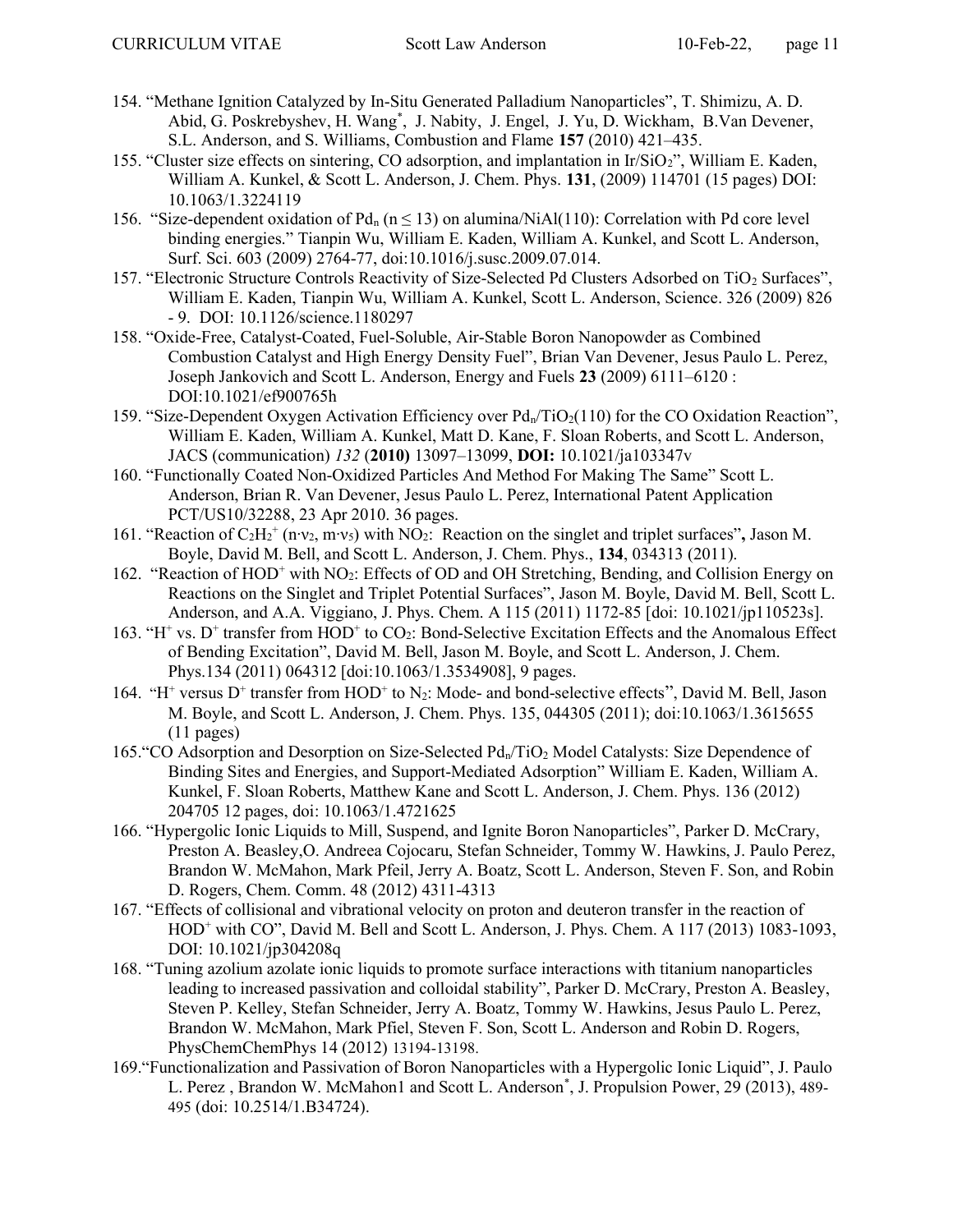- 170. "In situ Small Angle X-ray Scattering From Pd Nanoparticles Formed by Thermal Decomposition of Organo-Pd Catalyst Precursors Dissolved in Hydrocarbons", Juan Wang, Randall E. Winans\* , Scott L. Anderson\* , Sönke Seifert, Byeongdu Lee, Peter J. Chupas, Yang Ren, Sungsik Lee, Yuzi Liu, J. Phys. Chem. C 117 (2013) 22627–22635, DOI: 10.1021/jp402513z
- 171. "Exploring the structure of nitrogen-rich ionic liquids and their binding to the surface of oxide-free boron nanoparticles", Jesus Paulo L. Perez, Brandon W. McMahon, Stefan Schneider, Jerry A. Boatz, Tom W. Hawkins, Parker D. McCrary, Preston A. Beasley, Steven P. Kelley, Robin D. Rogers and Scott L. Anderson, J. Phys. Chem. C 117 (2013) 5693−5707, DOI: 10.1021/jp3100409
- 172."Strong effects of cluster size and air exposure on oxygen reduction and carbon oxidation electrocatalysis by size-selected Ptn  $(n \le 11)$  on glassy carbon electrodes", Sebastian Proch, Mark Wirth, Henry S. White, and Scott L. Anderson, J. Am. Chem. Soc. 135 (2013) 3073−3086, DOI: 10.1021/ja309868z
- 173. "Alumina support and  $Pd_n$  cluster size effects on activity of  $Pd_n$  for catalytic oxidation of CO", Matthew D. Kane, R. Sloan Roberts, and Scott L. Anderson, Faraday Disc., 162 (2013) 323 - 340, DOI: 10.1039/c3fd20151a
- 174. "Vibrationally enhanced charge transfer and mode/bond-specific  $H^+$  and  $D^+$  transfer in the reaction of HOD<sup>+</sup> with N<sub>2</sub>O", David M. Bell and Scott L. Anderson, J. Chem. Phys. 139 (2013) 114305 (13 pages) DOI: 10.1063/1.4820955
- 175. "Hollow cathode lamp with integral, high optical efficiency isolation valve: A modular VUV source", F. Sloan Roberts and Scott L. Anderson, Rev. Sci. Instrum. 84, (2013) 126101 (3 pages); doi: 10.1063/1.4838675
- 176. "Thermal and Adsorbate Effects on the Activity and Morphology of Size-Selected  $Pd_n/TiO_2$  Model Catalysts", William E. Kaden, William A. Kunkel, F. Sloan Roberts, Matthew Kane and Scott L. Anderson, Surface Science, 621 (2014) 40-50, DOI:10.1016/j.susc.2013.11.002
- 177. "Optically Detected, Single Nanoparticle Mass Spectrometer With Pre-Filtered Electrospray Nanoparticle Source", Collin R. Howder, David M. Bell, and Scott L. Anderson, Rev. Sci. Instrum. 85 (2014) 014104 (6 pages) doi: 10.1063/1.4861923
- 178. "Kinetics of Catalytic Oxidation of Ethylene over Palladium Oxide", Y. X. Xin, B. Yang, H. Wang, S. L. Anderson, C. K. Law, Proceedings of the Combustion Institute, 35 (2015) 2233–2240, DOI: 10.1016/j.proci.2014.06.094
- 179. "Single CdSe/ZnS Nanocrystals in an Ion Trap: Charge and Mass Determination, and Photophysics Evolution with Changing Mass, Charge, and Temperature", David M. Bell, Collin R. Howder, Ryan C. Johnson, and Scott L. Anderson, ACS Nano 8 (2014) 2387-98, DOI: 10.1021/nn405920k
- 180."Boron Nanoparticles with High Hydrogen Loading: Mechanism for B−H Binding, Size Reduction, and Potential for Improved Combustibility and Specific Impulse", Jesus Paulo L. Perez, Brandon W. McMahon, Jiang Yu, Stefan Schneider, Jerry A. Boatz, Tom W. Hawkins, Parker D. McCrary, Luis A. Flores, Robin D. Rogers, and Scott L. Anderson, ACS Applied Materials and Interfaces 6 (2014) 8513-8525, DOI: 10.1021/am501384m
- 181. "The effects of translational and vibrational excitation on the reaction of  $HOD^+$  with  $C_2H_2$  and  $C_2D_2$ : mode- and bond-specific effects in exoergic proton transfer" David M. Bell, Collin R. Howder, Scott L. Anderson, J. Phys. Chem. A, 118 (2014) 8360–8372, DOI: 10.1021/jp501304v
- 182."Mass-selected supported cluster catalysts: Size effects on CO oxidation activity, electronic structure, and thermal stability of  $Pd_n/a$ lumina ( $n \le 30$ ) model catalysts" Matthew D. Kane, F. Sloan Roberts, and Scott L. Anderson, Int. J. Mass Spectrom. 370 (2014) 1-15, DOI: 10.1016/j.ijms.2014.06.018, and Special Issue "MS 1960 to Now" 10.1016/j.ijms.2014.07.044
- 183. "Oxygen activation and CO oxidation over size-selected  $Pt<sub>n</sub>/Alumina/Re(0001)$  model catalysts: correlations with valence electronic structure, physical structure, and binding sites", F. Sloan Roberts, Matthew D. Kane, Eric T. Baxter, Scott L. Anderson, Phys. Chem. Chem. Phys. 16 (2014) 26443 – 26457, DOI: 10.1039/c4cp02083a
- 184. "The Synthesis of Nanoparticles from Malleable and Ductile Metals using Powder-Free, Reactant-Assisted Mechanical Attrition", Brandon W. McMahon, Jesus Paulo L. Perez, Jiang Yu, Jerry A.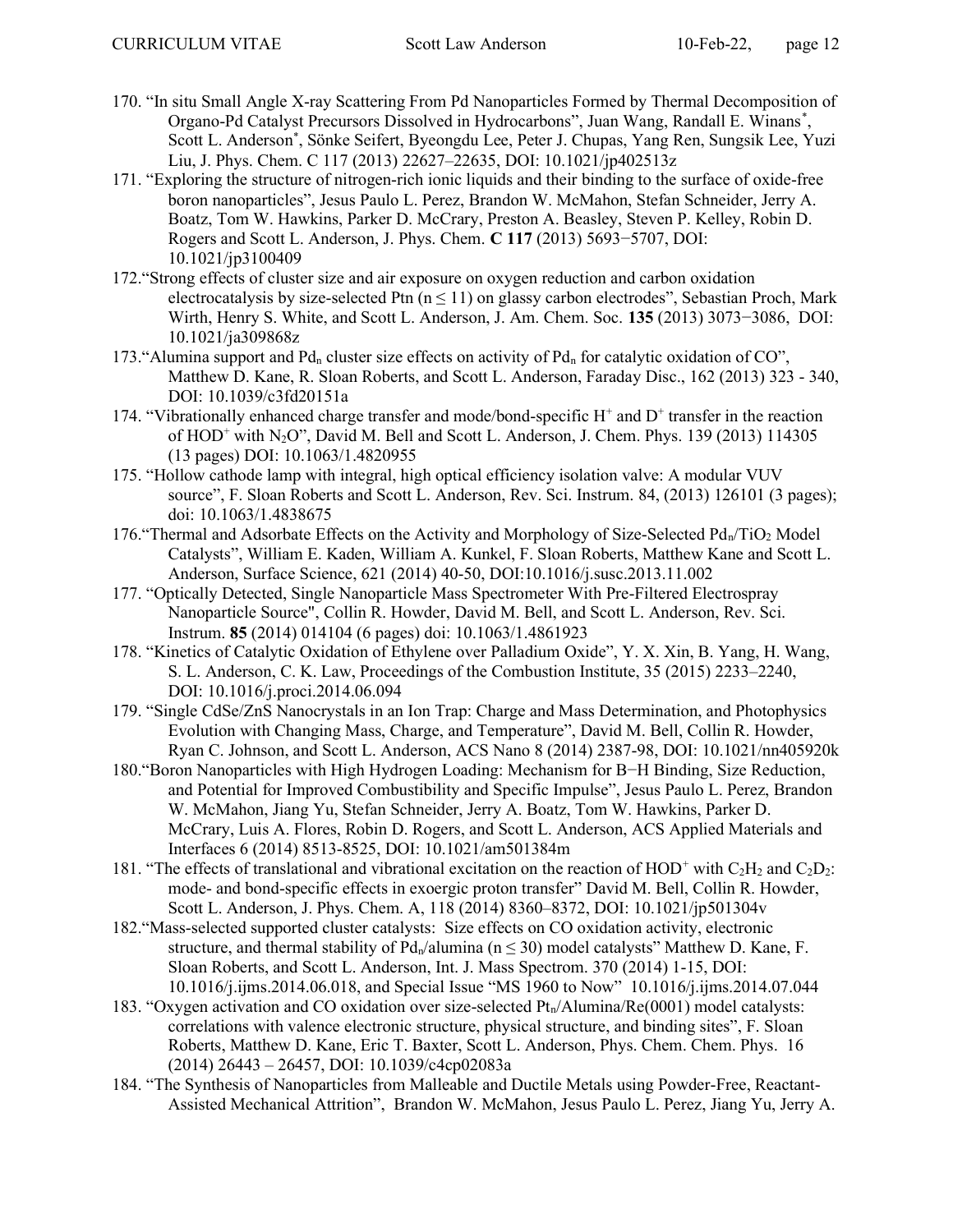Boatz and Scott L. Anderson, ACS Applied Materials and Interfaces 6 (2104) 19579-19591, DOI: 10.1021/am503845s.

- 185. "Effects of Alumina Thickness on CO Oxidation Activity over Pd<sub>20</sub>/alumina/Re(0001): Correlated Effects of Alumina Electronic Properties and Pd20 Geometry on Activity", Matthew D. Kane, F. Sloan Roberts, and Scott L. Anderson, J. Phys. Chem. C 119 (2015), 1359–1375, DOI:10.1021/jp5093543.
- 186. "Photoluminescence of charged CdSe/ZnS quantum dots in the gas phase: Effects of charge and heating on the absorption and emission probabilities", Collin R. Howder, Bryan A. Long, David M. Bell, Kevin H. Furukawa#, Ryan C. Johnson#, Zhiyuan Feng\*, and Scott L. Anderson, ACS Nano 8 (2014) 12534–12548, DOI: 10.1021/nn505374d
- 187."Thermally Brightened CdSe/ZnS Quantum Dots As Non-Contact Probes For Surface Chemistry Studies Of Dark Nanoparticles Trapped In The Gas Phase" Collin R. Howder, Bryan A. Long, David M. Bell, and Scott L. Anderson, J. Phys. Chem. C 119 (2015) 14561-14570, DOI: 10.1021/jp5109027
- 188. "Cluster Size Controls Branching Between Water And Hydrogen Peroxide Production In Electrochemical Oxygen Reduction at  $Pt_n/ITO$ " Alexander von Weber, Eric T. Baxter, Henry S. White, and Scott L. Anderson, J. Phys. Chem. C 119 (2015) 11160–11170, DOI: 10.1021/jp5119234
- 189."Initial and Final State Effects in the Ultraviolet and X-Ray Photoelectron Spectroscopy (UPS and XPS) of Size-Selected Pd<sub>n</sub> clusters Supported on  $TiO2(110)$ ", F. Sloan Roberts, Scott L. Anderson, Arthur C. Reber, and Shiv N. Khanna, J. Phys. Chem. C 119 (2015) 6033-6046. DOI: 10.1021/jp512263w
- 190."Binding of Alkenes and Ionic Liquids to B-H Functionalized Boron Nanoparticles: Creation of Particles with Controlled Dispersibility and Minimal Surface Oxidation", Jesus Paulo L. Perez, Jiang Yu, Anna J. Sheppard, Steven D. Chambreau, Ghanshyam L. Vaghjiani, Scott L. Anderson, ACS Appl. Mater. Interfaces, 7 (2015) 9991–10003, DOI: 10.1021/acsami.5b02366
- 191. "Size-Dependent Electronic Structure Controls Activity for Ethanol Electro-Oxidation at Pt<sub>n</sub>/Indium Tin Oxide (n = 1 to 14)", Alexander von Weber, Eric T. Baxter, Sebastian Proch, Matthew D. Kane, Michael Rosenfelder, Henry S. White, and Scott L. Anderson, Phys.Chem.Chem.Phys. 17 (2015) 17601-17610, DOI: 10.1039/C5CP01824B
- 192. "Rapid Aluminum Nanoparticle Production by Milling in  $NH<sub>3</sub>$  and  $CH<sub>3</sub>NH<sub>2</sub>$  Atmospheres: An Experimental and Theoretical Study", Brandon W. McMahon, Jiang Yu, Jerry A. Boatz, and Scott L. Anderson, ACS Appl. Materials Interfaces, 7 (2015) 16101–16116, DOI: 10.1021/acsami.5b04806.
- 193. "In situ X-Ray Scattering and Dynamical Modeling of Pd Catalyst Nanoparticles Formed in Flames", Juan Wang, Sönke Seifert, Randall E. Winans, Erik Tolmachoff, Yuxuan Xin, Hai Wang, Scott L. Anderson, J. Phys. Chem. C. 119 (2015), 19073–19082 DOI:10.1021/acs.jpcc.5b01226
- 194. "Single Nanoparticle Mass Spectrometry as a High Temperature Kinetics Tool: Sublimation, Oxidation, and Emission Spectra of Hot Carbon Nanoparticles", Collin R. Howder, Bryan A. Long, Dieter Gerlich, Rex N. Alley, and Scott L. Anderson, J. Phys. Chem. A 119 (2015) 12538– 12550, DOI: 10.1021/acs.jpca.5b08499, (50 years of Chemical Reaction Dynamics Special Issue)
- 195. "The Effect of  $O_2$  and CO Exposure on the Photoelectron Spectroscopy of Size-selected Pd<sub>n</sub> Clusters Supported on TiO<sub>2</sub>(110)", Arthur C. Reber, Shiv N. Khanna, F. Sloan Roberts, Scott L. Anderson. J. Phys. Chem. C 120 (2016) 2126-2138. DOI: 10.1021/acs.jpcc.5b08611
- 196. "Production Of Particles Using Homogeneous Milling and Associated Products" Scott Anderson, Brandon McMahon, J. Paulo Perez, US patent 9,321700 B2, issued April 26, 2016
- 197. "Aluminum Nanoparticle Production by Acetonitrile-Assisted Milling: The Effects of Liquid vs. Vapor Phase Milling, and of Milling Method on Particle Size and Surface Chemistry." Jiang Yu, Brandon McMahon, Jerry Boatz, and Scott Anderson, J. Phys. Chem. C 120 (2016), 19613– 19629 DOI: 10.1021/acs.jpcc.6b04054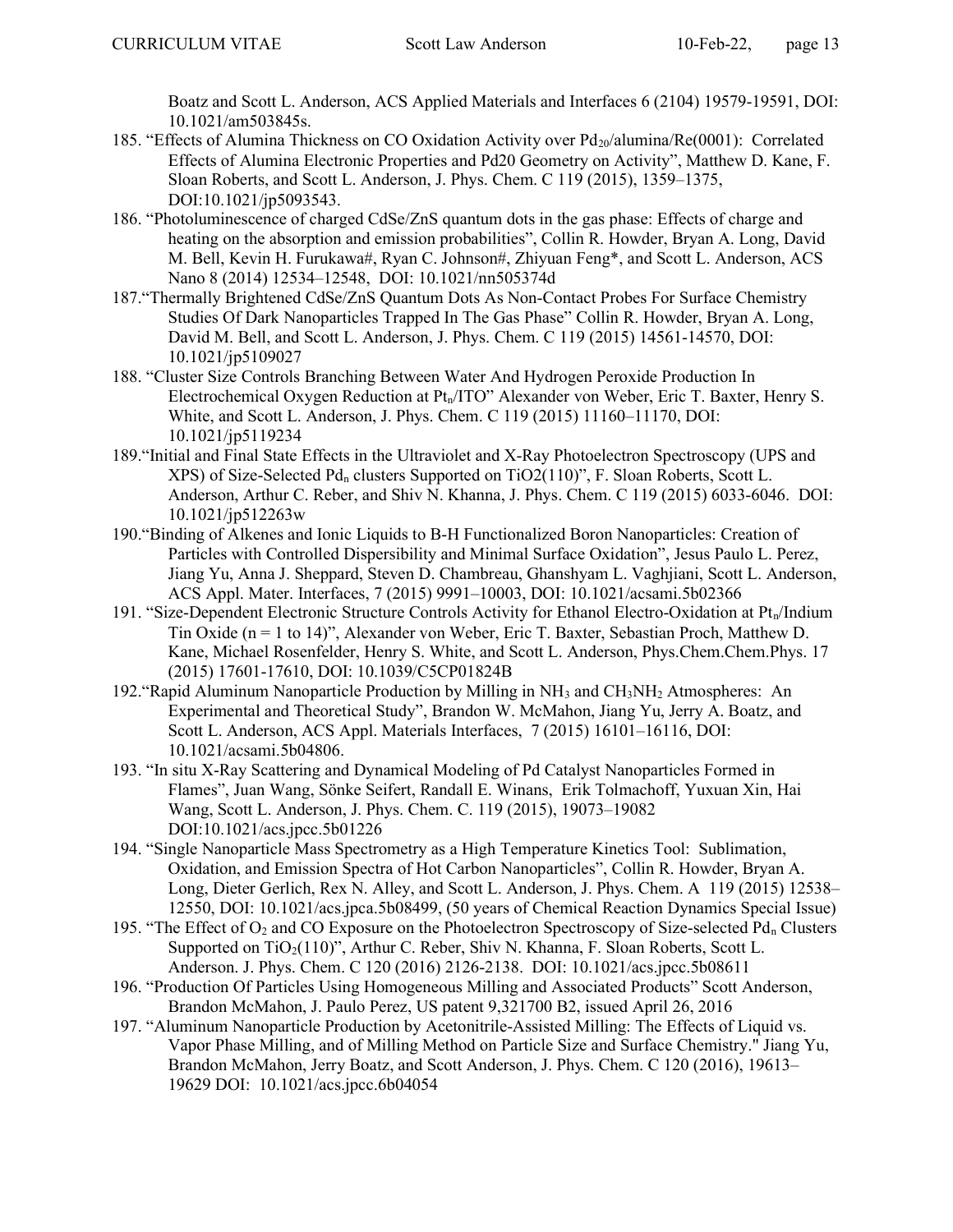- 198. "Functionally Coated Non-Oxidized Particles and Methods for Making the Same", Scott L. Anderson, Brian Van Devener, and Jesus Paulo L. Perez, US Patent 9,365,786 B2, issued June 14, 2016.
- 199. "Electrocatalysis by Mass-Selected Pt<sub>n</sub> Clusters", Alexander von Weber and Scott L. Anderson, Acct. Chem. Res. 49 (2016), 2632–2639, DOI: 10.1021/acs.accounts.6b00387
- 200."Inherent Size Effects on XANES of Nanometer Metal Clusters: Size-Selected Platinum Clusters on Silica", Yang Dai, Timothy J. Gorey, Scott L. Anderson, Sungsik Lee, Sungwon Lee, Soenke Seifert and Randall E. Winans, J. Phys Chem. C 121 (2017) 361-374, DOI:10.1021/acs.jpcc.6b10167
- 201. "Ethylene Dehydrogenation on Pt<sub>4, 7,8</sub> Clusters on Al<sub>2</sub>O<sub>3</sub>: Strong Cluster-Size Dependence Linked to Preferred Catalyst Morphologies.", Eric T. Baxter, Mai-Anh Ha; Anastassia Alexandrova, and Scott L. Anderson, ACS Catalysis 7 (2017), 7, 3322–3335, DOI: 10.1021/acscatal.7b00409
- 202. "Borane-Aluminum Surface Interactions: Enhanced Fracturing and Generation of Boron-Aluminum Core-Shell Nanoparticles", Jiang Yu, Jerry A. Boatz, and Scott L. Anderson, J. Phys. Chem. C 121, (2017) 14176–14190, DOI: 10.1021/acs.jpcc.7b03583
- 203. "Boron Switch for Selectivity of Catalytic Dehydrogenation on Size-Selected Pt clusters on  $Al_2O_3$ ", Mai-Anh Ha, Eric T. Baxter, Ashley Cass, Scott L. Anderson,\* and Anastassia N. Alexandrova\*, J. Am. Chem. Soc., 139 (2017) 11568-11575, DOI: 10.1021/jacs.7b05894
- 204. "A Spectroscopic Investigation of the Primary Reaction Intermediates in the Oxidation of Levitated Droplets of Energetic Ionic Liquids", Brotton, Stephen; Lucas, Michael; Chambreau, Steven; Vaghjiani, Ghanshyam; Yu, Jiang; Anderson, Scott; Kaiser, Ralf, J. Phys. Chem. Lett., 8, 6053 (2017).
- 205. "Diborane Interactions with Pt7/alumina: Preparation of Size-Controlled Borated Pt Model Catalysts with Improved Coking Resistance", Eric T. Baxter, Mai-Anh Ha, Ashley C. Cass, Huanchen Zhai, Anastassia N. Alexandrova,\* and Scott L. Anderson\*, J. Phys. Chem. C, 122 (2018), 1631–1644, DOI: 10.1021/acs.jpcc.7b10423
- 206. "Combustion Behavior of High Energy Density Borane-Aluminum Nanoparticles in Hypergolic Ionic Liquids", Jiang Yu, Tonya N. Jensen, William K. Lewis, Christopher E. Bunker, Steven P. Kelley, Robin D. Rogers, Owen M. Pryor, Steven D. Chambreau, Ghanshyam L. Vaghjiani, and Scott L. Anderson\*, Energy and Fuels, 2018, 32 (7), pp 7898–7908. DOI: 10.1021/acs.energyfuels.8b01334
- 207. "A Spectroscopic Study on the Intermediates and Reaction Rates in the Oxidation of Levitated Droplets of Energetic Ionic Liquids by Nitrogen Dioxide" Stephen Brotton, Michael Lucas, Tonya Jensen, Scott Anderson, Ralf Kaiser, J. Phys. Chem. A , 2018, 122, pp 7351–7377 DOI:10.1021/acs.jpca.8b05244
- 208. "Oxidation of Levitated Droplets of 1-Allyl-3-Methylimidazolium Dicyanamide by Nitrogen Dioxide", Michael Lucas, Stephen Brotton, Shashi Kant Shukla, Jiang Yu, Scott Anderson, and Ralf Kaiser, J. Phys. Chem. A, 2019, 123 400–416, DOI: 10.1021/acs.jpca.8b08395
- 209. "Thermal Emission Spectroscopy for Single Nanoparticle Temperature Measurement: Optical System Design and Performance", Bryan A. Long, Daniel J. Rodriguez, Chris Y. Lau, and Scott L. Anderson, Applied Optics 58 (2019) 642-649; DOI: 10.1364/AO.58.000642, arXiv:1812.11858 [physics.ins-det]
- 210. "Scalable and safe synthetic organic electroreduction inspired by Li-ion battery chemistry", Byron K. Peters, Sebastian B. Beil, Kevin X. Rodriguez, Solomon H. Reisberg, Yu Kawamata, Michael Collins, Jeremy Starr, Longrui Chen, David P. Hickey, Sagar Udyavara, Kevin Klunder, Timothy Gorey, Scott L. Anderson , MatthewNeurock,\* Shelley D. Minteer,\* Phil S. Baran\*, Science (2019) 363, 838-845, DOI: 10.1126/science.aav5606
- 211. "Phthalocyanines as a  $\pi$ - $\pi$  Adsorption Strategy to Immobilize Catalyst on Carbon for Electrochemical Synthesis", Kevin J. Klundera, Ashley Cass, Scott L. Anderson, Shelley D. Minteer, SYNLETT 30 (2019) 1187-1193, DOI: 10.1055/s-0037-1611792.
- 212. "Preparation of Size and Composition-controlled  $Pt_nSn_x/SiO_2$  (n = 2, 4, 24) Bimetallic Model Catalysts using Atomic Layer Deposition", Timothy J. Gorey, Borna Zandkarimi, Guangjing Li,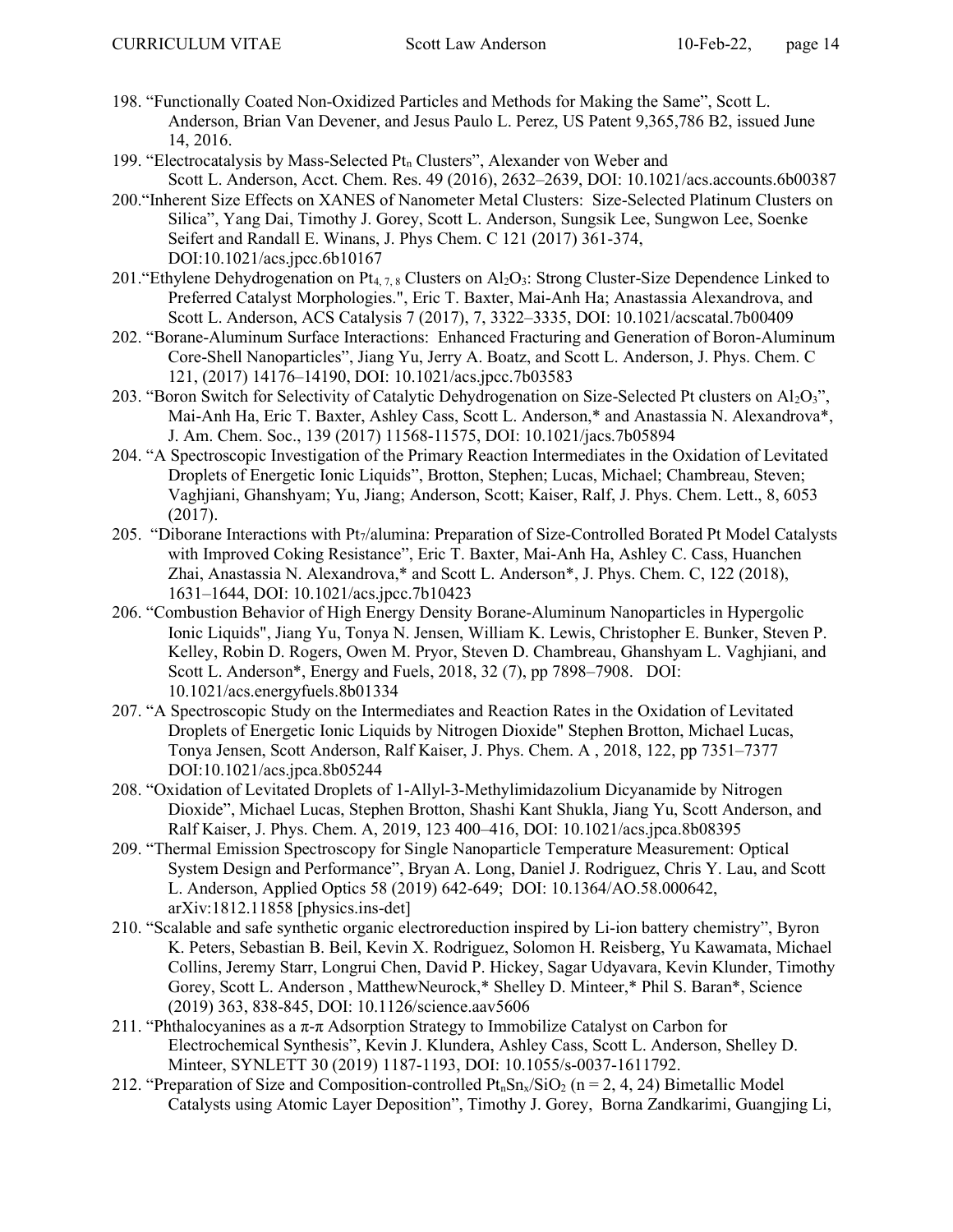Eric T. Baxter, Anastassia N. Alexandrova,, and Scott L. Anderson, J. Phys. Chem. C 123 (2019) 16194-16209, DOI: 10.1021/acs.jpcc.9b02745

- 213. "The oxidation of aluminum particles from 1-10 nm: The transition from clusters to nanoparticles", Kyle Overdeep, Claron Ridge, Yan Xin, Tonya Jensen, Scott L. Anderson, C. Michael Lindsay J. Phys. Chem. C, 2019, 123, 23721−23731, DOI: 10.1021/acs.jpcc.9b05564
- 214. "Selective Growth of  $Al_2O_3$  on Size-Selected Platinum Clusters by Atomic Layer Deposition", Timothy J. Gorey, Yang Dai, Scott L. Anderson\*, Sungsik Lee, Sungwon Lee, Soenke Seifert, and Randall E. Winans, Surf. Sci. 691 (2020) 121485, DOI: 10.1016/j.susc.2019.121485. ChemRxiv: doi.org/10.26434/chemrxiv.9630623.v1
- 215. "A Cryogenic Single Nanoparticle Action Spectrometer", Tim Esser, Benjamin Hoffmann, Scott Anderson, and Knut Asmis, Rev. Sci. Instrum. 90, 125110 (2019); DOI: 10.1063/1.5128203.
- 216. "Sn-modification of Pt7/alumina model catalysts: Suppression of carbon deposition and enhanced thermal stability", Guangjing Li, Borna Zandkarimi, Ashley C. Cass, Timothy J. Gorey, Bradley J. Allen, Anastassia N. Alexandrova, and Scott L. Anderson\*, J. Chem. Phys. 152 (2020) 024702 DOI: 10.1063/1.5129686, arXiv:2001.0 3580
- 217. "Coking-Resistant Sub-Nano Dehydrogenation Catalysts:  $Pt_nSn_x/SiO_2$  ( $n = 4, 7$ ), Timothy J. Gorey, Borna Zandkarimi, Guangjing Li, Eric T. Baxter, Anastassia N. Alexandrova\*, and Scott L. Anderson\*, ACS Catal 10 (2020) 4543-4558, DOI: 10.1021/acscatal.0c00668
- 218."Thermal Emission Spectroscopy of Single, Isolated Carbon Nanoparticles: Effects of Particle Size, Material, Charge, and Thermal History", Bryan A. Long, Daniel J. Rodriguez, Chris Y. Lau, Madeline Schultz, and Scott L. Anderson, J. Phys. Chem. C 124 (2020) 1704-1716. DOI: 10.1021/acs.jpcc.9b10509, arXiv:2001.05594.
- 219. "Sublimation Kinetics for Individual Graphite and Graphene Nano-particles (NPs): NP-to-NP Variations and Evolving Structure-Kinetics and Structure-Emissivity Relationships", Bryan A. Long, Chris Y. Lau, Daniel J. Rodriguez, Susanna An Tang, and Scott L. Anderson, J. Am. Chem. 142 (2020) 14090–14101. DOI:10.1021/jacs.0c01720, arXiv:2002.07835
- 220. "Alloying with Sn Suppresses Sintering of Size-Selected Pt Clusters on  $SiO<sub>2</sub>$  with and without Adsorbates", Zandkarimi, Borna; Gorey, Timothy ; Li, Guangjing ; Munarriz, Julen; Anderson, Scott; Alexandrova, Anastassia, Chem. Mater. 32 (2020) 8595-8605
- 221. "Effects of Acetonitrile-Assisted Ball-Milled Aluminum Nanoparticles on the Ignition of Acoustically Levitated exo-Tetrahydrodicyclopentadiene (JP-10) Droplets", Stephen J Brotton, Marc J Malek, Scott L Anderson, and Ralf Kaiser, Chem. Phys. Lett. 754 (2020) 137679 DOI: 10.1016/j.cplett.2020.137679
- 222. "O2-Oxidation of Individual Graphite and Graphene Nanoparticles in the 1200 2200 K Range: Particle-to-Particle Variations and the Evolution of the Reaction Rates and Optical Properties", Daniel J. Rodriguez, Chris Y. Lau, Bryan A. Long, Susanna An Tang, Abigail M. Friese, and Scott L. Anderson\* , Carbon 173 (2021) 286-300, DOI: 10.1016/j.carbon.2020.10.053 arXiv:2008.05078
- 223. "The interaction of size-selected  $Ru_3$  clusters with RF-deposited TiO<sub>2</sub>: probing Ru-CO binding sites with CO-Temperature Programmed Desorption", Liam Howard-Fabretto, Timothy J. Gorey, Guangjing Li, Siriluck Tesana, Gregory F. Metha, Scott L. Anderson, and Gunther G. Andersson, Nanoscale Advances 3 (2021) 3537 - 3553, DOI: 10.1039/D1NA00181G.
- 224. Encapsulation of Size-Selected Ru<sub>3</sub> Clusters into RF-Deposited TiO<sub>2</sub>", Liam Howard-Fabretto, Timothy J. Gorey, Guangjing Li, Siriluck Tesana, Gregory F. Metha, Scott L. Anderson, and Gunther G. Andersson<sup>\*</sup>, J. Chem. Phys. (submitted 6/2021).
- 225. "High Temperature Oxidation of Single Carbon Nanoparticles: De-pendence on Surface Structure, and Probing Real-Time Structural Evolution via Kinetics.", J. Am. Chem. Soc. (in press 2/2022)
- 226." Fluorocarbon-Capped Aluminum Nanoparticles: Synthesis, Characterization, Combustion, and Comparison to Hydrocarbon-Capped Aluminum Nanoparticles", Tonya N. Jensen, Marc J. R. Malek, Zachary L. Whipple, Andrew R. Demko, Elektra K. Ismael, and Scott L. Anderson\*, ACS Appl. Mater. Interfaces (submitted, 2/2022)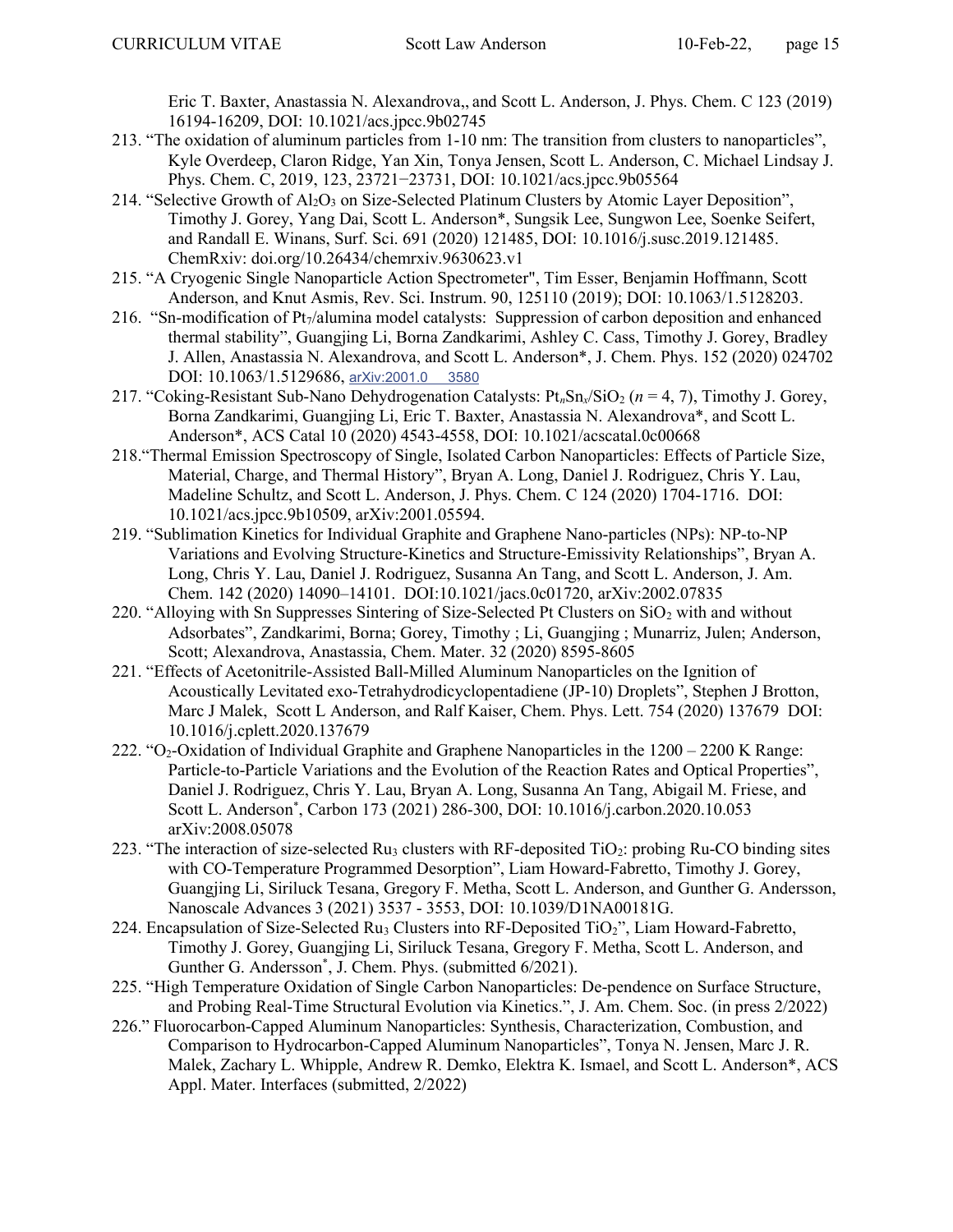# INVITED LECTURES AND PRESENTATIONS

- 1. "The Effect of  $H_2^+$  Vibration on the  $H_2^+$  +  $H_2$  Reaction", 2nd Chemical Congress of the N. American Cont. , Las Vegas, Nev. , Aug. 24-29, 1980.
- 2. "Metastable Ion Fragmentation and Photoelectron Energy Analysis as a Probe of MPI Dynamics and Fragmentation Kinetics", Gordon Conf.. on UV/Vis Multiphoton Ionization, New London, NH, July 12, 1982.
- 3. "Multiphoton Ionization Photoelectron Spectroscopy of Small Molecules", Gordon Conf. on UV/Vis Multiphoton Ionization, New London, NH, June 11-15, 1984.
- 4. "Multiphoton Ionization Photoelectron Spectroscopy", Chemistry Dept., Rutgers Univ., Oct. 18, 1984
- 5. "Metal Cluster Ion Chemistry", Naval Research Lab, Oct 8, 1985.
- 6. "Chemistry of Transition Metal Cluster Ions", Chemistry Dept., Yale Univ., Nov. 19, 1985.
- 7. "Chemistry of Cooled Metal Cluster Ions", Chemistry Dept., University of Delaware, April 21, 1986.
- 8. "Metal Cluster Ion Chemistry", 1986 Quebec Symposium of the SPIE Laser Applications in Chemistry, Quebec, June 6, 1986.
- 9. "Metal Clusters and Auger Dynamics", Bell Laboratories, Murray Hill, Sept. 22, 1986.
- 10. "Reaction Dynamics of Aluminum Cluster Ions", Department of Chemistry, Stanford University, April 17, 1987.
- 11. "Physical and Chemical Properties of Aluminum Cluster Ions", Department of Chemistry, University of California, Berkeley, April 20, 1987.
- 12. "Reaction Dynamics of Small Metal Cluster Ions", Materials Research Society 1987 Spring Meeting, Anaheim, April 21-25, 1987.
- 13. "Bonding and Chemistry of Metal Cluster Ions", Department of Chemistry, State University of New York, Stony Brook, April 30, 1987
- 14. "Cluster Studies with RF Ion Guides", Metal and Semiconductor Clusters Gordon Conference, Holderness School, August 3-7, 1987.
- 15. "Dynamics of Chemisorption on Metal Cluster Ions", Department of Chemistry, Iowa State University, Sept. 11, 1987
- 16. "Dynamics of Chemisorption on Metal Cluster Ions", Department of Chemistry, University of Illinois, Sept. 23, 1987
- 17. "Dynamics of Aluminum Cluster Ion Oxidation", Department of Chemistry, Pennsylvania State University, Dec. 11, 1987.
- 18. "MPI State Selection and Studies of State Selected Ion Chemistry", Multiphoton Processes Gordon Conference, Colby-Sawyer College, New London, NH, June 13-17, 1988.
- 19. "Experimental and Ab Initio Studies of Pure and Alloy Metal Cluster Ions", Atomic and Molecular Interactions Gordon Conference, Plymouth State College, August 1-5. 1988
- 20. "Experimental and Ab Initio Studies of Metal Cluster Ions", Department of Chemistry, Columbia University, September 15, 1988.
- 21. "Experimental and Ab Initio Studies of Boron Cluster Ions", American Chemical Society, National Meeting, Los Angeles, September 26-29, 1988.
- 22. "Structure and Reactivity of Boron Cluster Ions", Department of Chemistry, City College of CUNY, October 19, 1988.
- 23. "Dynamics of Metal Cluster Ion Reactions", Department of Chemistry, University of Rochester, February 8, 1989.
- 24. "Combustion of Cluster Ions", 2nd ONR Propulsion Meeting on Energetic Materials Combustion, Irvine, CA October 17, 1989.
- 25. "Size and Energy Effects on the Chemistry of Boron Cluster Ions", Chemistry Department, University of California, Irvine, October 19, 1989.
- 26. "The Effects of Different Kinds of Reactant Vibrational Motion on Chemical Reactions", Chemistry Department, University of California at Los Angeles, October 20, 1989
- 27. "The Effects of Different Kinds of Reactant Vibrational Motion on Chemical Reactions", Chemistry Department, Tokyo University (Hongo Campus), November 6, 1989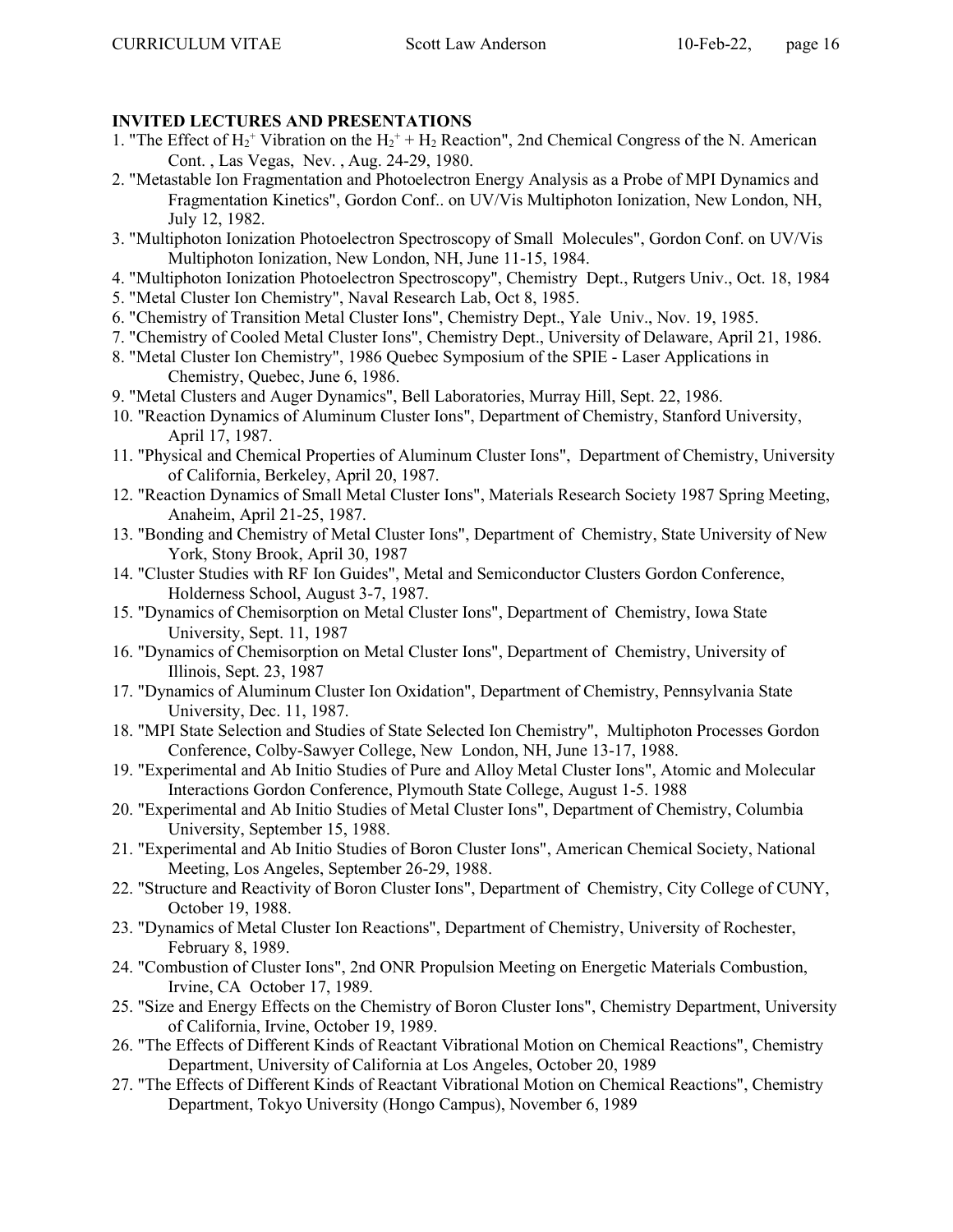- 28. "The Origin of "Magic Numbers" in Chemistry of Semiconductor Cluster Ions", Chemistry Department, Keio University, Yokohama, November 7, 1989.
- 29. "The Origin of "Magic Numbers" in Chemistry of Semiconductor Cluster Ions", Chemistry Department, Tokyo University (Komaba Campus), November 8, 1989
- 30. "The Effects of Different Kinds of Reactant Vibrational Motion on Chemical Reactions", Chemistry Department, Tohoku University, Sendai, November 10, 1989.
- 31. "Collision Energy and Cluster Size Effects on the Reactions of Boron Cluster Ions", Institute for Molecular Science, Okazaki, Japan, November 22, 1989.
- 32. "Vibrational Mode Effects on OCS<sup>+</sup> Dissociation and Reactions", L. U. R. E., Université de Paris Sud, Orsay France, March 28, 1990.
- 33. "Mode Specific Vibrational Effects in Polyatomic Ion Chemistry", Department of Chemistry, Wesleyan University, April 13, 1990.
- 34. "Vibrational Mode and Collision Energy Effects on Ion-Molecule Reactions", 38th ASMS Conference on Mass Spectrometry and Allied Topics, Tucson, AZ June 3-8, 1990.
- 35. "Semiconductor Cluster Ion Reactions", Fakultät für Physik, University of Freiburg, w. Germany, June 27, 1990.
- 36. "Semiconductor Cluster Ion Reactions and Energetics", NATO Advanced Study Institute on Gas Phase Ion Chemistry, Mt. St. Odile, France, July 2, 1990.
- 37. "Vibrational Mode Effects in Polyatomic Ion Reactions", NATO Advanced Study Institute on Gas Phase Ion Chemistry, Mt. St. Odile, France, July 2, 1990.
- 38. "Vibrational Mode Effects in Polyatomic Ion Reactions", Chemistry Department, Brookhaven National Laboratory, Sept. 5, 1990.
- 39. "Effects of Different Modes of Nuclear Motion on Polyatomic Ion Reactions", Chemistry Division, Naval Research Laboratory, Dec. 3, 1990.
- 40. "Multiphoton Ionization Studies of Vibrational Mode Effects on Polyatomic Ion-Molecule Reactions", Gordon Conf.. on Structures, Energetics, and Reaction Dynamics of Gaseous Ions, Ventura, CA March 3-8, 1991.
- 41. "Effects of Structure on the Chemistry of Boron and Carbon Cluster Ions", Chemistry Department , University of Virginia, May 13, 1991.
- 42. "Structure and Reactivity of Boron and Carbon Cluster Ions", Université de Paris-Sud, Orsay France, June 28, 1991.
- 43. "Oxidation Reactions of Metal and Semi-Metal Cluster Ions", Symposium on Gas-Phase metal Reactions, 4th Chemical Congress of N. America, New York, NY August 25-30, 1991.
- 44. "Structure-Chemistry Relationships in Carbon and Boron Cluster Ions", State University of New York, September 26, 1991.
- 45. "Structure and Chemistry of Semiconductor Cluster Ions", Symposium on Surface and Atomic Physics, Val di Fiemme, Trentino, Italy, Jan 19-25, 1992.
- 46. "Chemistry of Small and Large Carbon Cluster Ions", Chemistry Department, University of Illinois at Chicago, March 5, 1992.
- 47. "Chemistry of Small and Large Carbon Cluster Ions", Chemistry Department, Northwestern University, March 6, 1992.
- 48. "Endo and Exo-Chemistry of Buckyballs", Chemistry Department, State University of New York at Stony Brook, April 2, 1992.
- 49. "Chemistry of Small and Large Carbon Cluster Ions", IBM, Yorktown Heights, April 6, 1992.
- 50. "Ion beam studies of exo and endohedral reactions of atomic and molecular ions with fullerenes", Sixth International Symposium on Small Particles and Inorganic Clusters, Chicago, Sept. 16-22, 1992.
- 51. Primary Chemistry of High Energy Fuels Combustion, S. L. Anderson, 5th ONR Propulsion Meeting, Arlington, VA, Sept 29 - Oct., 1992
- 52. "Puncturing Buckyballs with Atomic Ions", Physics Dept. SUNY at Stony Brook, Oct 21, 1992.
- 53. "Ion Beam Studies of Endo-and Exo-Chemistry of Fullerenes", Eastern Analytical Symposium, Sommerset, NJ, November 18, 1992.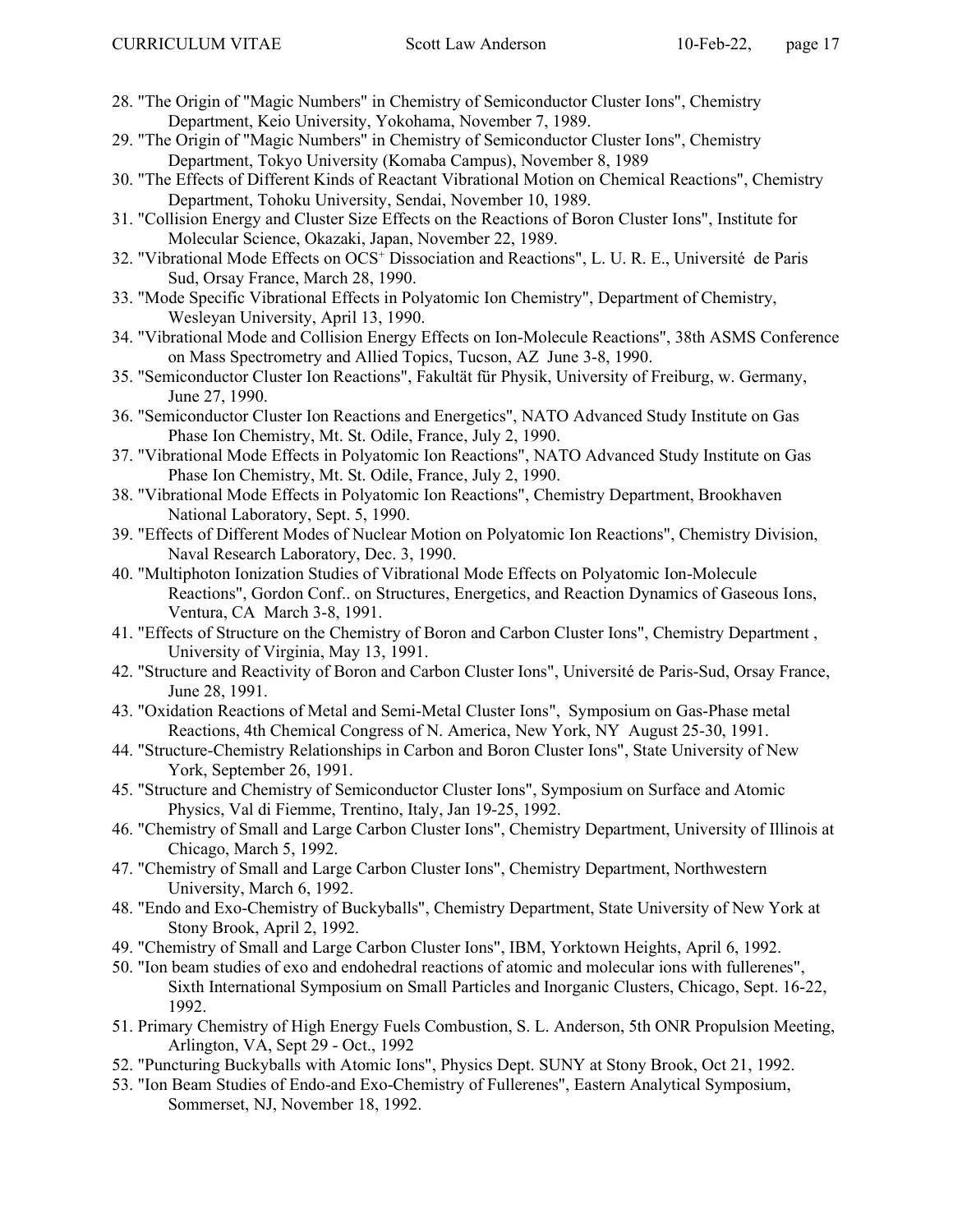- 54. "Reaction Mechanisms of Carbon Cluster Ions: Bats, Belts, and Balls", OE/LASE 93, SPIE, Los Angeles Jan 16-23, 1993.
- 55. "Endo- and Exo-Chemistry of Buckyballs", Chemistry Department, Yale University, Feb. 16, 1993.
- 56. "Endo- and Exo-Chemistry of Fullerenes", Chemistry Department, University of Utah, April 26, 1993.
- 57. "Matrix and Cluster Beam Studies of High Energy Fuels Combustion Chemistry", 6th ONR Propulsion Meeting, Boulder, Aug 30 - Sept 2, 1993.
- 58. "Ion Beam Studies of Fullerenes Endo, Exo, and Astrochemistry", Chemistry Dept. University of Connecticut, Dec. 1, 1993.
- 59. "Vibrational Mode Effects and Energy Disposal in reactions of Polyatomic Ions", Chemistry Department, University of Utah, Dec. 13, 1993.
- 60. "Endo, Exo, and Substitutional Chemistry of fullerenes" Workshop on Carbon Cluster Ions, Berlin-Brandenburg Akademie der Wissenschaft, Berlin, March 13-16, 1994
- 61. "Endo, Exo, and Substitutional Chemistry of fullerenes", Fakultät für Physik, Universität Freiburg, March 29, 1994.
- 62. "Atomic Site Selective Solid-State Photochemistry in Matrix Isolated N2O Using Monochromatic Soft X-rays, NSLS Users Meeting, Brookhaven National Lab, Upton, NY 1994
- 63. "Matrix Photolysis of Strained Hydrocarbon Fuel Molecules", 7th ONR Propulsion Meeting, Buffalo, Aug. 29-31, 1994.
- 64."Vibrational Mode Effects and Energy Disposal in reactions of Polyatomic Ions", Chemistry Department, University at Stony Brook, Sept. 22, 1994.
- 65. "Vibrational Mode Effects and Energy Disposal in reactions of Polyatomic Ions", Philips Lab, Hanscom AFB, Oct. 20, 1994.
- 66. "Surface, Substitutional, and Endohedral Chemistry of  $C_{60}$ ", Physics Department, Univ. of New Hampshire, Dec. 5, 1994.
- 67. " Vibrational Mode Effects and Vibrational Control (?) in Reactions of Polyatomic Ions", Chemistry Dept., Ohio State University, May 8, 1995.
- 68. " "Transition Metal C<sub>60</sub> Bonding by Guided-Ion Beam Scattering", Y. Basir and S. Anderson, Fullerene Symposium of the Electrochemical Society, Reno, NV May 21-26, 1995
- 69. "Ion Beam Probing of Fullerene Chemistry", Dept. of Metallurgical Engineering, Univ. of Utah, May 31, 1995.
- 70. "Vibrational Mode Effects and Energy Disposal in reactions of Polyatomic Ions", SPIE meeting, San Diego, July 9-14, 1995
- 71. "Decomposition and Reactions Induced by Atomic Site-Selective Soft X-ray Excitation in Hydrogen Matrices", Gordon Conference on Chemistry and Physics of Matrix Isolated Species, Plymouth, NH July 30- Aug. 4, 1995.
- 72. "Vibrational Mode Effects and Product Energy Disposal in Reaction of Polyatomic Ions", Chemistry Department, North Dakota State, March 14, 1996
- 73."Vibrational Mode Effects and Product Energy Disposal in Reaction of Polyatomic Ions", Chemistry Department, Univ. of California at San Diego, May 14, 1996
- 74. "Cluster Ion Beams: Structure-Chemistry Relationships from Scattering Dynamics" Gordon Conference on Dynamics of Simple Systems, Proctor Academy, 11-16 August, 1996.
- 75. "Metal cation interactions with C60: exo and endohedral complexes and fullerene-carbides", Nobel Institute of Physics, Royal Swedish Acadamy of Sciences, workshop on Collision Studies Involving Fullerenes, Stockholm, 28 Aug - 1 Sept, 1996
- 76."Flow tube mass spectrometry of strained hydrocarbon fuel molecules" Ninth ONR Propulsion Meeting, Arlington, VA Sept 10 - 15, 1996.
- 77."Mode-selective differential scattering as a probe of polyatomic ion reaction mechanisms", Modern Trends in Chemical Dynamics, Academia Sinica, Taipei, December 9-12, 1996
- 78. "Vibrational mode effects on reaction mechanisms for polyatomic ions", Chemistry Department, Indiana University, February 13, 1997.
- 79. "Vibrational mode effects on reaction mechanisms for polyatomic ions", Chemistry Department,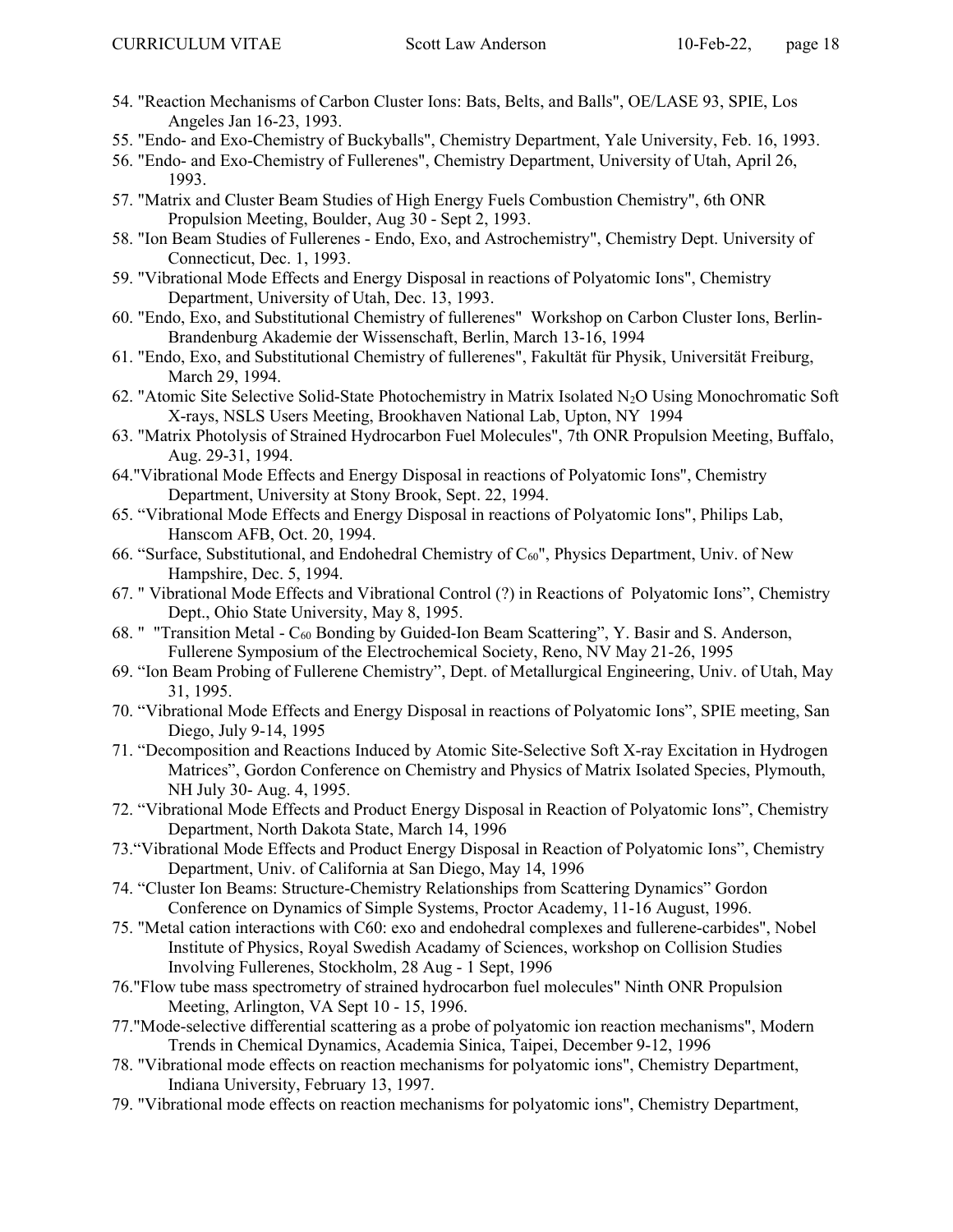University of Kansas, April 30, 1997.

- 80. "Stability and reactivity of strained fuels by flow tube mass spectrometry", 10<sup>th</sup> ONR propulsion meeting, Naval Postgraduate School, Monterrey, CA, Oct 7-9, 1997
- 81. "New tricks for cluster ions beam deposition", Gordon Conference on Atomic and Molecular Clusters, Ventura, CA, Jan 4-9, 1998
- 82. "Solid-solid interface studies by cluster beam deposition", AFOSR Molecular Dynamics meeting, Naval Postgraduate School, Monterrey , CA, May 17-19, 1998.
- 83."Decomposition Chemistry of High Energy Fuels by Flow Tube Mass Spectrometry" 11th ONR propulsion meeting, (West Palm Beach, Aug. 17-19, 1998)
- 84."Cluster-Surface Collisions by Phase-Space Compressed Guided-Ion Beam Methods", The Twelfth International Workshop on Inelastic Ion-Surface Collisions, South Padre Island, Jan 24-29, 1999
- 85."Reactant mode effects as a probe of ion-molecule reaction mechanisms", Gordon Conf. on Structure, Energetics, and Dynamics of Gaseous Ions, Ventura, Feb 28 - Mar 4, 1999
- 86."The effects of reactant vibration on the lifetimes and fate of collision intermediates", ACS National Meeting, Anaheim March 21 - 25, 1999
- 87."Vibrational mode effects on polyatomic ion reactions"Bogazici University, Istanbul, May 31, 1999
- 88."Stability and reactivity of strained fuels by flow tube mass spectrometry", 12th ONR Propulsion Meeting, Salt Lake City, Aug. 3-6, 1999
- 89."Vibrational mode effects on highly constrained reactions", Chemistry Dept. Argonne Nat. Lab, Nov. 1, 1999
- 90."Vibrational and Translational Effects as a Probe of Complex Reaction Dynamics", Chemistry Dept. University of Nevada, Reno, May 5, 2000.
- 91."Reactant translation and vibrational state as a probe of reaction dynamics", Physics Dept. Tech. Univ. Chemnitz, Germany, Aug. 3, 2000.
- 92."Pyrolysis chemistry of JP-10", 13th ONR Propulsion meeting,Minneapolis, Aug. 10-12, 2000
- 93."Cluster deposition studies of impact dynamics and chemistry on supported clusters", 221st ACS National Meeting, San Diego, April 1-5, 2001
- 94."Cluster ion deposition: Dynamics and model catalysts", 17<sup>th</sup> Symposium on Chemical Kinetics and Dynamics, Kyushu, Univ., Kyushu, Japan, May 23-25, 2001
- 95."Cluster ion deposition: Dynamics and model catalysts", Inst. Molec. Science, Okazaki, Japan, May 28, 2001
- 96."Vibrational mode-selected differential scattering: a sensitive probe of polyatomic reaction mechanisms", Inst. Molec. Science, Okazaki, Japan, May 28, 2001
- 97."Cluster ion deposition: Dynamics and model catalysts",Genesis Research Inst. Toyota Inst. Technology, Tokyo, Japan, May 29, 2001
- 98."Vibrational mode-selected differential scattering: a sensitive probe of polyatomic reaction mechanisms", Genesis Research Inst. Toyota Inst. Technology, Tokyo, Japan, May 29, 2001
- 99."Vibrational mode-selected differential scattering: a sensitive probe of polyatomic reaction mechanisms", Keio Univ. Tokyo, Japan, May 30, 2001
- 100."Vibrational mode-selected differential scattering: a sensitive probe of polyatomic reaction mechanisms", Chemistry Dept, U. of Utah, Oct 9, 2001
- 101."Ion beam deposition of size-selected supported metal clusters", Chemistry Dept., Brookhaven Nat. Lab., Dec. 13, 2001
- 102."Issues in size-selected nanoscale catalyst studies", Brookhaven National Lab, Nanocenter workshop, Mar. 7-9, 2002
- 103."Effects of cluster size, impact energy, and support state on the properties of Ni clusters on oxide supports", American Physical Society, March 18-22, 2002, Indianapolis
- 104."Chemistry of JP-10 Relating to PDE Combustion and Diagnostics", S. Nakra, R. J. Green, S. L. Anderson, Fifteenth ONR Propulsion Meeting, Washington, DC, Aug 5-7, 2002
- 105."Metal nanocluster deposition dynamics, and size-selected model catalysts", Nat. Inst. Adv. Indust. Sci. Tech., Nagoya, Japan, Oct. 1, 2002.
- 106."Metal nanocluster deposition dynamics, and size-selected model catalysts", Inst. Multidiscip Res. Adv. Materials, Sendai, Japan, Oct. 7, 2002.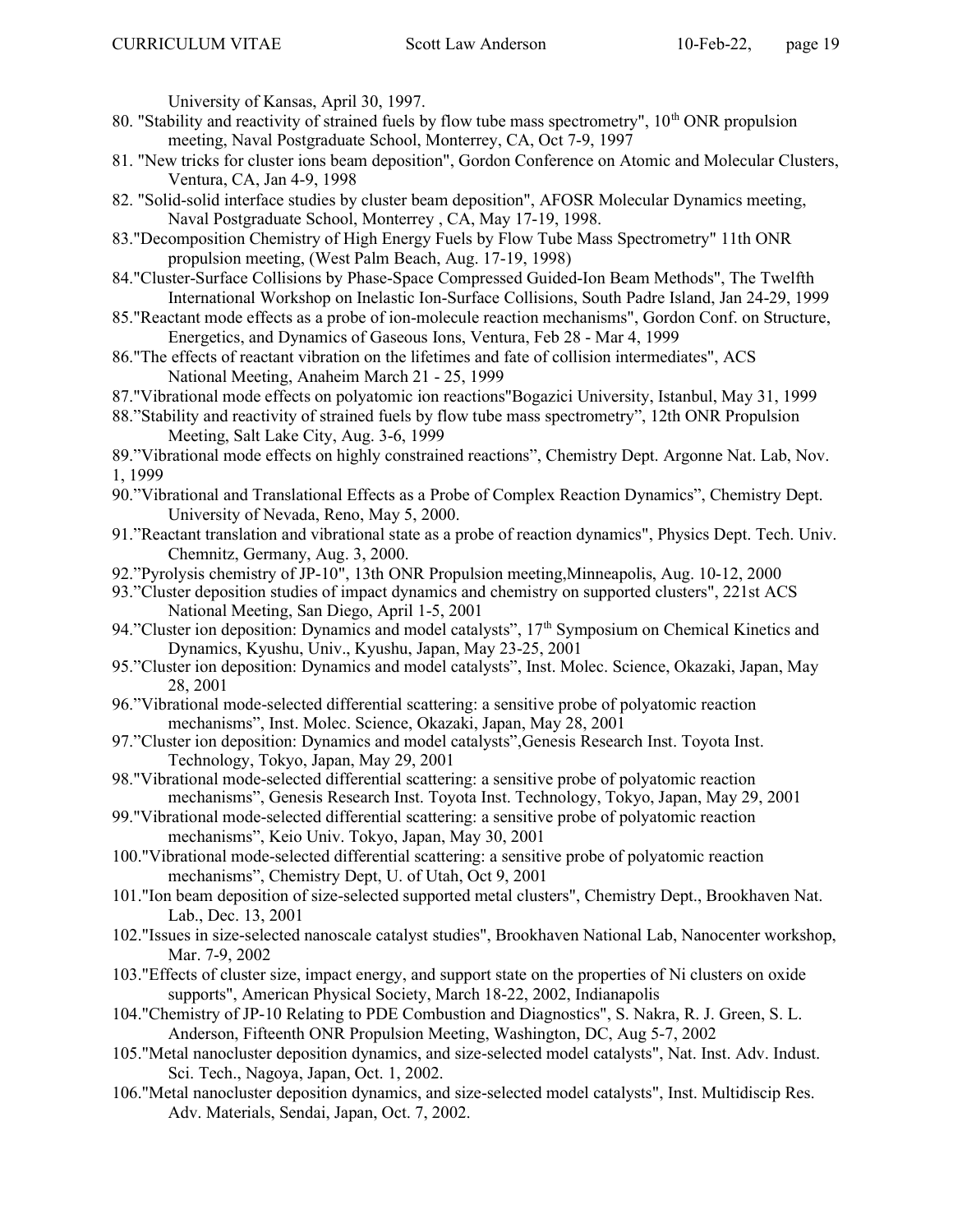- 107."Metal nanocluster deposition dynamics, and size-selected model catalysts", Cluster Res. Lab. Toyota Tech. Inst., Tokyo, Japan, Oct. 8, 2002.
- 108."Metal nanocluster deposition dynamics, and size-selected model catalysts", Chemistry Dept. Seoul National University, Seoul, Korea, Oct 10, 2002.
- 109."Metal Nanocluster Deposition Dynamics, Sintering Behavior, and Size Effects", AVS 49th International Symposium, Denver, Nov. 5, 2002.
- 110."Metal Nanocluster Deposition Dynamics, Sintering Behavior, and Size Effects", Chemistry Dept. Texas A&M University, Nov. 14, 2002.
- 111."Model Catalyst Preparation by Size-Selected Cluster Deposition", Meeting on Catalysis by Oxide-Supported Metal Nanoclusters, Santa Barbara, Feb. 25-28, 2003
- 112."Prospects for Nanocatalysis in Propulsion Applications", S. Anderson, 16th ONR Propulsion Meeting, Los Angeles, CA, June 9, 2003
- 113."Model Ir and Pd catalysts by cluster ion deposition", S. Anderson,  $226<sup>th</sup>$  ACS National Meeting, New York, NY, Sept 7 - 11, 2003.
- 114."Surface Chemistry of Size-Selected Gold and Iridium Clusters on TiO2", University of Texas, 22 Jan. 2004.
- 115. "Monitoring Deposition Behavior and Chemistry of Size-Selected Metal Clusters on Oxide Surfaces", Society of Western Analytical Professors, Salt Lake City, 16-17 Jan. 2004.
- 116."Size-selected Metal Cluster Deposition on Oxide Surfaces: Impact Dynamics and Supported Cluster Chemistry", SASP 2004 (XIV Symp on Atomic, Cluster, and Surface Physics), La Thuile, Italy, 1-6 Feb., 2004.
- 117."Dynamical Control of 'Statistical Reactions' ", Chemistry Department, Texas Tech University, Oct. 15, 2004.
- 118."Cluster Size and Support Effects on Activity in Supported Gold and Iridium Catalysts", AVS 51<sup>st</sup> Int. Symp., Anaheim, Nov. 14-19. 2004
- 119."Size and Morphology Effects on Activity of Supported Catalysts", Symposium on Size Selected Clusters, Brand,Austria, 28 Feb - 3 Mar 2005
- 120."Deposition and Catalytic Activity of Size-Selected Gold and Iridium Clusters on Titania and Alumina", 229th ACS National Meeting, San Diego, CA, March 13-17, 2005
- 121."Nano-scale gold catalysts a more valuable form of gold" Chemistry Dept. Pacific Univ., Mar. 29, 2005
- 122."Deposition and Catalytic Activity of Size-Selected Au and Ir Clusters on TiO<sub>2</sub> and Al<sub>2</sub>O<sub>3</sub>", Chemistry Dept. Argonne National Lab, May 2, 2005
- 123."Deposition and Catalytic Activity of Size-Selected Au and Ir Clusters on TiO<sub>2</sub> and Al<sub>2</sub>O<sub>3</sub>", Chemistry Dept. Purdue University, May 4, 2005
- 124."Hydrazine decomposition over size-selected  $Ir_2/Al_2O_3$  model catalysts", AFOSR Molecular Dynamics meeting, Monterrey, CA, May 23, 2005
- 125."Cluster Deposition Studies: Effects of Size and Support on Model Catalysts", DOE CPIMS meeting, Airle, VA, Oct 24 2005.
- 126."Energetic nanoparticle fuels/catalysts" DARPA Seedling workshop on Engineering the Future of Military Logistic Fuels, 2020 and Beyond ", Houston, TX Aug 30-31, 2005
- 127."Size-selected model gold and iridium catalysts", European Conference on Surface Science, Berlin Germany, Sept 4 - 8 2005.
- 128."Vibrational Mode-Specific Effects in Polyatomic Ion Chemistry", Wayne State Univ. Chemistry Department. Feb 22 2006.
- 129."Size-selected model iridium/alumina catalysts", Int. Conf. on Clusters at Surfaces, Warnemünde, Germany, May 28-Jun2, 2006.
- 130."Nanoparticles for energetic fuels", Nano Materials of Defense Applications, Virginia Beach, VA, May 1-4, 2006.
- 131."What's really going on here: Experimental and Computational Ion Reaction Dynamics", 22<sup>nd</sup> Asilomar Conference on Mass Spectrometry (ASMS), Asilomar, CA, Oct 20-24, 2006
- 132."Model size-selected cluster catalysts", Trends in Chemical Dynamics 2006, Taiwan, Dec 10-15,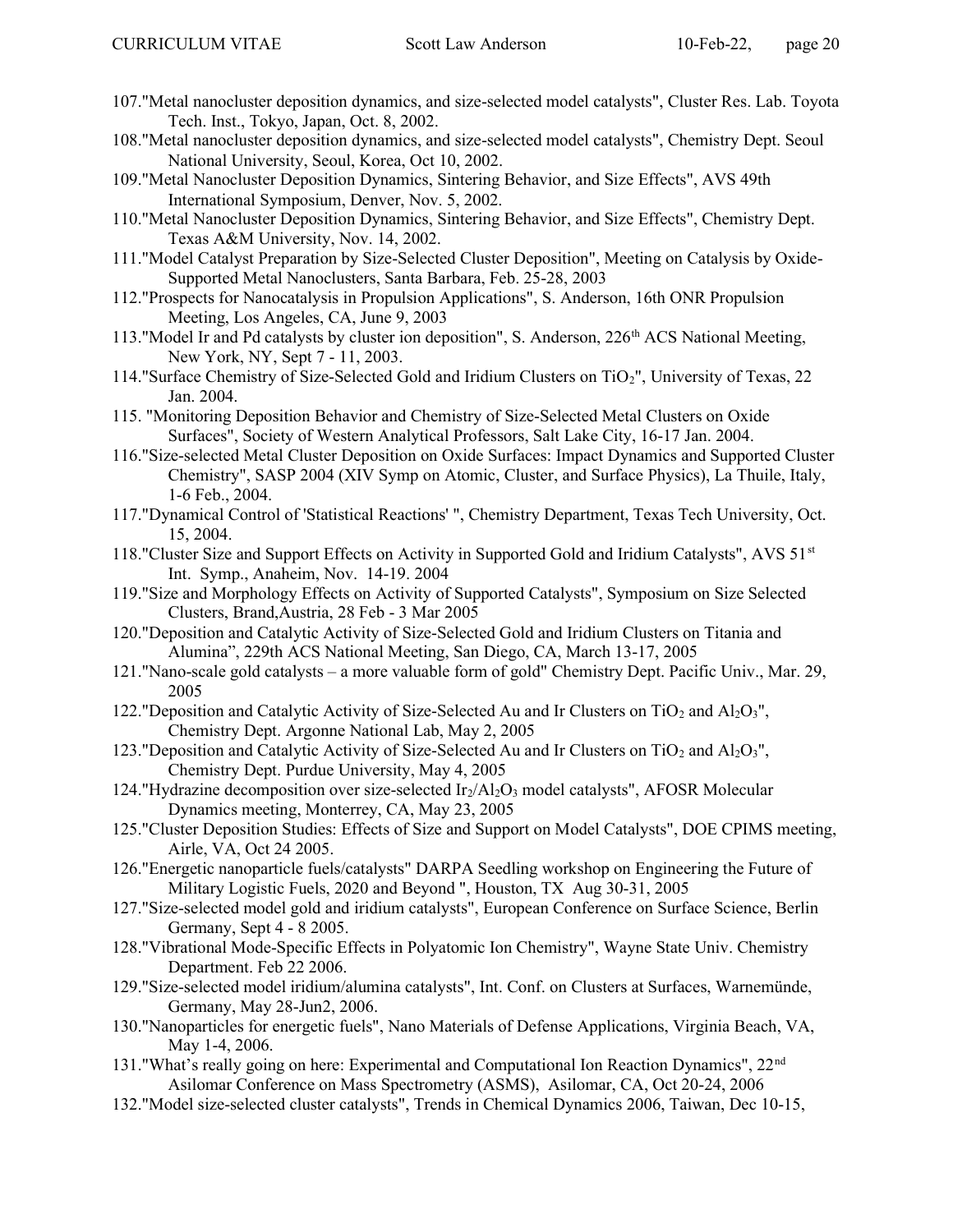2006

- 133."Catalysis by Size-Selected Cluster Deposition" International Workshop on "Clusters a Bridge Across Disciplines, Jekyll Island GA, Dec 16-20, 2006
- 134."Model Size-Selected Catalysts", Chemistry Dept, Southern Illinois University, Carbondale, Feb. 9, 2007
- 135."Catalysis by Size-Selected Cluster Deposition", Catalyst Club of Chicago, Chicago, April 9, 2007\
- 136."Size-selected cluster deposition: Dynamics and applications to catalysis", Univ. Ill. Chicago, Chicago, April 10, 2007.
- 137."Size-selected cluster deposition: Dynamics and applications to catalysis", Argonne National Lab, Argonne, April 11, 2007.
- 138."Vibrational Dynamics in Ion-Molecule Reactions", Jason Boyle, Jianbo Liu, Brady Uselman, Scott Anderson, XXI Dynamics of Molecular Collisions, Santa Fe, July 8-13, 2007.
- 139."Physical and Catalytic Properties of Deposited Size-Selected Metal Clusters", Bill Kaden, Tianpin Wu, Chaoyang Fan, Sungsik Lee, Scott L. Anderson, Gordon Conf. on Clusters, Nanocrystals, and Nanostructures, Mt. Holyoke College, July 29-Aug. 3, 2007
- 140. "Physical and Catalytic Properties of Deposited Size-Selected Metal Clusters", Chemistry Dept., Louisiana State University, Sept 14, 2007.
- 141. "Effects of particle size and particle-support interactions on the physical and chemical properties of metal/oxide model catalysts", Chemistry Colloquium, University of Chicago, Nov. 12, 2007
- 142."Combining QCT and experiments to unravel complex dynamics", New Challenges for Theory in Chemical Dynamics, January 7 – 11, 2008, Telluride, CO.
- 143. "Atomic Control of Catalysts", Chemistry Colloquium, Johns Hopkins University, March 25, 2008
- 144. "Nano Catalysis for Propulsion Applications", Air Force Laboratory Nano Review, Dayton, OH May 5, 2008.
- 145. "Nano Catalysis for Propulsion Applications", AFOSR Molecular Dynamics meeting, Tyson's Corner, VA, May 18-21, 2008
- 146. "Physical and Chemical Properties of Model Catalysts Prepared by Size-Selected Cluster Deposition", Int. Conf. on Clusters at Surfaces, Warnemuende, Germany, May 25-29, 2008
- 147. "Beam and Trajectory Studies of Vibrational Dynamics in Polyatomic Ion Reactions", Gordon Conference on Atomic and Molecular Interactions, Colby-Sawyer College, July 6-11, 2008
- 148. "Cluster size and support effects on sintering and CO adsorption", Genesis Research Institute Symposium, Nagoya, Japan, Feb 23-27, 2009
- 149. "Correlations between activity, core level binding energies, and adsorbate binding sites for model  $Pd_n/TiO_2$  and  $Pd_n/a$ lumina catalysts prepared by size-selected cluster deposition", Chemistry Colloquium, Brookhaven National Lab, June 17, 2009
- 150. "Atomic control over nanoparticle catalysts: Every atom counts", Chemistry Department, Boise State Univ., Nov. 9 2009.
- 151. "Production and combustion of catalyst-coated boron nanoparticles", ONR Alternative Energy review, US Naval Academy, Nov. 18-20, 2009.
- 152. "Trajectory simulations of JP-10 decomposition/oxidation", China Lake Naval Air Station, Jan. 26, 2010.
- 153. "Ion scattering as a probe of surface structure and adsorbate binding", Society of Western Analytical Professors, Salt Lake City, Feb. 5, 2010.
- 154. "Correlations between electronic structure, sinter stability, adsorbate binding, and catalytic activity in size-selected model catalysts", Jekyll Island Conference on Clusters, Feb. 15-19, 2010
- 155. "Correlations between electronic structure, chemical properties, and thermal stability of size-selected Pd clusters on titania", Physics Dept., U of Utah, Mar. 2, 2010.
- 156. "Atomic Control Over Nanoparticle Catalysts: Every Atom Counts", Chemistry Dept. BYU Idaho, March 25, 2010.
- 157. "Vibration as a Mechanistic Probe and Control Parameter in Polyatomic Ion Reactions", J. Heyrovsky Institute, Czech Acad. Sci., Prague, June 14, 2010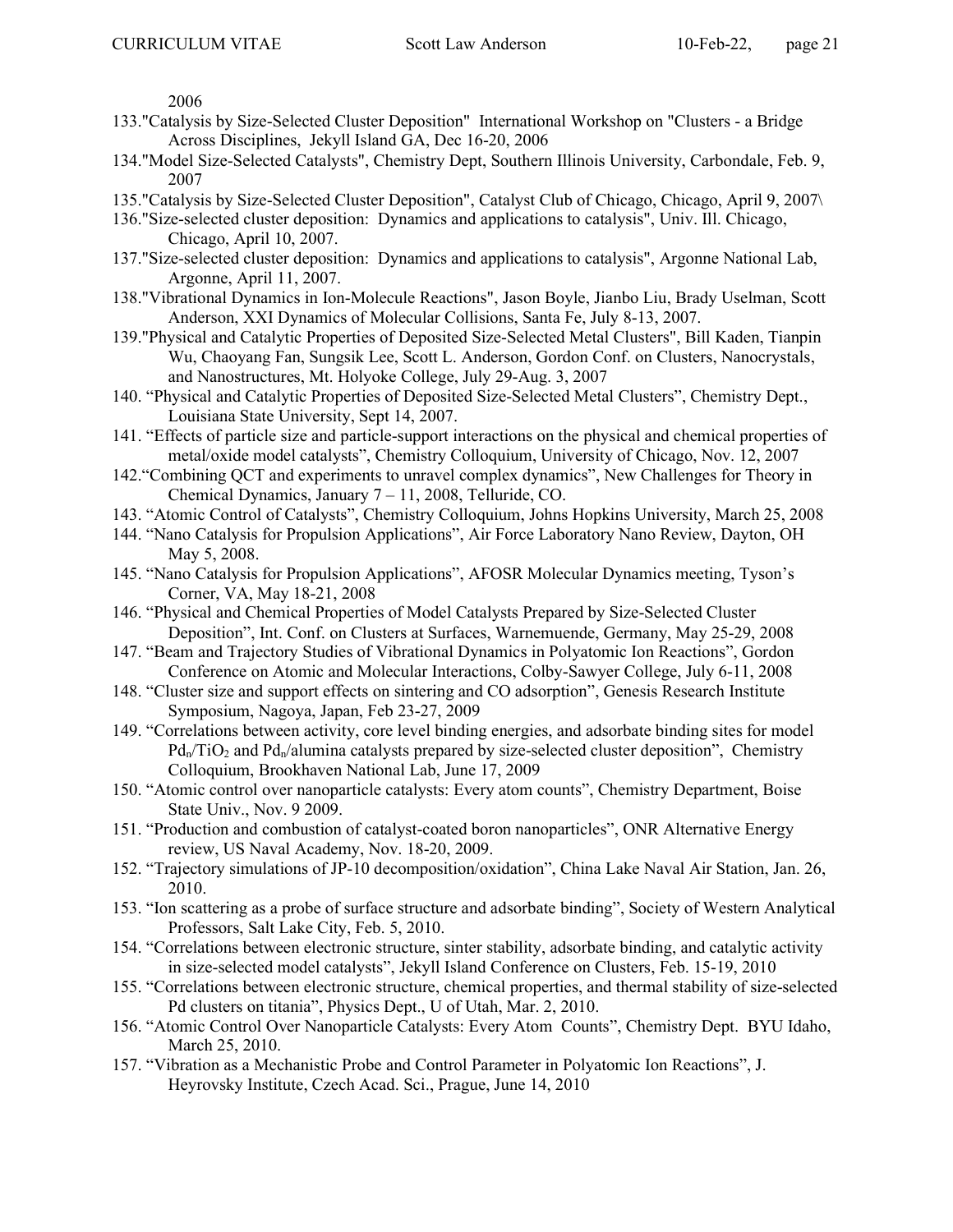- 158. "Pdn model catalysts: relationships between size, electronic and geometric structure, adsorbate binding, and activity", The Cluster-Surface Interactions Workshop, Stratford-upon-Avon, UK, July 5-8, 2010.
- 159. "Morphology, Electronic Structure, and Reactivity of Size-Selected Pd Clusters", Invited outside lecturer, Sonderforschungsbereich 767 - Klausurtagung 2010 at Söllerhaus, Austria, Sept. 27, 2010
- 160. "Vibrational Modes and Collision Energy as Probes of Reaction Mechanisms", Inst. der Physik, Universität Köln, Germany. Oct. 5, 2010
- 161. "Atomic Control Over Nanoparticle Catalysts: Every Atom Counts", Chemistry Dept. University of Wyoming, October 18, 2010
- 162. "Atomic Control Over Nanoparticle Catalysts: Every Atom Counts", Chemistry Dept. California State University, Long Beach, December 1, 2010
- 163. "Structure and Mechanisms of Supported Model Catalysts", 2010 AF MURI review meeting, Yale University, New Haven, 9-10 Dec. 2010.
- 164. "Principles of Catalysis", Catalyst Foundational Science Workshop, Organized by the NASA Engineering and Safety Center at Aerojet, Redmond, WA Feb  $1 - 2$ , 2011
- 165. "Preparation and characterization of boron and aluminum nanoparticles soluble in ionic liquids", AFOSR workshop on ionic liquid propellants, Anaheim, CA March 30, 2011.
- 166. "Correlations between Electronic Structure, Chemical Properties, and Adsorbate Binding in Size-Selected Model Catalysts", UCLA, May 2, 2011
- 167. "Chemistry on Size-Selected, Supported Clusters", 2011 Clusters, Nanocrystals & Nanostructures Gordon Research Conference, Mt. Holyoke, July 24-29, 2011
- 168. "Atomic Control Over Nanoparticle Catalysts: Every Atom Counts", BYU, Sept. 29 2011.
- 169. "Understanding Catalytic Combustion Using SAXS and PDF", Randall E. Winans1, Juan Wang, Scott L. Anderson, Peter J. Chupas, Soenke Seifert, Hai Wang, and Erik Tolmachoff,
- 170. "Correlations between cluster size, electronic/geometry structure, and activity for supported model catalysts", New Challenges for Theory in Chemical Dynamics, Telluride, CO TSRC workshop on
- 171. "Cluster size effects on chemical and physical properties of model catalysts", APS March Meeting, Boston, February 27 - March 2, 2012
- 172. "Effects of Support on the Size-Dependent Activity of  $Pd_n$ /oxide Model Catalysts", Karlsruhe Institute of Technology, April 2, 2012
- 173. "Effects of Support on the Size-Dependent Activity of Pd<sub>n</sub>/oxide Model Catalysts", Fritz Haber Institute, Berlin, April 4, 2012.
- 174. "Study of the Formation and Structure of Pd Nanoparticles in Flames by SAXS and Simulation", Materials Research Society fall meeting, Boston, 11/25/2012 (presented by Randall Winans)
- 175. "Size selected catalysis and electrocatalysis", Cluster-Surface Interactions meeting, Lyon, France, Sept  $10 - 13$ , 2012.
- 176. "Study of the Formation and Structure of Pd Nanoparticles in Flames by SAXS and Simulation", Randall E. Winans, Juan Wang, Scott L. Anderson, Soenke Seifert, Hai Wang, Sydnie Leib and Erik Tolmachoff, Materials Research Society (paper Y2.02), Boston, Nov. 25 – 30.
- 177. "Size selected catalysis and electrocatalysis", Chemistry Department, University of Wisconsin, Jan. 22, 2013
- 178. "Ion Techniques for Nanoparticle Surface Chemistry", Gordon Research Conf. on Gaseous Ions, Galveston, TX, Feb. 24 – Mar. 1, 2013
- 179. "Size-dependent correlations between electronic structure and activity for catalysis and electrocatalysis", Symposium on Size-Selected Clusters S<sup>3</sup>C, Davos, Switzerland, March 3-8, 2013
- 180. "Alumina support and cluster size effects on activity of  $Pd_n$  for catalytic oxidation of CO", Faraday Discussion 162, Berlin, Germany 10-12 Apr. 2013
- 181. "Size, metal, and support effects on adsorbate binding and reactivity of model catalysts", International Conference on Chemical Bonding, Kauai, Hawaii, on July 4-8, 2013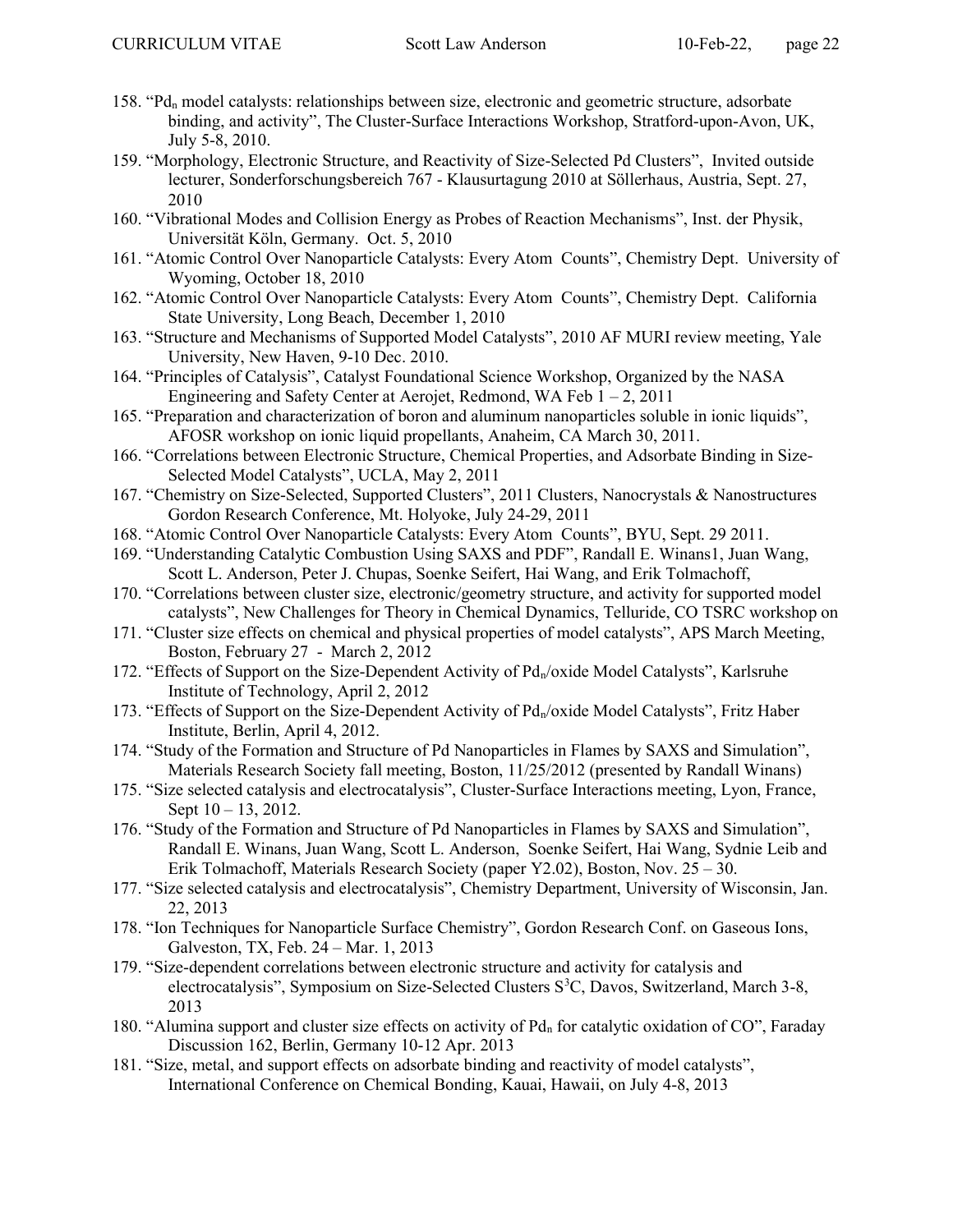- 182. "Size-dependent correlations between electronic structure and activity for model size-selected catalysts", Workshop on soft X-ray spectroscopy of heterogeneous interfaces, LBNL, Berkeley, Oct. 8-9, 2013.
- 183. "Novel approaches to production and characterization of nanoscale surface and optical properties", NanoUtah, University of Utah, Oct. 18, 2013
- 184. "Size-dependent Correlations between Supported Cluster Electronic Properties and Catalytic/Electrocatalytic Activity", AVS 61<sup>st</sup> International Symposium, Long Beach, CA, October 27 - November 1, 2013.
- 185. "Cluster size and support thickness effects on activity of model  $Pd_n/a$ lumina and  $Pt_n/a$ lumina catalysts prepared by mass-selected cluster deposition." Chemical Sciences and Engineering Colloquium, Argonne National Lab, March 11, 2014
- 186. "Electronic Structure-Activity Correlations in Model Size-Selected Catalysts and Electrocatalysts", 247th ACS National Meeting, Dallas, March 16-20, 2014
- 187. "Catalyst and Fuel Interactions to Optimize Endothermic Cooling", Air Force Molecular Dynamics meeting, Arlington, VA, May 19-21, 2014.
- 188. "Catalysis and Electrocatalysis by Size-Selected Clusters", Cluster-Surface Interactions 2014, Varese, Italy, June 2-4, 2014.
- 189. "Challenges for in situ electrochemical studies with size-selected cluster electrodes", International workshop on nanoclusters: Fundamentals to Functionality, Keio University, Yokohama, Japan, Sept 6, 2014.
- 190. "Effects of electronic and geometric structure on the activity of size-selected model catalysts and electrocatalysts", ISSPIC17 (Int. Symp. Small Particles and Inorg. Clusters), Fukuoka Japan, Sept. 7-12, 2014.
- 191. "Atomically size-selected in situ electrochemistry: Ethanol Oxidation and Oxygen Reduction over Pt<sub>n</sub>/ITO electrodes", Chemistry Colloquium, University of Georgia, Sept. 23, 2014.
- 192. "Atomically Size-Selected Electrochemistry: Correlations of Activity and Electronic Structure", Chemistry Dept, Rice University, Sept 26, 2014.
- 193. "Atomically size-selected in situ electrochemistry: Ethanol Oxidation and Oxygen Reduction over Pt<sub>n</sub>/ITO electrodes", Chemistry Colloquium, Montana State University, Nov. 14, 2014
- 194. "(Keynote) Effects of Catalytic Site Size on Activity of Model Electrodes Prepared By Mass-Selected Cluster Deposition, 227th Electrochemical Society meeting, May 24-28, 2015, Chicago.
- 195. "Size-selected catalysis and electrocatalysis: Correlations with physical properties" Nano catalysis symposium, 250<sup>th</sup> ACS Meeting, Aug. 16-20, 2015, Boston, MA.
- 196. "Single nanoparticle trapping for optical and surface chemistry studies", Chemistry, University of Leipzig, July 3, 2015
- 197. "Chemistry on the surface of nanoparticles using beams and traps", Dynamics of Molecular Collisions XXV - 50 Years of Reaction Dynamics, Asilomar, CA, July 12-17, 2015
- 198. "Size-selected catalysis and electrocatalysis: correlations with physical properties" 250th ACS National Meeting, Boston, MA, Aug. 16-20, 2015
- 199. "Size-dependent correlations between supported cluster physical and chemical properties", Pacifichem 2015, Honolulu, HI, Dec. 15-18, 2015
- 200. "Nanocatalysis: Every Atom Counts", Science at Breakfast, Salt Lake City, January 7, 2016.
- 201. "Surface Chemistry on Single Nanoparticles", Symposium on size-selected clusters (S<sup>3</sup>C), Davos, Switzerland, Feb. 18 – Mar. 4, 2016.
- 202. "Chemistry on Size-Selected and Single Nanoparticles", Chemistry, Cornell University, April 7, 2016.
- 203. "Nanochemical Strategies for Propulsion Enhancement", AFOSR Molecular Dynamics meeting, Arlington, VA, May 23-26, 2016
- 204. "XANES Interpretation and Strategies for Stabilizing Subnanometer Supported Clusters", Cluster-Surface Interactions 2016, Argonne National Lab, May 31 - Jun 3, 2016
- 205. "Beam and Single Particle Approaches to Nanoparticle Surface Chemistry", 252 ACS National meeting, Philadelphia, Aug. 21-25, 2016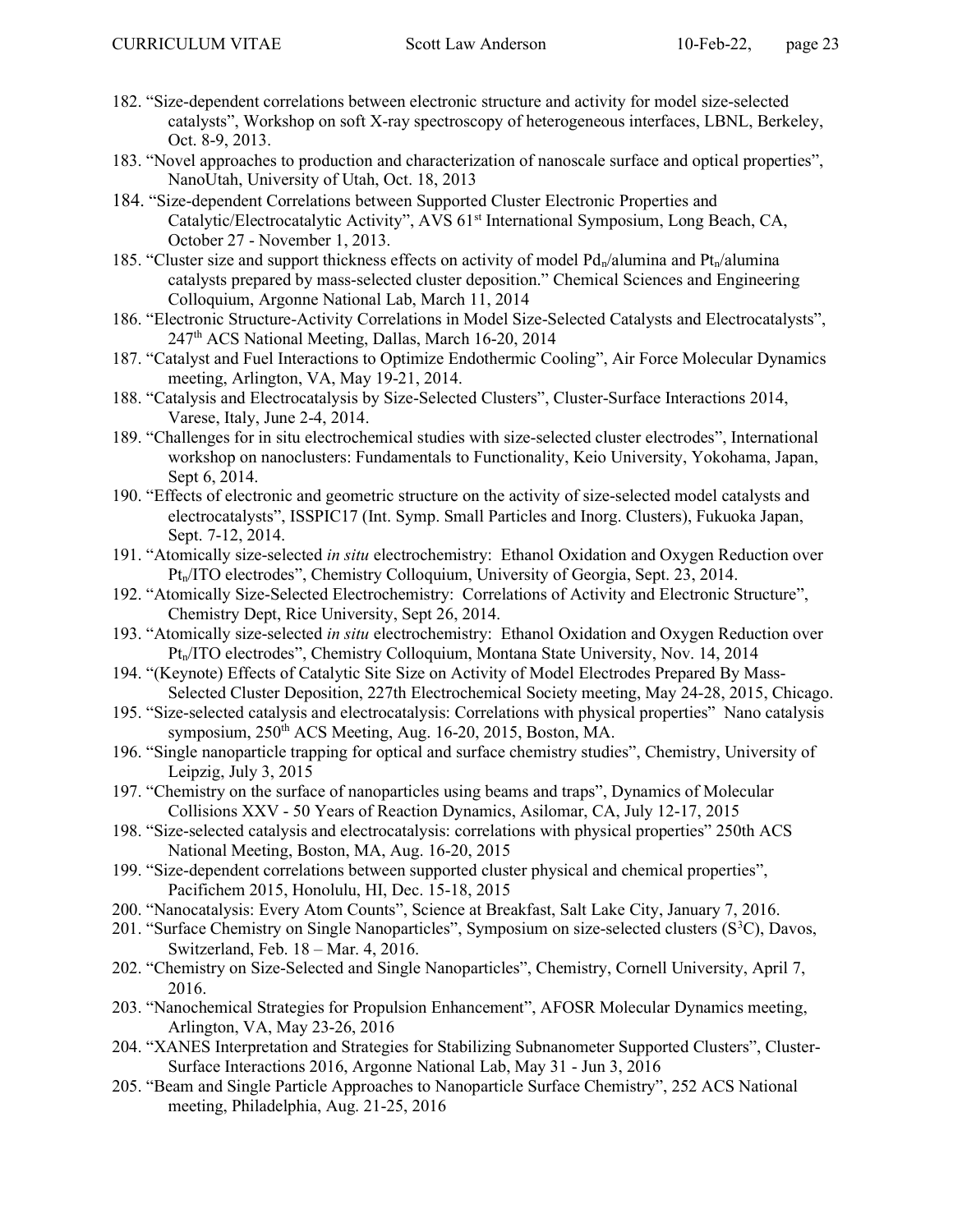- 206. "Chemistry of, and Catalyzed by Nanoparticles", ACS Publications Symposium: Innovation in Molecular Science, Beijing, October 23-25, 2016.
- 207. "Chemistry on the Surface of Nanoparticles", National Center for Nanoscience and Technology, Chinese Academy of Sciences, Beijing, Oct. 24, 2016
- 208. "Nanoparticle Surface Chemistry by Beam and Trap Methods", Dalian Institute of Chemical Physics, Dalian, Oct. 27, 2016.
- 209. "Size-Correlations as a Probe of Catalysis Mechanisms", AVS 63rd International Symposium, Nashville, Nov. 8, 2016.
- 210. "Single Nanoparticle Mass Spectrometry", Society of Western Analytical Professors meeting, Feb. 3-4, 2016, Salt Lake City, UT
- 211. "Ion Beam and Trap Techniques for Surface Chemistry on Clusters", Gaseous Ions Gordon Research Conference, Ventura, CA Feb 12-17, 2017.
- 212. "Using size to tune electronic properties to control catalysis", Accts. Chem. Res. Invited Poster Session, 253rd ACS National Meeting, San Francisco, April 2-6, 2017.
- 213. "Surface chemistry on nanoparticles: Size and structure effects", Chemistry Dept. University of Hawaii, 4 May, 2017.
- 214. "Surface chemistry on nanoparticles: Size and structure effects", Okinawa Institue Science and Technology Graduate University, Okinawa, Japan, June 14, 2017.
- 215. "Selectively Doped, Size-Selected Cluster Catalysts and Temperature-Dependent Kinetics of Single Nanoparticles", Clusters and Nanostructures Gordon Research Conf., Mt. Holyoke, MA July 9- 14, 2017.
- 216. "High Temperature Carbon Surface Chemistry by Single Particle Mass Spectrometry", 9th Ablation Workshop, Montana State University, Bozeman, MT, August 30-31 2017.
- 217. "Chemistry on the surface of nanoparticles: Size-selected and single nanoparticle studies", Indiana University, Sept. 21, 2017.
- 218. "Chemistry on the surface of nanoparticles: Size-selected and single nanoparticle studies", Rocky Mountain Regional ACS meeting, Loveland, CO, Oct. 25-26, 2017.
- 219. "Single Nanoparticle Mass Spectrometry for High Temperature Sublimation and Oxidation Kinetics", AIAA SciTech Forum, Kissimmee, FL, Jan. 11, 2018.
- 220. "Size, Structure, Support, and Alloying Effects on Cluster Chemistry", American Physical Society, Los Angeles, March 5-9, 2018.
- 221. "Size, support, and alloy effects on cluster catalysis", 255th ACS National Meeting, New Orleans, LA, March 18-22, 2018.
- 222. "Size-Selected Catalysis and Electrocatalysis by Cluster Beam Deposition", Materials Research Society, Phoenix, AZ, April 3-5, 2018
- 223. "Size-selected cluster deposition for solar fuels catalysis", Workshop on Cluster Catalysis, Christchurch, New Zealand, April 8-10, 2018
- 224. "Chemistry on Nanoparticle Surfaces: Size-Selected and Single Particle Approaches", Chemistry Dept. Student Choice Speaker, U. Mass Amherst, April 19, 2018.
- 225. "Tuning the Structure and Behavior of Atomically-selected Platinum-Tin Bimetallic Catalysts",International Precious Metals Institute, Timothy J. Gorey, Eric T. Baxter, Guangjing Li, Borna Zandkarimi, Anastassia Alexandrova, and Scott Anderson, San Antonio, TX, June 9- 12, 2018. NY Chapter Award address by Tim Gorey.
- 226. "Improving the chemical and sinter stability of supported cluster catalysts", 2018 Cluster Surface Interactions meeting, Trondheim, Norway, June 18-22, 2018.
- 227. "Single Nanoparticle Measurements of Carbon Oxidation Kinetics", Int. Conf. on Combustion Physics and Chemistry, Samara, Russia, July 24-28, 2018.
- 228. "Model cluster catalysis and electrocatalysis by size-selected cluster deposition", 256<sup>th</sup> American Chemical Society National Meeting, Boston, MA, August 19-23, 2018.
- 229. "High temperature surface chemistry and emission spectroscopy of individual nanoparticles", 256<sup>th</sup> American Chemical Society National Meeting, Boston, MA, August 19-23, 2018.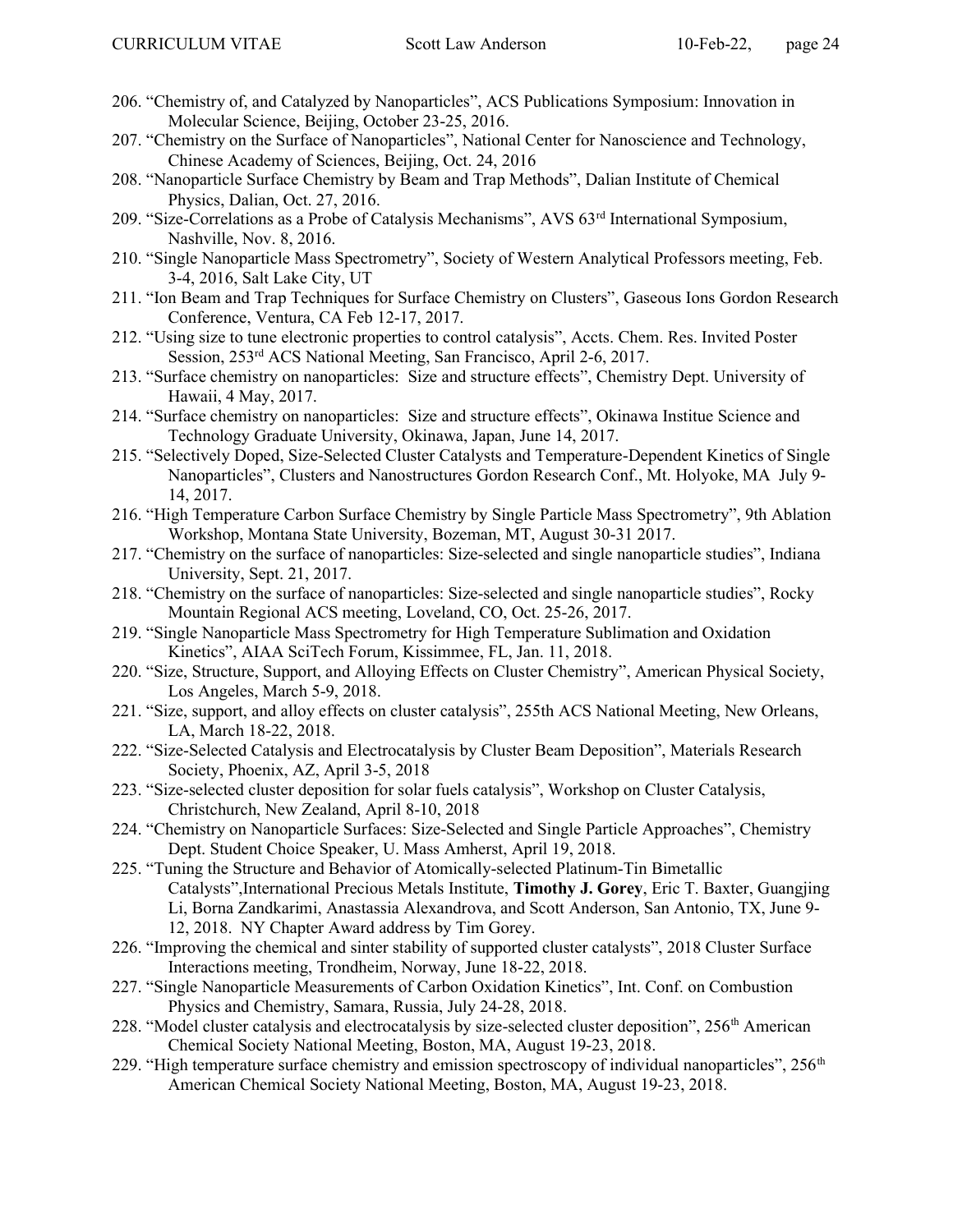- 230. "Spectroscopy and Surface Chemistry of Individual Nanoparticles", 2<sup>nd</sup> Johnson-Sessler Lecture, Chemistry Dept. Yale Univ., Sept. 14, 2018.
- 231. "Surface chemistry on nanoparticles: Size-Selected and Single Particle Studies", Chemistry Dept., Trinity University, April 25, 2019.
- 232. "Single particle and size-selected surface chemistry on nanoparticles", Technical University Munich, Germany June 14, 2019.
- 233. "Single Nanoparticle Surface Chemistry and Spectroscopy: Evolution of NP properties", Dynamics of Molecular Collisions XXVII, Big Sky, MT July 7-12, 2019.
- 234. Keynote: "Size Effects on Catalysis and Electrocatalysis", 76th Fujihara Seminar "International Workshop on Designer Nanocluster Materials - From Gas Phase to Condensed Phase", Tomakomai, Hokkaido, Japan Sept. 29 – Oct. 2, 2019.
- 235. "Size- and Composition-Selected Cluster Catalysts", Advances in Cluster Beam Deposition, Okinawa Inst. Sci. Tech., Okinawa, Japan, Oct. 21-25, 2019.
- 236. "The Effects of Size, Charge, and Surface Structure on Stability, Oxidation, and Growth of Carbon Nanoparticles", Symposium on Size-Selected Clusters, Davos, Switzerland, Feb. 23-28, 2020.
- 237. "Alloying to Control Coking and Sintering of Sub-Nano Size- and Composition-Selected Cluster Catalysts", Guangjing Li, Borna Zandkarimi, Timothy J. Gorey, Mai-Anh Ha, Ashley C. Cass, Anastassia Alexandrova, Scott L. Anderson, ACS National Meeting, Philadephia, PA, March 22- 26, 2020. (canceled due to COVID)
- 238. "Chemistry on the surface of individual nanoparticles: Effects of nanoparticle heterogeneity & evolution", University of Nebraska, Omaha, Oct. 12, 2020 (virtual).
- 239. "High and Ultrahigh Temperature Surface Chemistry by a Single Nanoparticle Method", Characterisation and Applications of Advanced Nanophotonic Materials and Structures, virtual symposium sponsored by Oxford Instruments, Feb. 9-10, 2021.
- 240. "Catalysis and Electrocatalysis on Sub-Nano Clusters" Swansea University, Wales, Jun. 16, 2021 (virtual).
- 241. "Cluster Model Catalysts: Improved Stability, Size-Selected Electrocatalysis, and Single Cluster/Atom Electrocatalysis", Cluster Meeting 2021, J. Heyrovský Institute, Prague, Czech Republic, July 18-23, 2021 (live meeting attended virtually due to UofU travel restriction)
- 242. "Size-selected cluster catalysis and electrocatalysis", Int. Symp. Surface Science 9 (ISSS-9), Takamatsu, Japan, Nov. 29-31, 2021 (moved online)
- 243." Catalysis and electrocataysis by supported size-selected Pt-based cluster systems", Pacifichem, Honolulu (moved online), Dec. 16-21, 2021.

# CONTRIBUTED PAPERS

- 1. "Bimolecular Reactions of State Selected Molecular Ions", F. A Houle, S. L. Anderson, D. Gerlich, and Y. T. Lee: ACS national meeting, Las Vegas, Aug. 27, 1980.
- 2. "The Effects of Reagent Vibration on the Dynamics of Reactions of  $H_2^+$  with Simple Molecules", S. L. Anderson, T. Turner, F. A. Houle, D. Gerlich, and Y. T. Lee: XXII ICPEAC, Gatlinberg, Tenn., July 27, 1981.
- 3. "Vibrational Effects on  $H_2$ <sup>+</sup> Reaction Dynamics", S. L. Anderson, T. Turner, F. A. Houle, D. Gerlich, and Y. T. Lee: Gordon Conf.. on the Dynamics of Molecular Collisions, Plymouth, NH, July 27, 1981.
- 4. "Multiphoton Ionization Photoelectron Spectroscopy", S. L. Anderson and R. N. Zare, 1983 Conference on the Dynamics of Molecular Collisions, Gull Lake, MN, June 26, 1983.
- 5. "Ionic Unimolecular Decomposition Studied by MPI TOF Mass Spectroscopy", J. L. Durant, S. L. Anderson, and R. N. Zare, 1983 Conference on the Dynamics of Molecular Collisions, Gull Lake, MN, June 26, 1983.
- 6. "Force Field of the Phenol <sup>2</sup>B<sub>1</sub> cation", S. L. Anderson, R. N. Zare, L. Goodman, K. Krogh-Jespersen, and A. Ozkabak, Gordon Conf.. on UV/Visible MPI, New London, NH, June 11, 1984.
- 7. "Studies of the Chemistry and Cooling of Vanadium Cluster Ions", L. Hanley and S. L. Anderson, 1985 Conference on the Dynamics of Molecular Collisions, Snowbird, UT, July 14-19, 1985.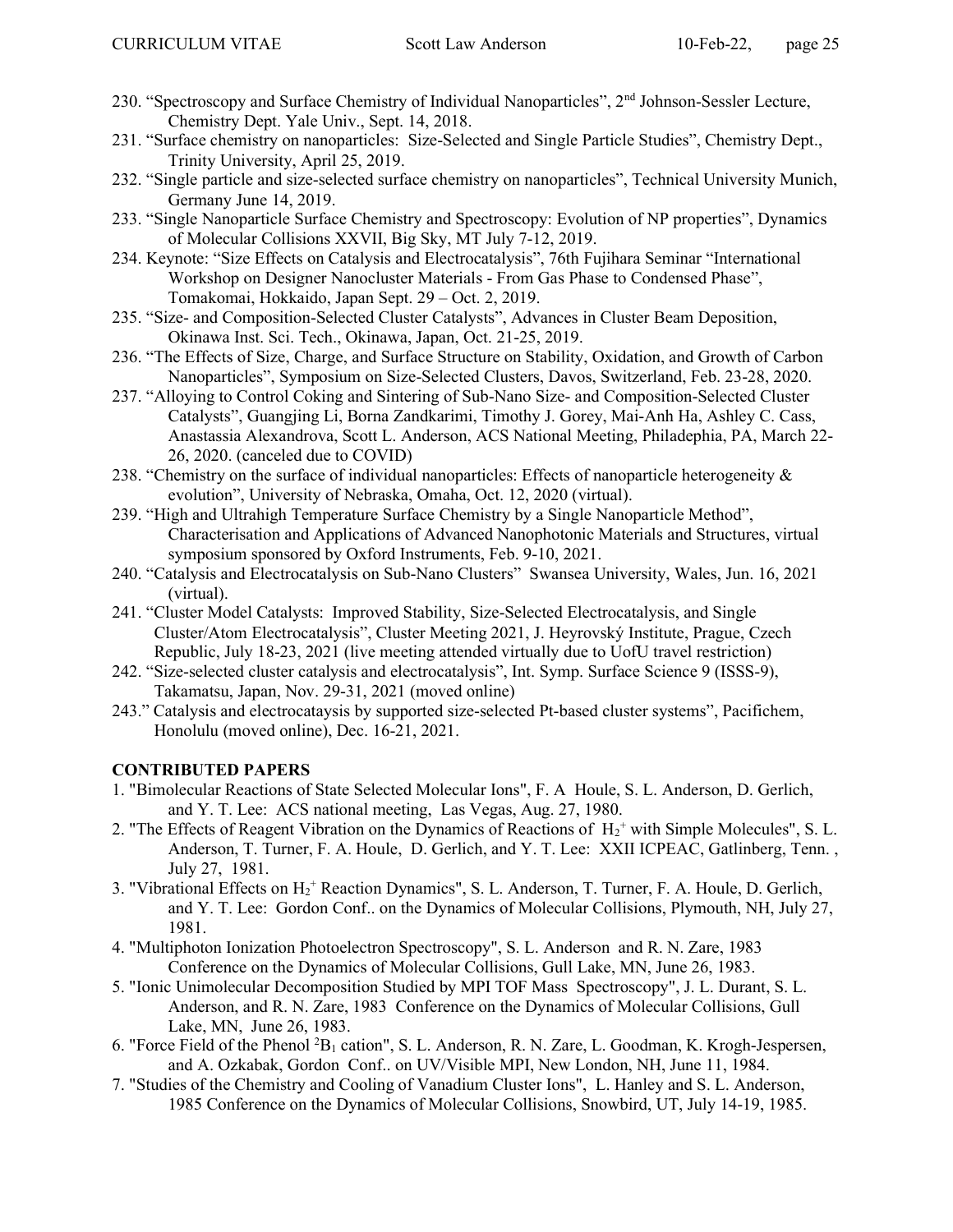- 8. "Studies of the Chemistry of Transition Metal Cluster Ions", L. Hanley and S. L. Anderson, Gordon Conf. on the Chemistry and Physics of Solids: Clusters, Plymouth, NH, Aug 12-16, 1985.
- 9. "Production and Cooling of Metal Cluster Ions", L. Hanley and S. L. Anderson, 7th East Coast ICR and Ion-Molecule Chemistry Symposium, Newark, DE, Oct. 19, 1985.
- 10. "Reactions of Gas Phase Metal Cluster Ions with Small Molecules", L. Hanley and S. L. Anderson, 191st ACS National Meeting, New York, April 13-18, 1986.
- 11. "Multiphoton Ionization Spectroscopy for Ion State Selection", T. M. Orlando and S. L. Anderson, 191st ACS National Meeting, New York, April 13-18, 1986.
- 12. "Multiphoton Studies of High Excited States of Acetylene", T. M. Orlando, S. L. Anderson, J. R. Appling and Michael G. White, Gordon Conf.. on Multiphoton Processes, New London, NH, June 9-13, 1986.
- 13. "Size and Collision Energy Effect on Gas Phase Metal Cluster Ion Reactions", Luke Hanley and Scott Anderson, Gordon Conf.. on Atomic and Molecular Interactions, Plymouth, NH, July 28-Aug. 1, 1986.
- 14. "Unimolecular Decay Following Atom-Selective, Core-Level Excitation of Small Molecules", J. Murakami, M. C. Nelson, D. M. Hanson, and S. L. Anderson, Gordon Conf. on Atomic and Molecular Interactions, Plymouth, NH, July 28-Aug. 1, 1986.
- 15. "Chemistry of Small Metal Cluster Ions", Luke Hanley, Steven A. Ruatta, and Scott L. Anderson, International Symposium on the Physics and Chemistry of Small Clusters, Richmond VA Oct. 28 - Nov. 1, 1986
- 16. "Reactions and Collision Induced Dissociation of Small Aluminum and Boron Cluster Ions", L. Hanley, S. Ruatta, and S. L. Anderson, APS National Meeting, New York, March 16-20, 1987.
- 17. "Multiphoton Ionization State Selection Studies of Acetylene", T. M. Orlando and S. L. Anderson, 193rd ACS National Meeting, Denver, Colo, April 7, 1987.
- 18. "The Effect of Reagent Excitation on Collision Induced Dissociation of Acetylene Cations", T. M. Orlando, B. Yang, and S. L. Anderson, 1987 Conference on the Dynamics of Molecular Collisions, Wheeling, WV, July 12-17, 1987
- 19. "Properties and Reactivity of Thermalized, Mass-Selected Aluminum and Boron Cluster Ions", Luke Hanley, Stephen A. Ruatta, and S. L. Anderson, 1987 Conference on the Dynamics of Molecular Collisions, Wheeling, WV, July 12-17, 1987
- 20. "Reactions of Thermalized, Mass-Selected Aluminum Cluster Ions with Small Molecules", Stephen A. Ruatta, Luke Hanley, and Scott L. Anderson, Gordon Conference on Metal and Semiconductor Clusters, Holderness School, August 3-7, 1987
- 21. "Properties and Reactivity of Thermalized, Mass-Selected Boron Cluster Ions", Luke Hanley, Stephen A. Ruatta, and Scott L. Anderson, Gordon Conference on Metal and Semiconductor Clusters, Holderness School, August 3-7, 1987
- 22. "MPI (2+1) Photoelectron Spectroscopy and State-Selected Ion-Molecule Reaction Studies of Acetylene", B. Yang, Z. Jin, T. M. Orlando, and S. L. Anderson, 3rd International Laser Science Conference, Atlantic City, November 1-5, 1987.
- 23. "Effect of Excitation Site on Fragmentation of Nitrous Oxide by Monochromatic Soft X-rays", S. L. Anderson, J. Murakami, M. C. Nelson, and D. M. Hanson, New Opportunities in Chemistry: An International Symposium on the Uses of Synchrotron Radiation in Chemistry", Upton, NY November 4-6, 1987
- 24. "A Photoelectron Spectroscopic Study of (2+1) Resonant Enhanced Multiphoton Ionization of Acetylene", Jin Zhongkao, Yang Baorui, and Scott L. Anderson, 1987 International Laser Science Conference, Ximen, China, November, 1987.
- 25. "Unimolecular Decay Following Core-Electron Excitation of Molecules", K. T. Wu, C. I. Ma, D. Lapiano, S. L. Anderson, and D. M. Hanson, 195th ACS National Meeting, Toronto, June 5-10, 1988
- 26. "Multiphoton Ionization Photoelectron Spectroscopy and State Selected Ion Molecule Reactions of OCS", Baorui Yang, Thomas Orlando, and Scott L. Anderson, Multiphoton Processes Gordon Conference, Colby-Sawyer College, 13-17 June, 1988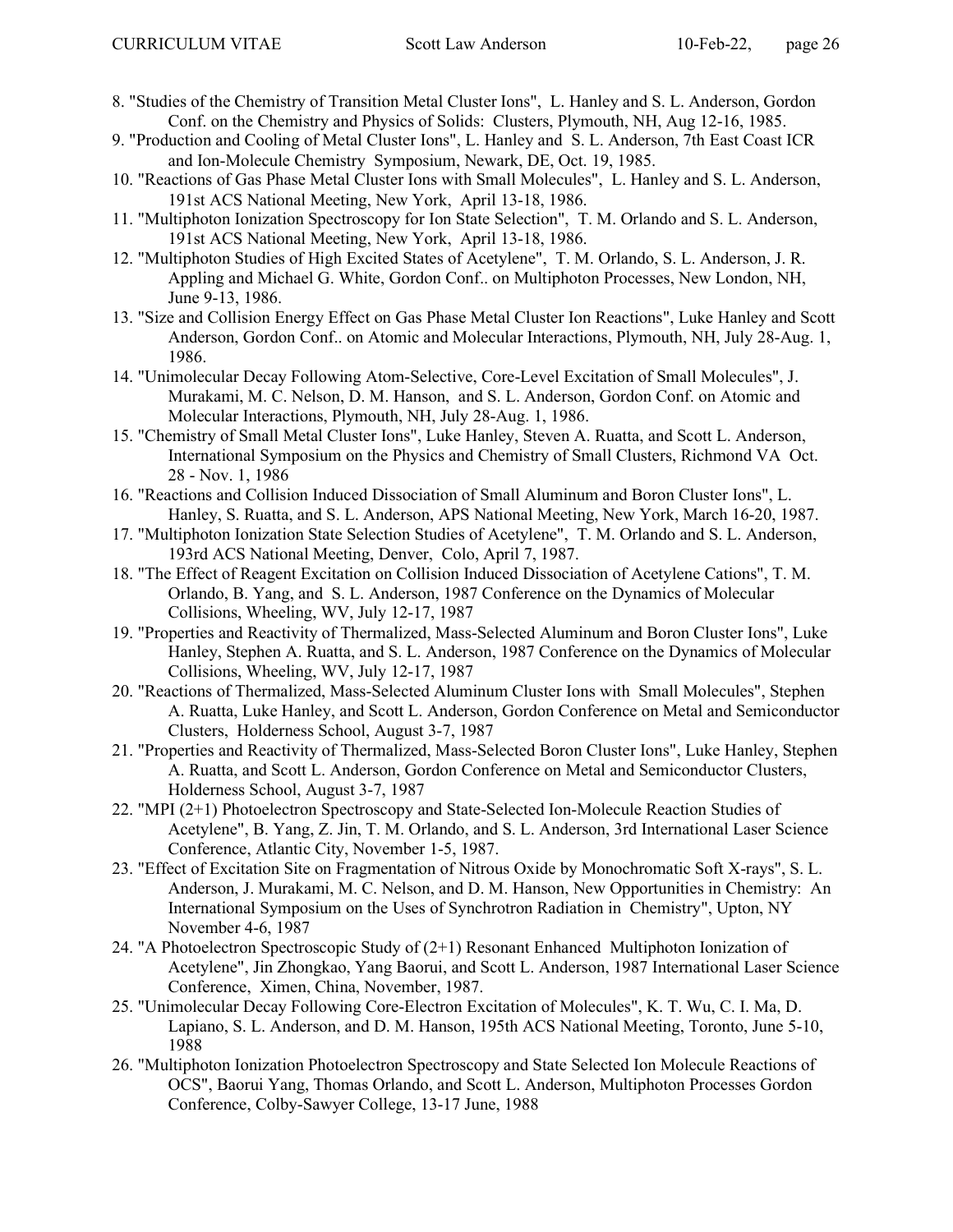- 27. "The Effects of Vibrational and Translational Energy in  $C_2H_2^+$  + CH<sub>4</sub>, CD<sub>4</sub> Reactions: Mode Specificity and Complex Formation", Thomas Orlando, Baorui Yang, and Scott L. Anderson, Multiphoton Processes Gordon Conference, Colby-Sawyer College, 13-17 June, 1988
- 28. "Multiphoton Ionization Vibrational State Selection Studies of Acetylene Cation Reaction Dynamics", T. M. Orlando, B. Yang, and S. L. Anderson, Atomic and Molecular Interactions Gordon Conf.., Plymouth State College, 1-6 August 1988.
- 29. "Barriers to Product Formation in Reaction of Metal, Semiconductor and Alloy Cluster Ions", Stephen A. Ruatta and Scott L. Anderson, Atomic and Molecular Interactions Gordon Conf.., Plymouth State College, 1-6 August 1988.
- 30. "Vibrational Mode Effects on Reactions of  $C_2H_2$ <sup>+</sup> and OCS<sup>+</sup>", B. Yang, T. M. Orlando, Y. Chiu, and S. L. Anderson, 1989 Conference on the Dynamics of Molecular Collisions, Asilomar, July 16- 21, 1989.
- 31. "Reaction Dynamics of Boron Cluster Ions", S. A. Ruatta, L. Hanley, P. A. Hintz, and S. L. Anderson, 1989 Conference on the Dynamics of Molecular Collisions, Asilomar, July 16-21, 1989.
- 32. "Spectroscopic Investigation of the [C<sub>2</sub>H<sub>2</sub>:OCS]<sup>+</sup> Reaction System", T. M. Orlando, A. Friedmann, J. P Maier, B. Yang, Y. Chiu, and S. L. Anderson, 1989 Conference on the Dynamics of Molecular Collisions, Asilomar, July 16-21, 1989.
- 33. "Reaction Dynamics of Boron Cluster Ions", S.A. Ruatta, L. Hanley, P. A. Hintz, and S. L. Anderson, XVI ICPEAC, New York, 26 July - 1 August, 1989.
- 34. "Vibrational Mode Effects on Ion Molecule Reactions", B. Yang, T. M. Orlando, Y. Chiu, and S. L. Anderson, XVI ICPEAC, New York, 26 July - 1 August, 1989.
- 35. "Reaction Dynamics of Boron Cluster Ions", S.A. Ruatta, P.A. Hintz, and S.L. Anderson. Gordon Conf.. on Metal and Semiconductor Clusters, Holderness, NH July 31 - August 4, 1989.
- 36. "A Triple Sector Instrument for Large Cluster Chemistry", Z. Wan, J. Christian, and S.L. Anderson. Gordon Conf.. on Metal and Semiconductor Clusters, Holderness, NH July 31 - August 4, 1989.
- 37. "Cluster Morphology Changes Induced By Adsorbate Interactions", Scott. L. Anderson and Yasuo Udagawa, Pacifichem 89 meeting, Honolulu, December 17-22, 1989 (post-deadline)
- 38. "Size Dependent Chemistry of Boron, Silicon, and Carbon Cluster Ions", S. A. Ruatta, P. A. Hintz, and S. L. Anderson, American Physical Society National Meeting, Anaheim, CA March 12-16, 1990.
- 39. "Mode Specific Vibrational Effects in Polyatomic Ion Chemistry", Baorui Yang, Yu-hui Chiu, Thomas Orlando, and Scott L. Anderson, Symposium on Atomic and Surface Physics, Obertraun, Austria, March 18-24, 1990.
- 40. "Varieties of Cluster Size Effects on the Chemistry of Boron Cluster Ions", Stephen. A. Ruatta, Paul A. Hintz, and Scott L. Anderson, Symposium on Atomic and Surface Physics, Obertraun, Austria, March 18-24, 1990.
- 41. "The Effects of Vibrational, Electronic, and Collision Energy on the Reactions in the  $[C_2H_2+OCS]^+$ system", Baorui Yang, Yu-hui Chiu, and Scott L. Anderson, Gordon Conference on Multiphoton Processes, New London, NH, June 10-15, 1990.
- 42. "Vibrational State-Selection Studies of Ion-Molecule Reaction Dynamics Using Multiphoton Ionization", Yu-hui Chiu, Baorui Yang, and Scott L. Anderson, Gordon Conference on Multiphoton Processes, New London, NH, June 10-15, 1990.
- 43. "Vibrational Mode Effects on Reactions of Polyatomic Ions", Baorui Yang, Yu-hui Chiu, and Scott L. Anderson, Gordon Conference on Atomic and Molecular Interactions, Newport RI, July 29 - Aug 3 1990.
- 44."Structural Effects on Chemical Properties of Boron and Carbon Cluster Ions", Paul A. Hintz, Stephen A. Ruatta, Marianne B. Sowa, and Scott L. Anderson, Gordon Conference on Atomic and Molecular Interactions, Newport RI, July 29 - Aug 3 1990.
- 45. "A Triple Sector Mass Spectrometer for Large Cluster Chemistry", James F. Christian, Z. Wan, and S.L. Anderson, Gordon Conference on Atomic and Molecular Interactions, Newport RI, July 29 - Aug 3 1990.
- 46. "Size Dependent Reactions of Boron and Carbon Cluster Ions", Paul A. Hintz, Stephen A. Ruatta,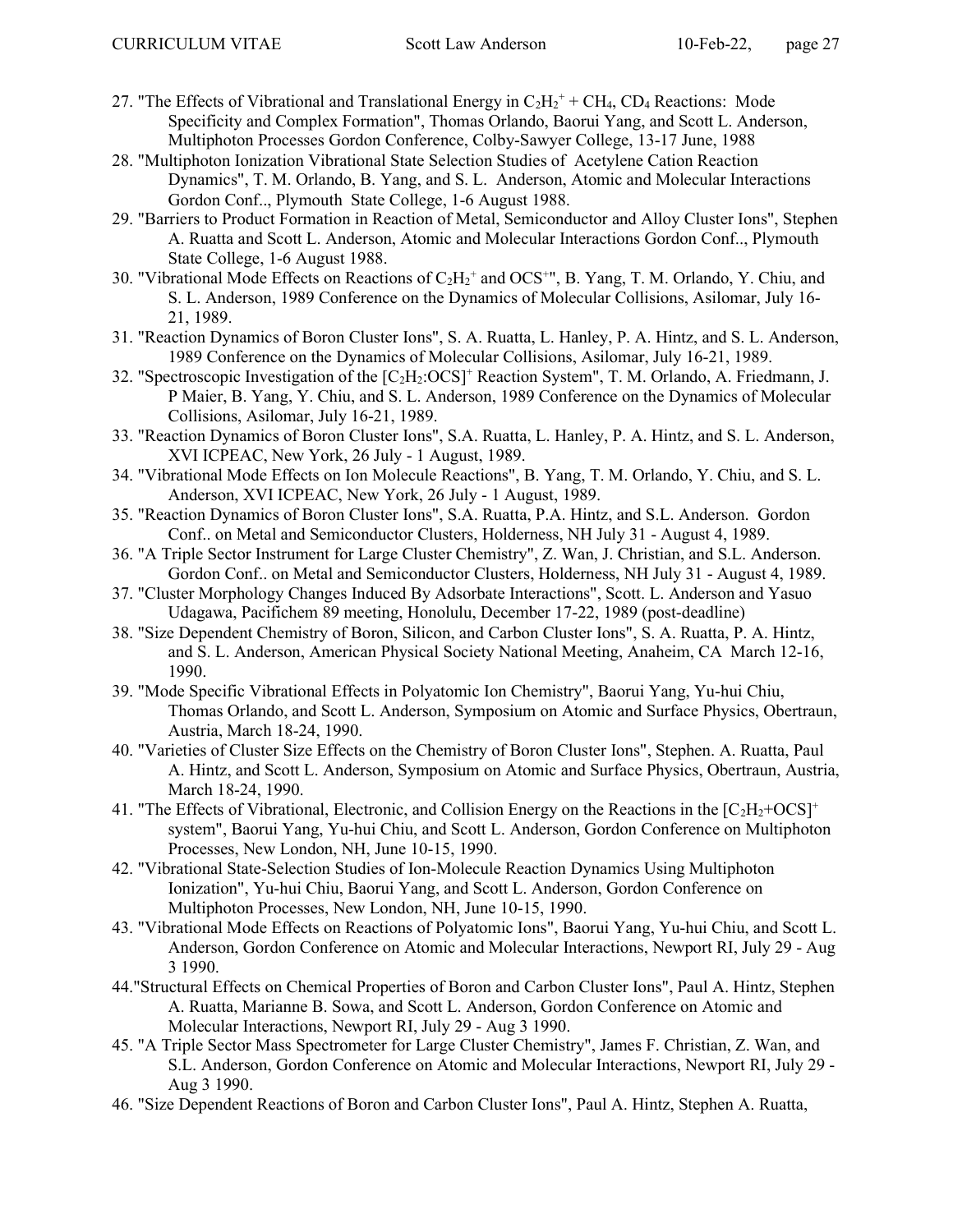Marianne B. Sowa, and Scott L. Anderson, Fall Meeting of the Materials Research Society, Boston, Nov. 26-30, 1990.

- 47. "The Effects of Cluster Size, Collision Energy, and Structural Isomers on the reactivity of Boron and Carbon Cluster Ions", Paul A. Hintz, Marianne B. Sowa, and Scott L. Anderson, East Coast Symp. on the Chem. and Phys. of Clusters and Cluster Ions, Baltimore, Jan. 14-16, 1991.
- 48. "Structural Effects on Chemical Properties of Boron and Carbon Cluster Ions", P. A. Hintz, S. A. Ruatta, M. B. Sowa, and S. L. Anderson, Gordon Conf.. on Structures, Energetics, and Reaction Dynamics of Gaseous Ions, Ventura, CA March 3-8, 1991.
- 49. "Pre and Post K-Edge Resonances in Boron and Boron-Rich Compounds", Scott L. Anderson, Workshop on Atomic and Molecular Science, Brookhaven National Lab, May 20, 1991
- 50. "Internal and Translational Energy Effects on Cluster Ion Chemistry", J. Christian, P. Hintz, M. Sowa, Z. Wan, and S. Anderson, NATO ASI on Metal-Ligand Interactions: From Atoms to Clusters to Surfaces, Centraro, Italy, June 10-21, 1991.
- 51. "The Effects of Different Modes of Nuclear Motion on Polyatomic Ion-Molecule Reactions.", Yu-hui Chiu, Baorui Yang, Hunghsin Fu, and Scott L. Anderson, 1991 Conference on the Dynamics of Molecular Collisions, Lake George, NY July 7-12, 1991.
- 52. "Structure Chemistry Relationships in Carbon and Boron Cluster Ions", P. A. Hintz, M .B. Sowa, and S. L. Anderson, Gordon Conference on Metal and Semiconductor Clusters, Wolfboro, NH, Aug. 5-9 1991.
- 53. "Size Dependent properties of boron cluster ions: Reactivity, structure, and photodissociation", P. A. Hintz, M. B. Sowa, and S. L. Anderson, 4th Chemical Congress of N. America, New York, NY August 25-30, 1991.
- 54. "Carbon cluster ion reactions: structural isomer effects on reactivity", M. B. Sowa, P. A. Hintz, and S. L. Anderson, 4th Chemical Congress of N. America, New York, NY August 25-30, 1991.
- 55. "Internal and translational energy effects on cluster ion chemistry", J. Christian, Z. Wan, and S. L. Anderson, 4th Chemical Congress of N. America, New York, NY August 25-30, 1991.
- 56. "Vibrational mode, electronic state, and collision energy effects on ion-molecule reactions", Y. Chiu, B. Yang, H. Fu, and S. L. Anderson, 4th Chemical Congress of N. America, New York, NY August 25-30, 1991.
- 57. "State-selected ion-molecule reactions", O. Dutuit, C. Métayer, C. Alcarez, P. M. Guyon, D. Gerlich, J. Hepburn, S. Anderson, and T. Weng, Symp. Atomic and Surface Physics, Pampeago, (Italy) 19-15 January 1992.
- 58. "Site Selective x-ray Photochemistry in Cryogenic Layers", Paul Hintz, Marianne Sowa, Yu-hui Chiu, Hunghsin Fu, Zhimin Wan, and Scott Anderson, 1992 Annual Meeting, National Synchrotron Light Source, Brookhaven NY May 18-20, 1992.
- 59. "Role of internal and collisional energy in the  $C_2H_2^+$  + CH<sub>4</sub> reaction studied with state-selected C<sub>2</sub>H<sub>2</sub><sup>+</sup>", C. Métayer-Zeitoun, C. Alcarez, O. Dutuit, S. L. Anderson, M. Schweizer, and D. Gerlich, 10th Int. Conf.. on VUV Physics, Paris, July 27-31, 1992
- 60. "Product time-of-flight analysis as a probe of the dynamics of the  $C_2H_2^+$  + CH<sub>4</sub> reaction studied with state-selected C<sub>2</sub>H<sub>2</sub><sup>+</sup>", C. Métayer-Zeitoun, C. Alcarez, O. Dutuit, S. L. Anderson, M. Schweizer, and D. Gerlich, MOLEC IX, Prague, Aug. 30 - Sept 4, 1992.
- 61. "Collision Dynamics and Reactivity of  $A^+$  + C<sub>60</sub>, where  $A^+$  = Ne<sup>+</sup>,C<sup>+</sup>,N<sup>+</sup>,O<sup>+</sup>, C<sub>2</sub><sup>+</sup>; and preliminarily, B<sup>+</sup> and F<sup>+</sup>", James F. Christian, Z. Wan, and S.L. Anderson, Netherlands Physical Society, Autumn meeting of the Atomic Physics and Quantum Electronics Section, Lunteren, The Netherlands, November 5-6, 1992.
- 62. "Endo and exo-chemistry of fullerenes by ion beam techniques", J. Christian, Z. Wan, Y. Basir, and S.L. Anderson, Gordon Conference on Structures, Energetics, and Reaction Dynamics of Gaseous Ions", Ventura CA, March 1-5, 1993.
- 63. "Structure-Chemistry Relationships in Small Boron and Carbon Cluster Ions", M.B. Sowa, J. Smolanoff, and S. L. Anderson, Gordon Conference on Structures, Energetics, and Reaction Dynamics of Gaseous Ions", Ventura CA, March 1-5, 1993.
- 64. "Differential cross sections for state selected ions", Y. Chiu, H. Fu, J. Huang, and S. L. Anderson,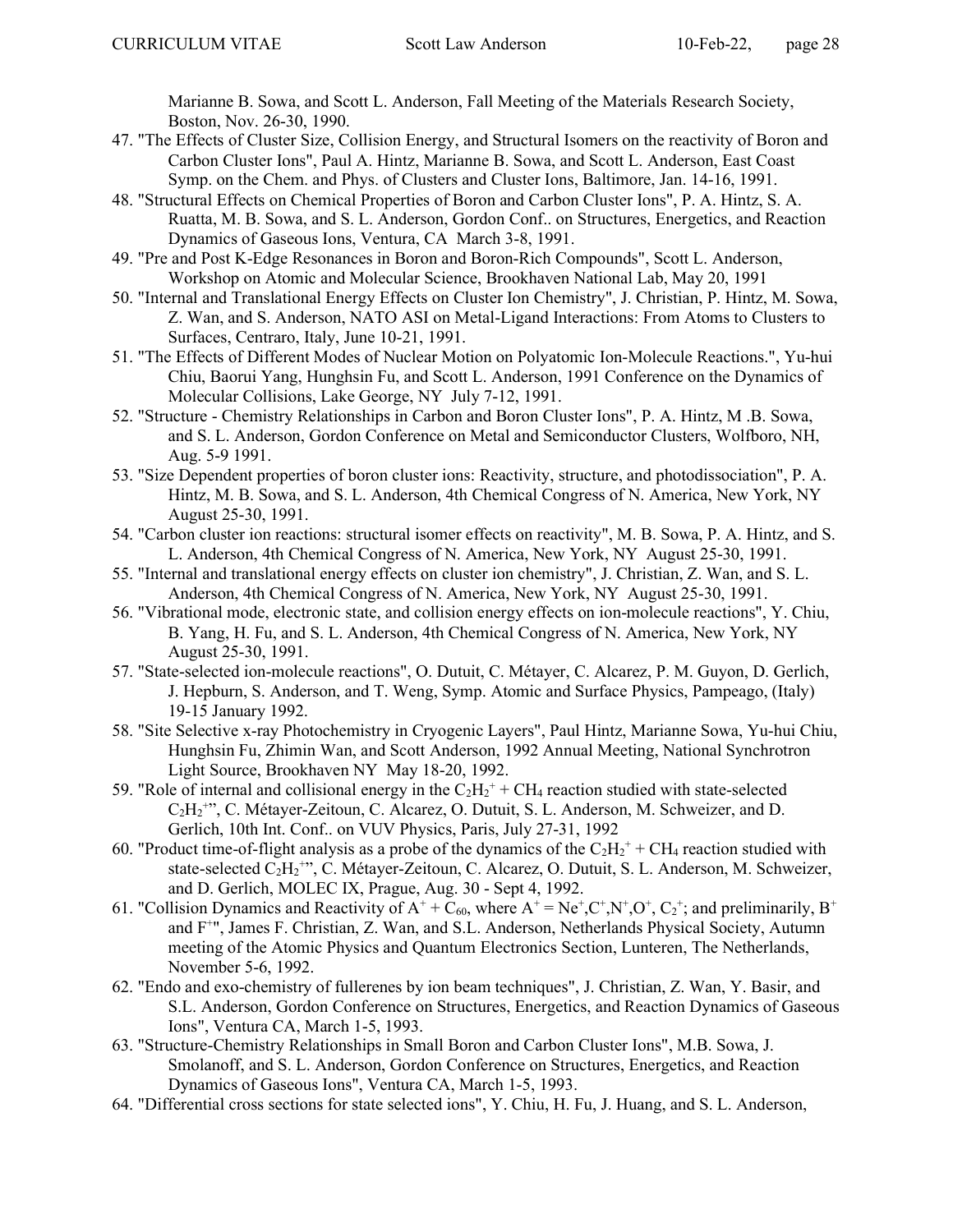Gordon Conference on Structures, Energetics, and Reaction Dynamics of Gaseous Ions", Ventura CA, March 1-5, 1993.

- 65. "The role of internal and collisional energy in the  $C_2H_2^+$  + CH<sub>4</sub> reaction, studied with state-selected C<sub>2</sub>H<sub>2</sub><sup>+</sup>", C. Métayer, C. Alcaraz, O. Dutuit, and S. L. Anderson, Gordon Conference on Structures, Energetics, and Reaction Dynamics of Gaseous Ions", Ventura CA, March 1-5, 1993.
- 66. "Effects isotopiques dans la réaction  $C_2H_2^+$  + CH<sub>4</sub> étudiée avec des ions  $C_2H_2^+$  sélectionnés en énergie interne", C. Métayer-Zeitoun, C. Alcaraz, O. Dutuit, S. L. Anderson, M. Schweizer, and D. Gerlich, Colloque "Autour de la photophysique moléculaire: a gourmet's delight of science" Paris, May 3-5 1993.
- 67. "Endo and Exo Chemistry of Fullerenes", J. Christian, Z. Wan, Y. Basir, S. Anderson, Physical Organic Gordon Conference, Holderness School, Holderness, NH, June 20-25, 1993.
- 68. "Endo and Exo Chemistry of Fullerenes" J. Christian, Z. Wan, Y. Basir, S. Anderson, Metal and Semiconductor Clusters Gordon Conference, Wolfboro, NH, Aug 9-13, 1993.
- 69. "Effects of Oxidation State on the Reactions of Boron Cluster Ions", J. N. Smolanoff, M. B. Resat, N. Klein, and S. L. Anderson, Metal and Semiconductor Clusters Gordon Conference, Wolfboro, NH, Aug 9-13, 1993.
- 70. "Astrochemical Implications of the  $C^+$  C<sub>60</sub> Reaction Kiss Those Fullerenes Goodbye", S. L. Anderson, Metal and Semiconductor Clusters Gordon Conference, Wolfboro, NH, Aug 9-13, 1993.
- 71. "The Effects of Electronic Structure and Geometric Isomers on the Chemistry of Small Carbon Cluster Ions", M. B. Sowa-Resat, J. N. Smolanoff, and S. L. Anderson, Metal and Semiconductor Clusters Gordon Conference, Wolfboro, NH, Aug 9-13, 1993.
- 72. "Scattering Dynamics and Energy Disposal in the [C<sub>2</sub>H<sub>2</sub>:OCS]<sup>+</sup> System", Y. Chiu, J. Huang, H. Fu, and S. L. Anderson, Symposium on Atomic, Cluster, and Surface Physics ' 94, Hintermoos Austria, March 20-26, 1994
- 73. "Ion Beam Studies of Atomic Ion Collisions with  $C_{60}$ : Chemistry at Surface, Substitutional, and Endohedral Sites", Y. Basir, Z. Wan, J. F. Christian, and S. L. Anderson, Symposium on Atomic, Cluster, and Surface Physics ' 94, Hintermoos Austria, March 20-26, 1994.
- 74. "Scattering Dynamics and Energy Disposal in the [C2H2:OCS]<sup>+</sup> System", H. Fu, J. Huang, Y. Chiu, and S. L. Anderson, Gordon Conference on Multiphoton Processes, Colby-Sawyer College, June 12-17, 1994.
- 75. "Scattering Dynamics and Energy Disposal in the  $C_2H_2^+ + CH_4$  System", J. Huang, H. Fu, Y. Chiu, and S. L. Anderson, Gordon Conference on Multiphoton Processes, Colby-Sawyer College, June 12-17, 1994.
- 76. "Cluster Beam Studies of Boron Volatilization Chemistry:, Jason Smolanoff, Marianne Sowa-Resat, Adam Lapicki, and Scott L. Anderson, Gordon Conference on Energetic Materials, New Hampton School, 26 June - 1 July, 1994.
- 77. "Experimental and Ab Initio Studies of the Reactivity of Boron Cluster Ions with HF", Marianne Sowa-Resat, Jason Smolanoff, Adam Lapicki, and Scott L. Anderson, Gordon Conference on Atomic and Molecular Interactions, Colby Sawyer College, 3-8 July, 1994.
- 78. "Molecular Changes Induced by Monochromatic X-rays", J. Glatthaar, S. Chiang, S. Sambasivan, D. Hanson, S. Anderson, Gordon Conferences on Radiation Chemistry, Salve Regina College, 17-22 July, 1994.
- 79. "A Study of Photo-decomposition in Condensed Phase Induced by Monochromatic Soft X-rays", S. Sambasivan, J. Glatthaar, J. Eckwert, S. Anderson and D. Hanson, NSLS Users meeting, May 7- 10, 1995
- 80. "Vibrational Mode Effects on Polyatomic Ion-Molecule Reactions", Scott L. Anderson, ACS National meeting (oral), Anaheim, April 2, 1995
- 81. "Vibrational Mode Effects and Energy Disposal in Reactions of Polyatomic Ions" J. Huang, H. Fu, Y. Chiu, and S. Anderson,1995 Conf.. on the Dynamics of Molecular Collisions, Asilomar, July 16- 21, 1995.
- 82. "Photochemistry following atomic site-selective x-ray excitation in deuterium matrices", Sharadha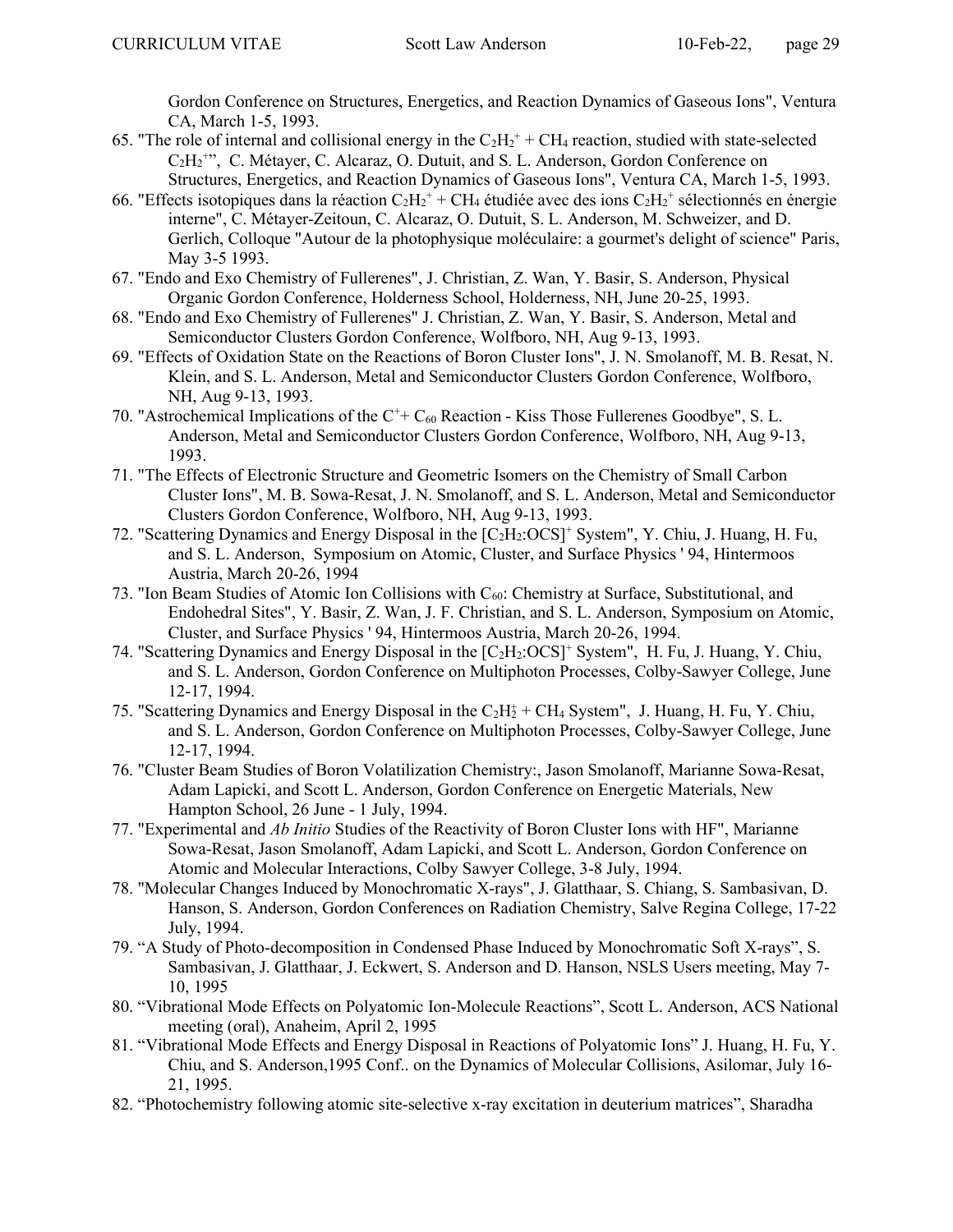Sambasivan, Juergen Eckwert, Joerg Glatthaar, S L. Anderson and D M. Hanson, Gordon Conference on Chemistry and Physics of Matrix Isolated Species, Plymouth, NH July 30- Aug. 4, 1995.

- 83. "Reactivity of Boron Oxide and Hydrogenated Boron Oxide Ion Clusters with Deuterium Oxide, Studied by the Guide Ion Beam Method", Adam apicki, Dilrukshi Peiris, and Scott L. Anderson, American Physical Society National Meeting, St. Louis, March 18, 1996
- 84. "Collisionally Induced Dissociation Studies of Boron Oxide Cluster Ions", Dilrukshi Peiris, Adam apicki, and Scott L. Anderson, American Physical Society National Meeting, St. Louis, March 18, 1996
- 85. "Collision-Induced Dissociation of Boron Oxide Ion Clusters", Dilrukshi Peiris, Adam apicki, and Scott L. Anderson, 44th Am. Soc. Mass Spectrom. Conf., Portland, May 12-16, 1996
- 86."Guided-ion beam mass spectrometric study of strained molecules and their isomers", Zhi Li and Scott L. Anderson, Gordon Conf. on Gaseous Ions, Ventura CA Feb 21-28, 1997.
- 87."Mode-selective differential scattering as a probe of polyatomic ion reaction dynamics", Jun Qian, Hunghsin Fu, Scott L. Anderson, Gordon Conf. on Gaseous Ions, Ventura CA Feb 21-28, 1997.
- 88."A new method for mass spectral characterization of organic isomers: application to pyrolysis of strained molecules", Zhi Li and Scott Anderson, XXXth meeting of the American Chemical Society, San Francisco, CA, April 1997
- 89."Characterization of strained isomers using low energy guided-ion beam mass spectrometry", Zhi Li and Scott L. Anderson, ASMS, Palm Springs, June 1-5 1997
- 90."Ion-C60 scattering by guided beam triple sector mass spectrometry: Chemistry at surface, network, and endohedral sites", Yousef J. Basir and Scott L. Anderson, ASMS, Palm Springs, June 1-5 1997
- 91."Mode-selective differential scattering as a probe of polyatomic ion reaction dynamics", Jun Qian, Hunghsin Fu, Richard Green, and Scott L. Anderson, 1997 Conf. on Dynamics of Molecular Collisions, Brainerd, MN July 20-25, 1997.
- 92."Solid-solid interfacial interactions by phase-space compressed, guided ion beam deposition", Kevin Boyd, Adam apicki, Masato Aizawa, and Scott L. Anderson, 1997 Conf. on Dynamics of Molecular Collisions, Brainerd, MN July 20-25, 1997.
- 93."Phase-space compressed cluster ion beam deposition", Kevin Boyd, Adam apicki, Masato Aizawa, and Scott L. Anderson, 1997 Gordon Conf. on Dynamics at Surfaces, Proctor Acad. Aug 10-15, 1997.
- 94."Film/Substrate interfacial interactions by mass-selected cluster ion deposition", Kevin J. Boyd, Adam Lapicki, Masato Aizawa, and Scott L. Anderson,44th AVS National Symposium, San Jose, Oct. 20-24, 1997
- 95."A phase-space-compressed, guided-ion beam instrument for mass-selected ion beam deposition", Adam Lapicki, Kevin J. Boyd, Masato Aizawa, and Scott L. Anderson, 44<sup>th</sup> AVS National Symposium, San Jose, Oct. 20-24, 1997. (Oral by Lapicki)
- 96."A phase-space compressed, guided ion beam instrument in studies of mass-selected ion beam deposition and interfacial interactions between nanoscale clusters and substrate surfaces" Adam Lapicki, Kevin J. Boyd, Masato Aizawa, and Scott L. Anderson, International Symposium on Nano-scale Modifications of Surfaces, Krakow, May 1998.
- 97."Mode-selective differential scattering as a probe of polyatomic ion-molecule chemistry", Reactions Mechanisms Conference, Asilomar, June 28-July 3, 1998
- 98."State-Selection via Mass-Analyzed Threshold Ionization: the Rotationally State-Selected Reaction of NO+ with Ethanol", Richard J. Green, Jun Qian, Ho-Tae Kim, and Scott L. Anderson, Gordon conference on the Structures, Energetics, and Dynamics of Gaseous Ions, Ventura, Feb 28-Mar 5, 1999.
- 99."The state-selective ion-molecule reaction: Phenol<sup>+</sup>(6a,12) + ND<sub>3</sub>", Ho-Tae Kim, Richard J. Green, Jun Qian, Scott L. Anderson, Gordon conference on the Structures, Energetics, and Dynamics of Gaseous Ions, Ventura, Feb 28-Mar 5, 1999.
- 100."Dynamics of Cu<sup>+</sup> and Cu<sub>2</sub><sup>+</sup> impact on molybdenum", Kevin J, Boyd, Adam Lapicki, Masato Aizawa,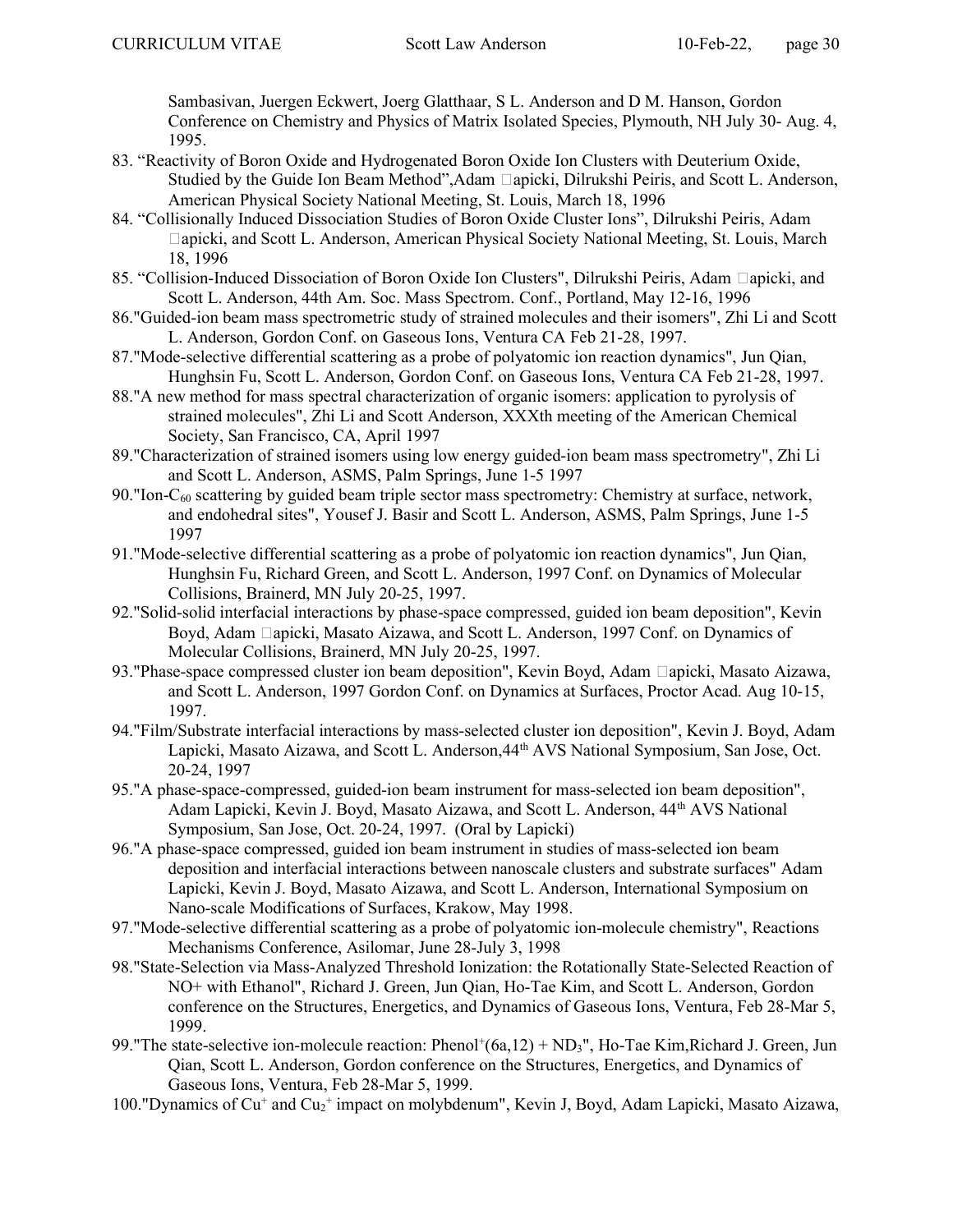and Scott L. Anderson, Gordon conference on the Structures, Energetics, and Dynamics of Gaseous Ions, Ventura, Feb 28-Mar 5, 1999.

- 101."Guided-ion beam studied of low energy  $Cu^+$  and  $Cu_2^+$  ion interactions with Ni(100) and Mo", A. apicki, K. J. Boyd, M. Aizawa, M. Popescu, and S. L. Anderson, Dynamics at Surfaces Gordon Conf., Proctor Acad. Aug. 8-13, 1999.
- 102." Guided-ion beam studied of low energy  $Cu^{+}$  and  $Cu_{2}^{+}$  ion interactions with Ni(100)", S. L. Anderson, A. · apicki, K. J. Boyd, M. Aizawa, M. Popescu, (oral) at AVS 46th Int. Symp., Seattle, Oct. 25, 1999.
- 103."Guided-ion beam studied of low energy Cu<sup>+</sup> and Cu<sub>2</sub><sup>+</sup> ion interactions with Mo", S. L. Anderson, A. apicki, K. J. Boyd, M. Aizawa, (oral) at AVS 46th Int. Symp., Seattle, Oct. 27, 1999.
- 104."REMPI and MATI studied of state-selected ion chemistry" Ho-tae Kim, Jianbo Liu, Richard J. Green, and Scott L. Anderson, Atomic and Molecular Interactions Gordon conference, July 2-6, 2000
- 105."Modeling of Cluster Ion-Surface Interactions with Full Inclusion of Internal Degrees of Freedom" K. J. Boyd, Adam · apicki, and Scott L. Anderson, AVS 47th International Symposium, Boston, October 2-6, 2000.
- 106."Ion beam deposition of size-selected vanadium and nickel clusters supported on TiO2(110):Instrumental setup and XPS study", Masato Aizawa, Sungsik Lee, and Scott L. Anderson, Gordon Conf. on Dynamics at Surfaces, Proctor Acad., Aug 12-17, 2001.
- 107."Ion Beam Deposition of Size-selected Supported Metal Clusters" 15th International Vacuum Congress (IVC-15), AVS 48th International Symposium (AVS-48), 11th International Conference on Solid Surfaces (ICSS-11), October 28 - November 2, 2001, San Francisco
- 108."Model catalysts prepared by nanocluster deposition:  $Ir_n/TiO_2$ ", Masato Aizawa, Sungsik Lee, and Scott Anderson, Gordon Conf. on Reactions at Surfaces, Ventura, Feb. 16-21, 2003.
- 109."Model catalysts prepared by nanocluster deposition:  $Ni_n/TiO_2$  and  $Pd_n/TiO_2$ ", Sungsik Lee, Masato Aizawa, and Scott Anderson, Gordon Conf. on Reactions at Surfaces, Ventura, Feb. 16-21, 2003.
- 110."Model catalysts prepared by nanocluster deposition: Ir, Ni, and Pd on TiO<sub>2</sub>", Sungsik Lee, Masato Aizawa, and Scott Anderson, Gordon Conf. on Gaseous Ions, Ventura, March 2 - 7, 2003.
- 111."Experimental and direct dynamics study of collision-induced dissociation of formaldehyde cation: Effects of impact energy, geometry and vibrational mode", Jianbo Liu, Brian Van Devener, Kihyung Song, William L. Hase, Scott L. Anderson, Gordon Conf. on Gaseous Ions, Ventura, March 2 - 7, 2003.
- 112."Vibrationally State-Selected Reaction Dynamics Studies of Formaldahyde Cation", Brady Uselman, Jianbo Liu, and Scott Anderson, Gordon Conf. on Gaseous Ions, Ventura, March 2 - 7, 2003.
- 113."Metal Nanocluster Deposition Dynamics, Sintering Behavior, and Size Effects", S. Lee, M. Aizawa, C. Fan, and S. Anderson, Gordon Conference on Dynamics at Surfaces, Proctor Academy, August 10-14, 2003
- 114."Experimental and Direct Dynamics Trajectory Study of Vibrational Mode Effects", J. Liu, B. VanDevener, and S. Anderson, SASP 2004 (XIV Symp on Atomic, Cluster, and Surface Physics), La Thuile, Italy, 1-6 Feb., 2004.
- 115."Experimental and Direct Dynamics Trajectory Study of Vibrational Mode Effects", J. Liu, B. VanDevener, and S. Anderson, SASP 2004 (XIV Symp on Atomic, Cluster, and Surface Physics), La Thuile, Italy, 1-6 Feb., 2004.
- 116."Size selected gold cluster catalysts : CO oxidation reaction", Sungsik Lee, Chaoyang Fan, Tianpin Wu, William Kaden, and Scott L. Anderson", 2004 GRC on Catalysis, Colby Sawyer College, June 27-July 2, 2004
- 117."State-Selected preparation of NO2 cations and dynamical studies of the charge transfer reaction of NO<sup>2</sup> + + NO", Brady Uselman, Jianbo Liu, Jason Boyle, and Scott Anderson, 2004 GRC on Atomic and Molecular Interactions, Colby Sawyer College, July 11-16, 2004
- 118."Size-selected Gold-cluster catalysts : CO oxidation reaction", Tianpin Wu, Sungsik Lee, Chaoyang Fan, and Scott Anderson, Rocky Mountain Chapter AVS 2004 Annual Symposium, Golden CO, August 12, 2004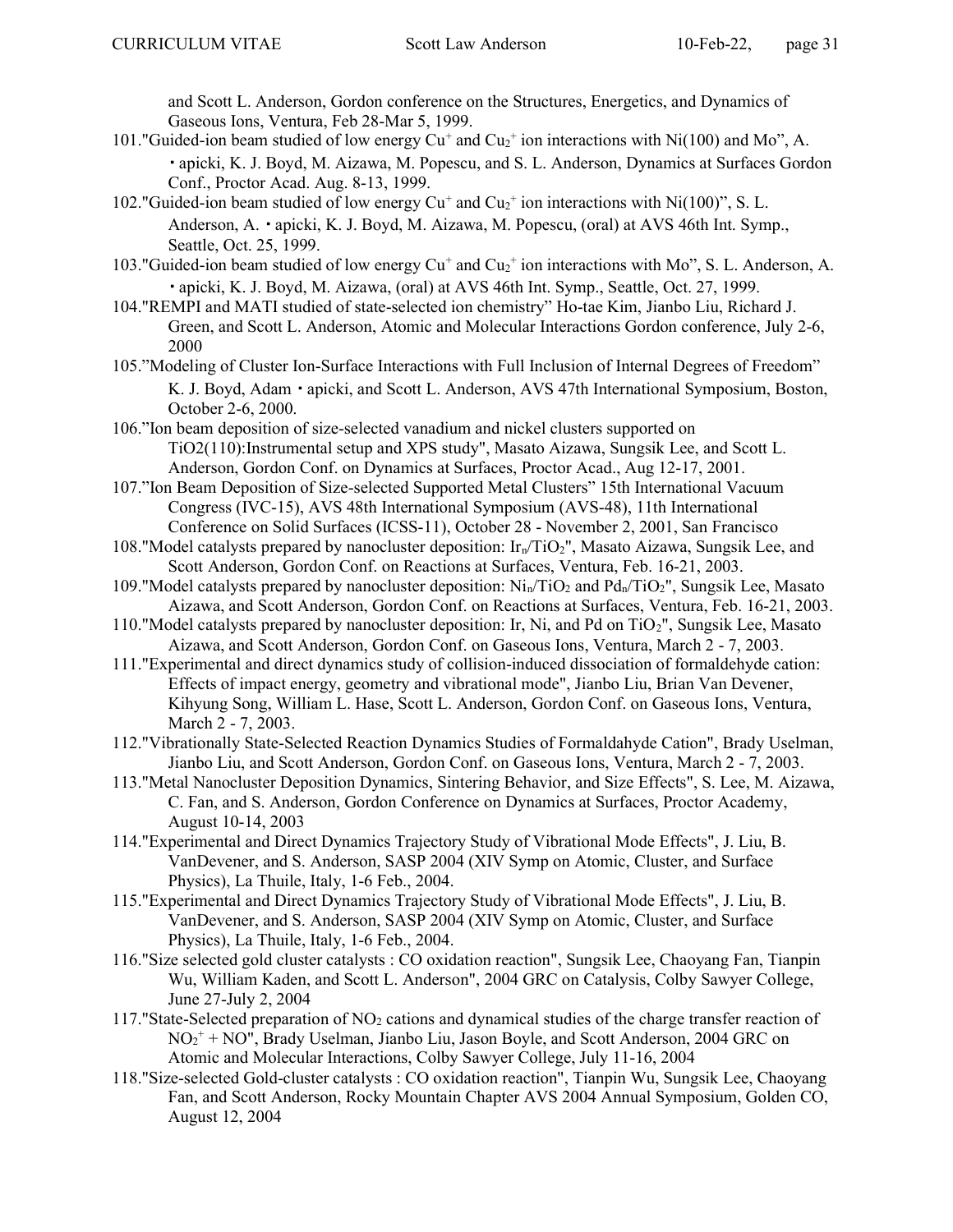- 119."Model catalysts prepared by size-selected cluster deposition", Reactions at Surfaces Gordon Conf, Ventura, Feb 13-18, 2005
- 120."Dynamical control of statistical ion-molecule reactions" Jianbo Liu and Scott L. Anderson, Gordon Research Conference on Gaseous ions: Structure, Energetics and Reactions, Ventura, CA, Feb27- Mar04, 2005
- 121."Collisional Energy Transfer and Implications for Collision Induced Dissociation (CID) Threshold Measurements", Brady Uselman, Jianbo Liu, and Scott L. Anderson, Gordon Research Conference on Gaseous ions: Structure, Energetics and Reactions, Ventura, CA, Feb27-Mar04, 2005
- 122."Size-Dependent CO Oxidation on Aun/TiO2". Chaoyang Fan, Tianpin Wu, Bill Kaden, Scott Anderson, Gordon Conference on Dynamics at Surfaces, Proctor Academy, Aug. 14 - 18, 2005
- 123."Studies of Size Selected Model Ir/alumina Catalysts", Bill Kaden, Chaoyang Fan, Tianpin Wu, Scott Anderson, Gordon Conference on Dynamics at Surfaces, Proctor Academy, Aug. 14 - 18, 2005
- 124."Physical and Chemical Properties of Model Catalysts Prepared by Size-Selected Cluster Deposition", T. Wu, S. Lee, C. Fan, W. Kaden, SL Anderson, AVS 52nd International Symposium, Oct 30-Nov 4, 2005, Boston, MA
- 125."Dynamical Control of "Statistical" Reactions", Trends in Chemical Dynamics 2006, Taiwan, Dec 10-15, 2006
- 126. "Size-selected Nano-cluster Catalysts: Water on Au/TiO<sub>2</sub>(110)", Reactions at Surfaces Gordon Conf., Ventura, Feb. 11-17, 2007.
- 127."Water dissociation and isotopic exchange over  $TiO<sub>2</sub>(110)$  and  $Au/TiO<sub>2</sub>(110)$ ", Tianpin Wu, Bill Kaden, Brian VanDevener, and Scott L. Anderson, Western States Catalysis Club, Provo, Feb 23, 2007 (won 3rd place student award).
- 128."Cluster size effects on hydrazine decomposition on Irn/Al2O3/NiAl(110)" Chaoyang Fan, Tianpin Wu, William E. Kaden\* and Scott L. Anderson, Western States Catalysis Club, Provo, Feb 23, 2007
- 129."Direct Dynamics, Quasi-Classical Trajectories for Ion-Molecule Reactions" Jianbo Liu, Jason Boyle, Scott L. Anderson, Gaseous Ions Gordon Conference, Ventura, Feb. 25-Mar 2, 2007
- 130."A Dynamical Study of Vibrationaly State-Selected Nitrogen Dioxide Reacting with Acetylene", Jason M. Boyle, Brady Uselman, Scott L. Anderson, Gaseous Ions Gordon Conference, Ventura, Feb. 25-Mar 2, 2007
- 131."Energy and mass-selected cluster ion deposition", Bill Kaden, Tianpin Wu, Scott Anderson, XXI Dynamics of Molecular Collisions, Santa Fe, July 8-13, 2007.
- 132. "Studies of Hydrazine Decomposition over Size Selected Metal Cluster/Metal Oxide Model Catalyst Surfaces", William Kaden, Tianpin Wu, Will Kunkel, Jon Paul Johnson, Clayton C. Williams & Scott L. Anderson, Dynamics at Surfaces Gordon Research Conference (8/12/07 – 8/17/07), Proctor Academy; Andover, NH
- 133. "Studies of Size Selected Metal Clusters on Surfaces of Interest", William Kaden, Tianpin Wu, Will Kunkel, Jon Paul Johnson, Clayton C. Williams & Scott L. Anderson, Nano Utah '07 (10/26/07), Salt Lake City, UT
- 134. "Studies of Size Selected Metal Cluster/Metal Oxide Model Catalysts", Bill Kaden, Will Kunkel, Tianpin Wu, Jon Paul Johnson, Clayton C. Williams, Scott L. Anderson, Grand Challenges of Electron Chemistry & Catalysis at Interfaces, (8/10/08 – 8/15/08) Santa Barbara, CA
- 135. "Mass Selecting Ion Beam-Line for the Creation of Size Selected Metal Particle Covered Surfaces", NanoUtah, Salt Lake City, Oct. 17, 2008.
- 136. "Studies of Cluster Stability of Ir<sub>n</sub>/SiO<sub>2</sub> Model Catalyst During N<sub>2</sub>H<sub>4</sub> Decomposition", Gordon Conference on Chemical Reaction at Surfaces, Feb 8-13 2009, Ventura, CA.
- 137. "An Experimental and Computational Study of Vibrationally State-Selected  $NO<sub>2</sub><sup>+</sup>$  with Acetylene", Jason M. Boyle, Jianbo Liu, and Scott L. Anderson, Gordon Research Conf. on Gaseous Ions, Galveston, TX, 3/1-3/6/2009.
- 138. "Experimental and Numerical Studies on Methane Ignition Catalyzed by in situ Generated Palladium Nanoparticles in a Laminar Flow Reactor," T. Shimizu, A. D. Abid, G. Poskrebyshev, H. Wang,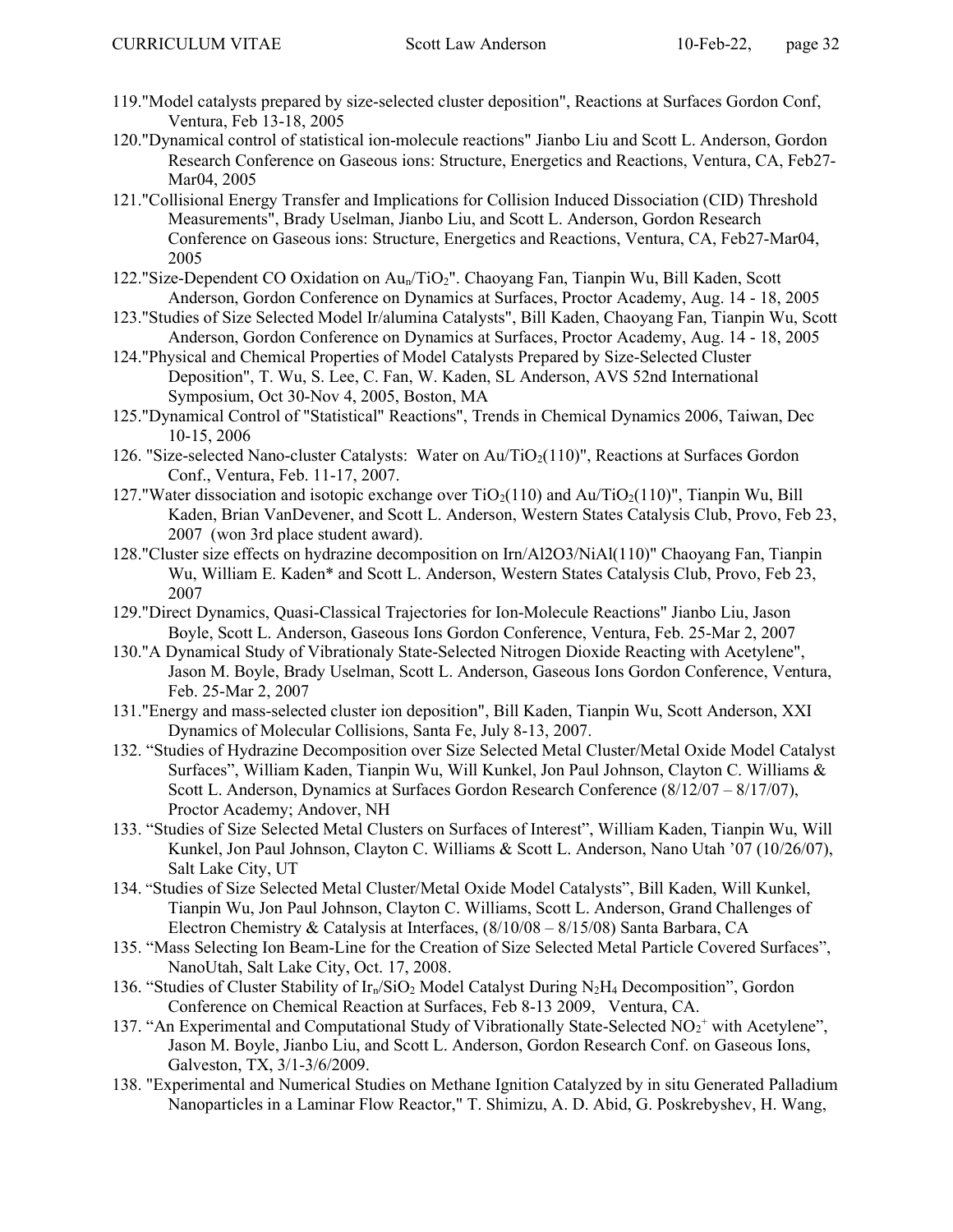J. Nabity, J. Engel, J. Yu, D. Wickham, B.V. Devener and S.L. Anderson, 6th US National Meeting of Combustion, Ann Arbor, Michigan, May 17-20, 2009, paper 32B1

- 139. "Correlations between activity, core level binding energies, and adsorbate binding sites for model  $Pd_n/TiO_2$  and  $Pd_n/a$ lumina catalysts prepared by size-selected cluster deposition", William E. Kaden, Tianpin Wu, William A. Kunkel, Scott L. Anderson, Dynamics of Molecule Collisions, Salt Lake City, UT , July 5- July 10, 2009
- 140. "Correlations between activity, core level binding energies, and adsorbate binding sites for model  $Pd_n/TiO_2$  and  $Pd_n/a$ lumina catalysts prepared by size-selected cluster deposition", William E. Kaden, Tianpin Wu, William A. Kunkel, Scott L. Anderson, Gordon Conf. on Dynamics at Surfaces, Proctor Academy, Aug 9-14 2009.
- 141. "Pd Electronic Structure controls Reactivity of Size Selected Pd<sub>n</sub>/TiO<sub>2</sub> Catalyst", NanoUtah, Oct 15-16 2009, Salt Lake City, UT
- 142. "Size-Dependent Oxygen Activation Efficiency over  $Pd_n/TiO_2(110)$  and Catalyst Deactivation for the CO Oxidation Reaction", NanoUtah, Oct 18-19, 2010 Salt Lake City, UT
- 143. "Fuel Enhancement via Oleic Acid Capped Boron Nanoparticles", NanoUtah, Oct 18-19, 2010 Salt Lake City, UT
- 144."Size-selected and nanparticle-based model catalysts: Mechanisms and Optimization", Scott L. Anderson, 2010 AFOSR MURI Review meeting, Yale University, Dec 9 – 10, 2010
- 145. "Catalytic oxidation of methane over ex-situ generated palladium nanoparticles," T. Shimizu, H. Wang, J. P. Perez, S. L. Anderson, Seventh US National Combustion Meeting, Atlanta, Georgia, March 20-23, 2011
- 146. "Characterization of Pd nanoparticles by small angle and high energy wide angle X-ray scattering", Wang, Juan; Winans, Randall E.; Seifert, Sonke; Lee, Byeongdu; Anderson, Scott L., 241st ACS National Meeting, Anaheim, CA, March 27-31, 2011
- 147. "Characterization of Catalysts by Small Angle X-ray Scattering and Pair Distribution Function Analysis", Juan Wang, Randall E. Winans, Peter J. Chupas, Scott L. Anderson, 241st ACS National Meeting, Anaheim, CA, March 27-31, 2011
- 148. "Catalysis and High Energy Density Nanoparticles with Controlled Surface Chemistry for Propulsion Applications" William Kunkel, Paulo Perez, Brandon McMahon, Matt Kane, Sloan Roberts, and Scott Anderson, Air Force Molecular Dynamics meeting, Pasadena, CA May 15-17, 2011
- 149. "Loading Metal Nanoparticles in Energetic Ionic Liquids", Parker D. McCrary, Preston A. Beasley, Tommy W. Hawkins, Stefan Schneider, Jesus Paulo Perez, Brandon W. McMahon, Scott L. Anderson, Steven Son, and Robin D. Rogers, COIL-4 (Conference on ionic liquids), Arlington, VA, June 15-18, 2011
- 150. "Diffusion and reaction dynamics on surfaces by size-selected cluster deposition (Selected for oral presentation)", Will Kunkel, Matt Kane, Sloan Roberts, Scott Anderson, Dynamics of Molecular Collisions 2011, Snowbird, UT July 10-15, 2011
- 151. "Mode- and bond-specific effects in reaction of water cations with small molecule proton acceptors" David Bell and Scott Anderson, Dynamics of Molecular Collisions 2011, Snowbird, UT July 10- 15, 2011.
- 152. "Un-oxidized, air-stable boron and aluminum nanoparticles functionalized for fuel and propulsion applications", Brandon McMahon, J. Paulo Perez, and Scott Anderson, 2011 Clusters, Nanocrystals & Nanostructures Gordon Research Conference, Mt. Holyoke, July 24-29, 2011.
- 153. "Synthesis of air-stable, unoxidized, boron and aluminum nanoparticles using ball milling techniques", Jesus Paulo L. Perez, Brandon McMahon and Scott L. Anderson, Nanoelectronic Devices for Defense & Security (NANO-DDS) Conference, (New York), Aug. 28-Sept 1, 2011.
- 154. "Synthesis of air-stable, unoxidized, boron and aluminum nanoparticles using ball milling techniques", Jesus Paulo L. Perez, Brandon McMahon and Scott L. Anderson, NanoUtah 2011, Salt Lake City, Oct. 13-14
- 155. "Nanoparticles in hypergolic and energetic ionic liquids", McCrary, Parker D.; Beasley, Preston A.; Cojocaru, O. A.; Hawkins, Tommy; Schneider, Stefan; Perez, J. P.; McMahon, Brandon W.;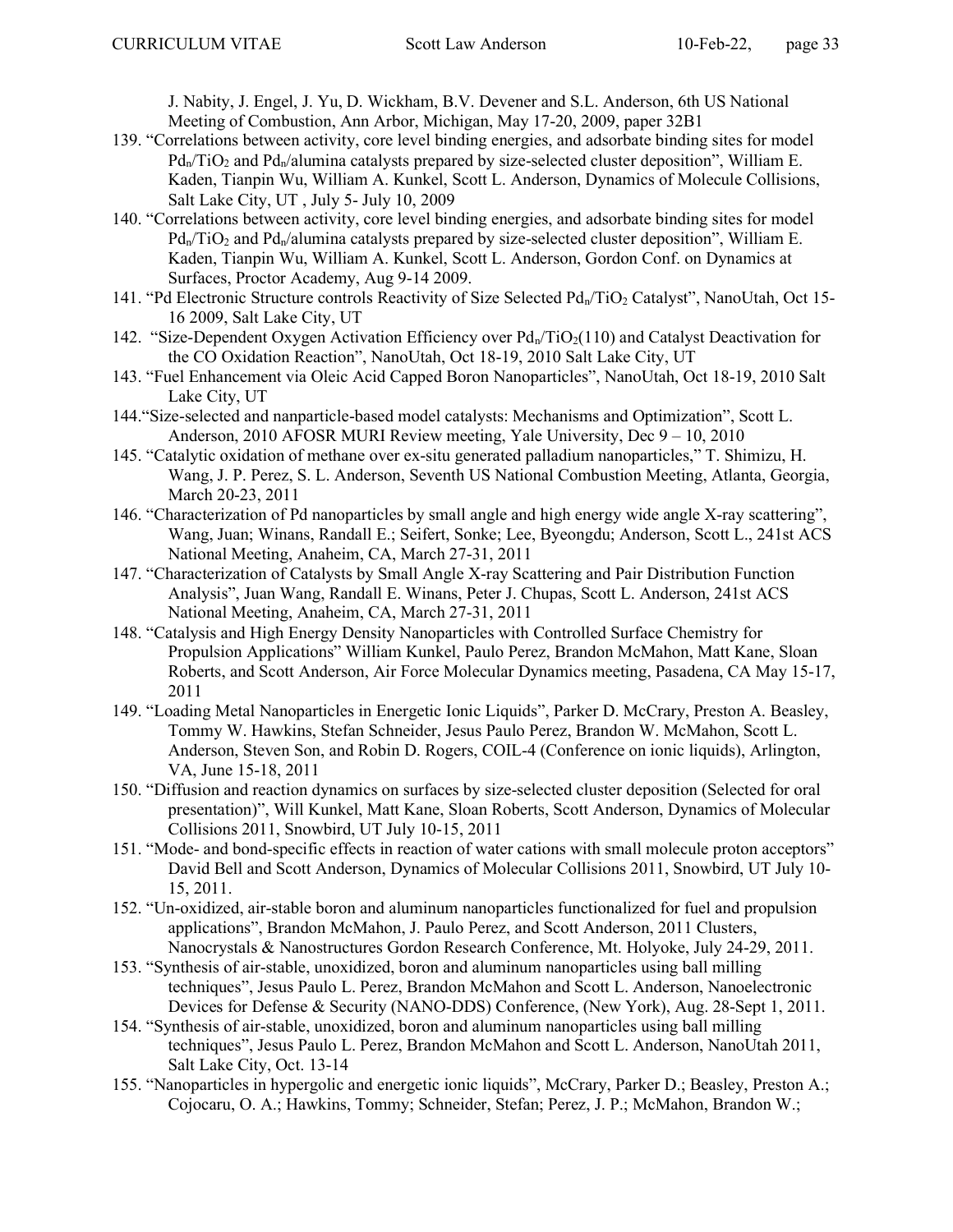Anderson, Scott L.; Son, Steven F.; Rogers, Robin D. 243rd ACS National Meeting, San Diego, March 25- 29, 2012

- 156."Dual Ligand Passivation and Homogeneous Media Ball Milling: Novel Approaches for both the Synthesis and Capping of Air-Stable Aluminum Nanoparticles", Brandon W. McMahon, Jesus Paulo L. Perez, Stefan Schneider, Jerry Boatz, Tom Hawkins, Parker D. McCrary, Preston A. Beasley, Robin D. Rogers, and Scott L. Anderson, 243rd ACS National Meeting, San Diego,March 25-29, 2012
- 157. "Synthesis of Air-Stable, Unoxidized Boron Nanoparticles Using Ball Milling Techniques", J. Paulo Perez, Brandon McMahon, Stefan Schneider, Jerry Boatz, Tom Hawkins, Parker D. McCrary, Preston A. Beasley, Robin D. Rogers, Steve Son, and Scott Anderson, 243rd ACS National Meeting, San Diego, March 25-29, 2012
- 158. "CO Oxidation over size-selected Pd clusters supported on thin Alumina films", Matthew Kane, Sloan Roberts, and Scott L. Anderson, Gordon Research Conference on Catalysis, Colby Sawyer College, June 24 – 29, 2012
- 159. "The role of different metal oxide supports in size-selected  $Pd_n$  cluster CO oxidation catalysis", Matthew Kane, Sloan Roberts, and Scott L. Anderson, Gordon Research Conference on Catalysis, Colby Sawyer College, June 24 – 29, 2012
- 160. "Milling Boron in H2 Atmosphere: A New Approach to Producing Reactive Surfaces and Hydrogen Loading of Boron Nanoparticles" J. Paulo Perez, Brandon McMahon, and Scott L. Anderson, Energetic Ionic Liquids Symposium, AFRL/Edwards AFB, May 21-22, 2013
- 161. "Preparation and Functionalization of Aluminum Nanoparticles for Energetic Ionic Liquids via a Novel Milling Technique" Brandon McMahon, J. Paulo Perez, and Scott L. Anderson, Energetic Ionic Liquids Symposium, AFRL/Edwards AFB, May 21-22, 2013
- 162. "Electronic Structure-Activity Correlations in Size-Selected Model Catalysts" Dynamics at Surfaces Gordon Conference, Newport RI Aug 11-16, 2013.
- 163. "In Depth Ligand-Surface Interaction Studies of Oleic Acid Capped Aluminum Nanoparticles Produced Using High Throughtput Ball Milling", Jiang Yu, Brandon McMahon, Scott L. Anderson, NanoUtah, Salt Lake City, UT Oct. 18, 2013
- 164. "The Importance of Metal Cluster Size in the  $Pt_n/A$ lumina Heterogeneous Catalyst System", F. Sloan Roberts, Matthew D. Kane, William Kaden, Scott L. Anderson, NanoUtah, Salt Lake City, Oct. 18, 2013
- 165. "Gas phase quantum dots: heat activation, blinking, and absolute charge and mass determination", Collin R. Howder, David M. Bell, Scott L. Anderson, NanoUtah, Salt Lake City, Oct. 18, 2013
- 166. " $Al_2O_3$  Film Thickness and Pd<sub>n</sub> Cluster Size Effects on the Electronic Structure and Reactivity for the CO Oxidation Reaction", Matthew D. Kane, F. Sloan Roberts, and Scott L. Anderson, NanoUtah, Salt Lake City, Oct. 18, 2013
- 167. "High resolution mass spectrometry of single nanoparticles", David M. Bell, Collin R. Howder, Scott L. Anderson, NanoUtah, Salt Lake City, Oct. 18, 2013
- 168. "Kinetics of Catalytic Oxidation of Ethylene over Palladium Oxide", Y. X. Xin, B. Yang, H. Wang, S. L. Anderson, C. K. Law, 35th International Symposium on Combustion, San Francisco, Aug. 3-8, 2014
- 169. "Synthesis and characterization of surface-functionalized aluminum and boron nanoparticles in hypergolic ionic liquid propellants", Jesus Paulo L. Perez, Brandon W. McMahon, Jiang Yu, Stefan Schneider, Jerry A. Boatz, Tom W. Hawkins, Parker D. McCrary, Luis A. Flores, Robin D. Rogers, and Scott L. Anderson\*, Air Force Molecular Dynamics meeting, Arlington, VA May 19-21, 2014.
- 170." Size-dependent correlations between supported cluster physical and catalytic properties". Pacifichem, Dec. 15-20, 2015, Honolulu, Hi
- 171. "Aluminum nanocluster surface reactions: a theoretical study", Jerry A. Boatz, Brandon W. McMahon, Jiang Yu, and Scott L. Anderson, Air Force Molecular Dynamics meeting, Albuquerque, NM, May 19-21, 2014.
- 172. "Improving performance in energetic ionic liquid-based propulsion systems", Steven D. Chambreau,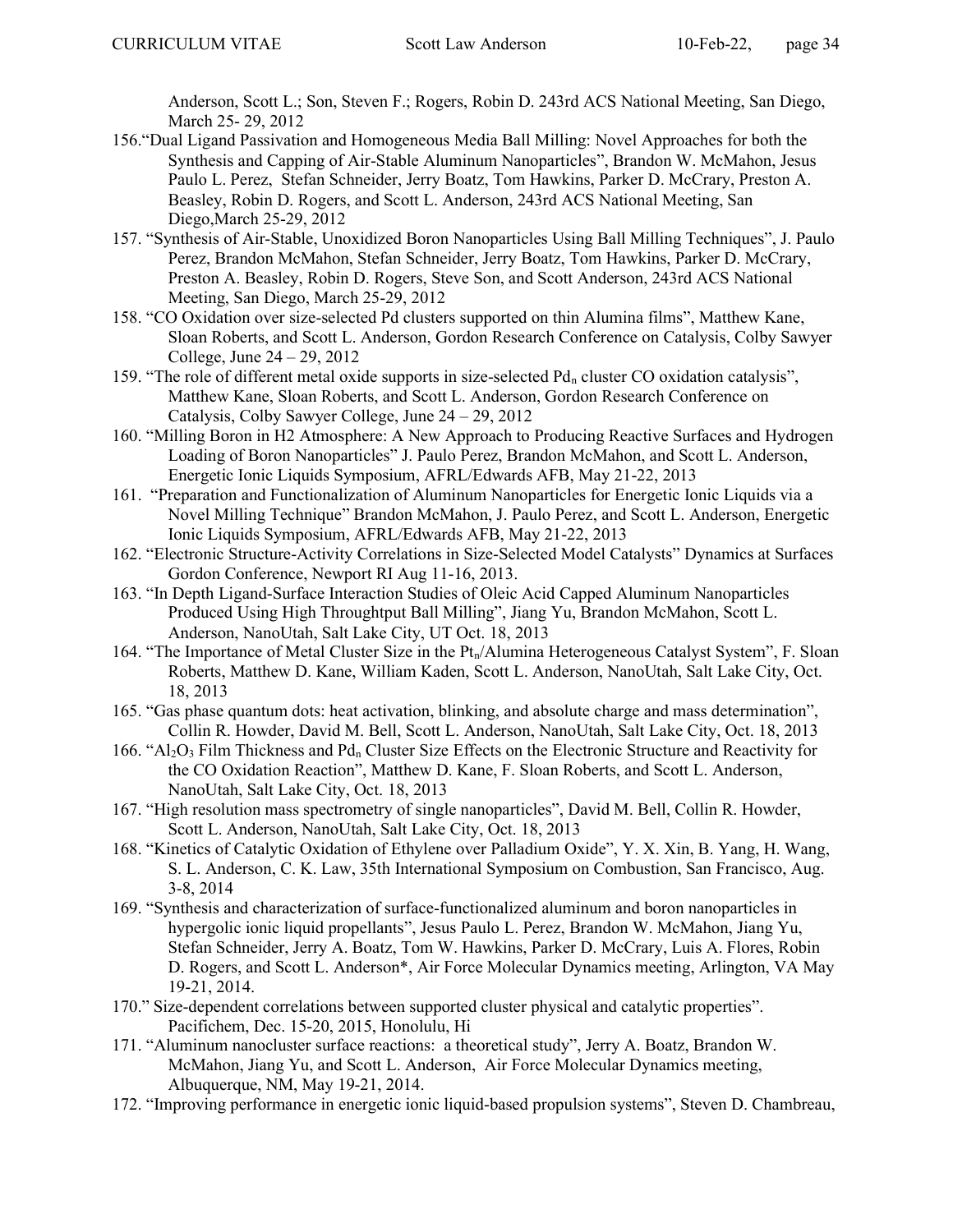Ghanshyam L. Vaghjiani, Stephen R. Leone and Scott L. Anderson, Air Force Molecular Dynamics meeting, Albuquerque, NM, May 19-21, 2014.

- 173. "Nano Surface Chemistry for Catalysis and Energetics", E. T. Baxter, Jiang Yu, Yang Dai, T. Gorey, A. Alexandrova, S. L. Anderson, S. D. Chambreau, J. A. Boatz, S. Schneider, G. L. Vaghjiani, R. D. Rogers, Air Force Molecular Dynamics meeting, Albuquerque, NM, May 19-21, 2014.
- 174. "Effects of Catalytic Site Size on Activity of Model Electrodes Prepared By Mass-Selected Cluster Deposition", Alexander von Weber, Eric Baxter, Henry S. White and Scott Anderson, GRC on Clusters and Nanostructures, Girona, Spain, July 5-10, 2015
- 175. "Surface Chemistry and Electrochemistry on Size-Selected Clusters", Eric T. Baxter, Yang Dai, Tim Gorey, Alexander von Weber, Henry S. White, Scott Anderson\*, Sungsik Lee, Sungwon Lee and Randall Winans, Elisa Jimenez-Izal, Jonny Dadras, Anastassia Alexandrova, GRC on Dynamics at Surfaces, Newport, RI, Aug. 9-14, 2015
- 176. "In situ real time monitoring of sintering resistant platinum catalysts achieved by atomic layer deposition", S Lee, S Lee, Y Dai, T Gorey, S Anderson, R Winans, 252nd ACS National Meeting, Philadelphia, Aug. 21–25 2016
- 177. "Borated Pt subnanoclusters on metal oxides: Coke prevention via minimizing dehydrogenation of alkenes and C-sticking", Mai-anh Ha, Eric T. Baxter, Jonny Dadras, Elisa Jimenez-Izal, Scott L. Anderson, Anastassia N. Alexandrova, 253rd ACS National Meeting in San Francisco, California, April 2-6, 2017.
- 178. "Effects of site size on activity and product branching for supported, size-selected Pt clusters", Scott L. Anderson, 253rd ACS National Meeting in San Francisco, California, April 2-6, 2017.
- 179. "Using size to tune electronic properties to control catalysis", Yang Dai,Timothy J. Gorey, Eric T. Baxter, Mai-Anh Ha, Anastassia Alexandrova, Sungwon Lee, Soenke Seifert, Sungsik Lee, Randall E. Winans, and Scott L. Anderson, Accounts of Chemical Research invited poster session, 253rd ACS National Meeting in San Francisco, California, April 2-6, 2017.
- 180. "Preferential Growth of  $A_1O_3$  on Size-Selected Platinum Clusters via Atomic Layer Deposition", Dynamics at Surfaces GRC, Salve Regina, July 30 – Aug 4, 2017.
- 181. "Surface Chemistry on Single Hot Carbon Nanoparticles", 255<sup>th</sup> ACS National Meeting, New Orleans, March 19, 2018
- 182. "Chemistry and space propulsion applications of room temperature ionic liquids", S. Chambreau, G. Vaghjiani, S. Anderson, S. Leone, K. Bowen, R. Kaiser, D. Parkinson, Air Force Molecular Dynamics meeting, Albuquerque, May 22-24, 2018.
- 183. "BH-capped nanocluster surface reactions, a theoretical study", Jerry A. Boatz, Jiang Yu, and Scott Anderson, Air Force Molecular Dynamics meeting, Albuquerque, May 22-24, 2018.
- 184. "An ALD Approach for Tuning the Structure and Behavior of Platinum-Tin Bimetallic Model Catalysts" Timothy J. Gorey, Eric T. Baxter, Guangjing Li, Borna Zandkarimi, Anastassia Alexandrova, and Scott Anderson, AVS 65th International Symposium, Long Beach, CA, 21-26 Oct. 2018.
- 185. "Electrocatalytic alcohol oxidation by size-selected Pt clusters", Ashley C. Cass , Harrison F. McKnight , Scott L. Anderson, ACS Fall 2019 meeting, San Diego, August 25 - 29, 2019.
- 186. "Electrocatalytic Alcohol Oxidation by Size-Selected Pt Clusters", Ashley C. Cass and Scott L. Anderson, Advances in Cluster Beam Deposition, Okinawa Inst. Sci. Tech., Okinawa, Japan, Oct. 21-25, 2019.
- 187. "Chemistry on Single Silicon and Silica Nanoparticles: Effects of NP Heterogeneity on Chemistry", Daniel J. Rodriguez, Bryan A. Long, Chris Y. Lau, Scott L. Anderson, SACNAS 2019 – The National Diversity in STEM Conference, Honolulu, Hi, 10/31/19 – 11/2/19.
- 188. "Growth, Destruction, and Emission Spectroscopy of Single Isolated Nanoparticles", Chris Y. Lau, Daniel J. Rodriguez, Abigail M. Friese, Bryan A. Long, Scott L. Anderson, ACS National Meeting, Philadephia, PA, March 22-26, 2020.
- 189. "Insights into the Sites and Mechanism for the Electrochemical Birch Reduction Reaction", Byron Peters, Kevin Rodriguez, Solomon Reisberg, Sebastian Biel, David Hickey, Yu Kawamata, Sagar Udyavara, Kevin Klunder, Timothy Gorey, Scott Anderson, Shelley Minteer, Phil Baran, and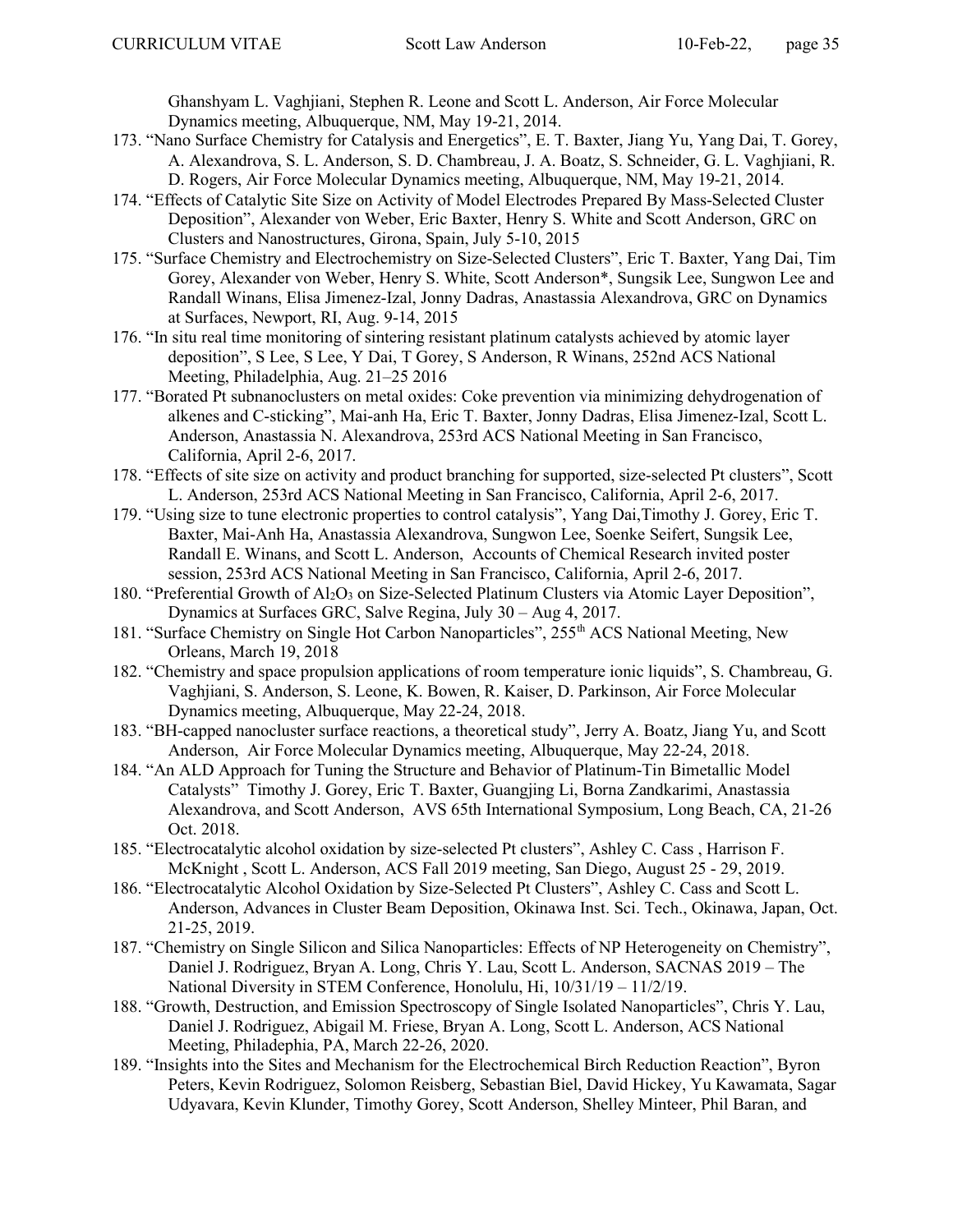Matthew Neurock, 17th International Congress On Catalysis 2020 Vision, San Diego, CA June 14-19, 2020.

- 190. "Kinetics of Carbon Nanoparticle Growth by Single Nanoparticle Mass Spectrometry (NPMS): Acetylene Addition to Graphitic and Carbon Black NPs at High Temperatures." Chris Lau, Daniel J. Rodriguez, Abigail Friese, Scott L. Anderson, ACS National Meeting, Spring 2021, April 5-30, 2021 (virtual).
- 191. "Excellent performance of Pt4Ge/alumina model catalysts in preventing carbon deposition and sintering in dehydrogenation of alkanes, Guangjing Li, Patricia Poths, Anastassia Alexandrova, Scott L. Anderson, ACS National Meeting, Spring 2021, April 5-30, 2021 (virtual).
- 192. ""High Temperature O<sub>2</sub> Oxidation of Individual Graphite and Silicon Nanoparticles", Daniel J. Rodriguez, Chris Lau, Abigail Friese, and Scott L Anderson, ACS National Meeting, Spring 2021, April 5-30, 2021 (virtual).

# RESEARCH GRANTS - AWARDED

- 1. Camille and Henry Dreyfus Foundation Award to Newly Appointed Young Faculty in Chemistry. "Experimental Studies of Ion-Molecule Reaction Dynamics", 9/1/83-8/31/84, \$25,000.
- 2. Research Corporation Cottrell Grant. "Study of Vibrationally State-Selected Ion-Molecule Reactions", 12/1/83 - 12/31/85, \$15,000.
- 3. Petroleum Research Fund American Chemical Society (PRF15430G6). "Vibrationally State Selected Ion-Molecule Reactions", 5/1/84 - 8/31/86, \$15,000.
- 4. Office of Naval Research (N00014-85-K-0678). "Cluster Beam Studies of Boron Combustion Chemistry", 7/1/85 - 6/30/88, \$503,572, 431-6521A
- 5. National Science Foundation (CHE-8600952). "State Selection Studies of Polyatomic Ion-Molecule Reaction Dynamics", 8/1/86 - 7/31/89, \$257,898, 431-2750A
- 6. DOD-URIP (ONR). "High Transmission Spectrograph for Metal Combustion Studies", 8/1/86 7/31/88, \$161,950.
- 7. Office of Naval Research. "Cluster Beam Studies of Metal Combustion Chemistry", 7/1/88 6/30/91, \$514,159, contract modification to 431-6521A
- 8. Alfred P. Sloan Foundation Fellowship, 9/1/88 8/31/90, \$25,000, 431-3096A.
- 9. National Science Foundation (CHE-8903765). "Vibrational Mode Effects on Polyatomic Ion-Molecule Reactions", 6/1/89 - 5/31/92. \$271,000, 431-2750B.
- 10. Camille and Henry Dreyfus Foundation Teacher-Scholar Award, 12/89. \$50,000, 431-3588A.
- 11. National Science Foundation (USE-9150974). "An Undergraduate instrumentation Center for Chemistry Laboratory", 6/1/91 - 5/31/93. \$70,136 (co-principal investigator).
- 12. Office of Naval Research. "Primary Chemistry of High Energy Fuels Combustion", 10/1/91-9/30/92 \$56,000 431-4416A
- 13. Office of Naval Research "Cluster Beam Studies of Boron/Boron Oxide Combustion Chemistry", 6/1/92-5/31/94 \$102,324 431-4416A (contract modification)
- 14. National Science Foundation "Reactant state-selection and product energy disposal in polyatomic ion-molecule reactions", 6/1/92-5/31/95, \$332,000 431-2750C.
- 15. Dept. of Energy "Chemistry Induced by the Selective Excitation of Core Electrons in Biomolecules", \$471,644 (co-PI with D. Hanson) 431-4724A
- 16. Condensed phase photochemistry of strained hydrocarbon fuel materials. Office of Naval Research. 5/10/93 - 5/9/95, \$199,877, 431-4777A.
- 17. Plasma-based ultrafine particle synthesis. co-PI with C. Berndt, H. Herman, and A. King. NSF. 3/15/94 - 2/28/97, \$290,000, 431-0009A
- 18. "Flow reactor/mass spectrometer for fuels evaluation", ONR \$103,280 431-4777a, 5/10/95-5/9/96
- 19. "Elementary heterogeneous chemistry for boron and aluminum combustion", ONR \$211,397, 4/1/95- 3/31/98, 5-28294
- 20. "Reactant state effects and product energy disposal in polyatomic ion chemistry", NSF, \$321,620, 7/15/95-7/14-98
- 21. "Interface Formation and Solid-Solid Reactions Induced by Cluster Ion Deposition", AFOSR,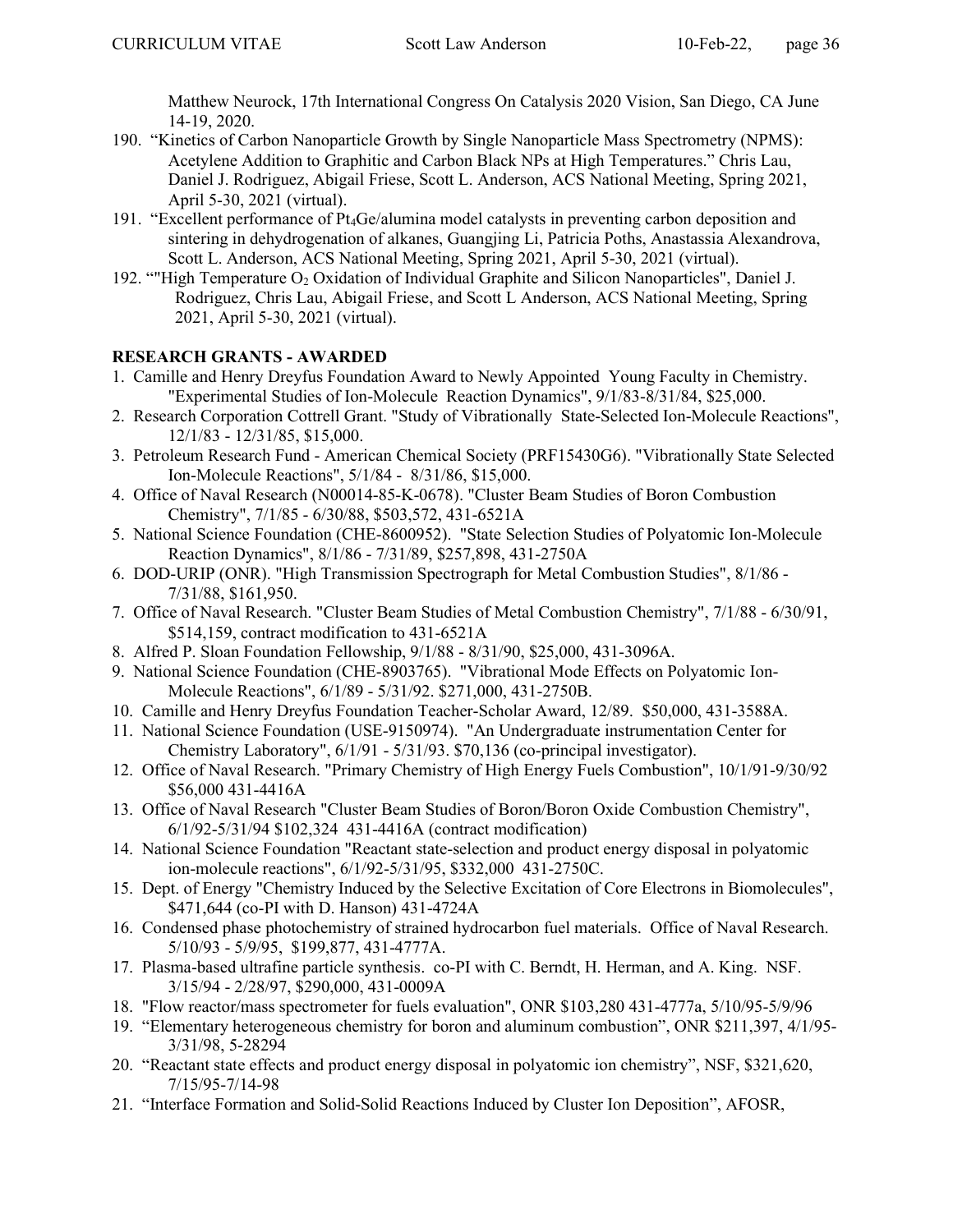\$389,094, 4/1/96-3/31/99

- 22. "Preparation and Characterization of Mono-disperse Supported Catalysts" Funding Incentive Seed Grant, \$39,980 9/1/97-8/31/98
- 23. "Stability and Reactivity of Strained Fuels by Flow Tube Mass Spectrometry", ONR, \$224,123, 7/1/97 - 6/30/00, accnt# 5-28204
- 24. "Mode-selective differential scattering as a probe of polyatomic ion reaction dynamics", NSF, \$355,039, 8/1/98 - 7/31/01, project 58500242
- 25. "Hybrid Milling Machine", Research Instrumentation Award, \$38,000, 6/15/98 6/14/99, accnt# 2- 11738
- 26. "High repetition rate laser vaporization source for cluster ion beam deposition" AFOSR (DURIP equipment)  $$99,495 + $5k$  match, project number  $55900168$
- 27. "Supplement/modification to "Interface formation and solid-solid reactions induced by cluster ion deposition" AFOSR \$48,386 4/1/99 - 9/30/99, project 55900023.
- 28. "Expansion to "Stability and Reactivity of Strained Fuels by Flow Tube Mass Spectrometry", ONR, 55900076, \$74,987, 10/1/99-6/30/00
- 29. "Cluster ion beam deposition for catalysis studies", DOE, 55800129, 9/1/99-8/31/02, \$362,476
- 30. "Cluster Ion Beam Studies of Fundamental Dynamics Related to Physical Deposition", AFOSR, 55900193, 2/1/99 - 11/30/02 \$381,466
- 31. "Breakdown Behavior of Fuels for Pulsed Detonation Engines" ONR, 55900219, 3/1/01-2/28/04, \$237,825
- 32. "Mode-selective differential scattering studies of ion-molecule reaction dynamics", NSF, 8/1/01 7/31/04, \$433,403
- 33. "Cluster Deposition Studies of the Effects of Cluster Size and Support Defects on Model Catalysts", DOE, 55800129, \$360,000 added to existing account, 9/1/02 - 8/31/05
- 34. "Size-Selective Cluster Deposition, Applied to Monopropellant Catalyst Issues", AFOSR, \$374,375, 55900261, 2/03 - 12/31/05
- 35. "IRAS supplemental equip request for Cluster Deposition Studies of the Effects of Cluster Size and Support Defects on Model Catalysts" DOE, \$76,310
- 36. "Two-Year Extension for Special Creativity (Mode-selective differential scattering studies of ionmolecule reaction dynamics)", NSF, 8/1/04 - 7/31/06, \$335,059
- 37. "Acquisition of a Regional-use Surface Analysis System", one of four co-PIs, NSF Chemical Instrumentation, 12/13/04 - 12/31/07, \$739,800.
- 38. "Model Catalysts by Size-Selected Cluster Deposition", DOE, 11/1/05 10/31/09, \$413,500 (55800129)
- 39. "Size-Selected Cluster Deposition and Single-Electron Tunneling, Applied to Catalyst Issues", PI, with C. Williams co-PI, AFOSR, 12-1-2005 - 11/30/2008, \$401,519 (55900319)
- 40. "Soluble Catalysts to Improve Jet Fuel Combustion and Fuel Heat Sink Capacity", AFOSR (STTR Phase I with TDA Inc. Total budget \$100,000/9 mo.and the Utah subcontract is \$37,266 (9/15/06- 6/15/07) (54901042)
- 41. "Enhanced Tactical Fuel Design: Boron/Catalyst Core/Shell Nano-Particle Evaluation", ONR, 3/07, 36 months, \$190,208 (55900339)
- 42. "Experimental and theoretical study of mode-specific vibrational dynamics in polyatomic ion chemistry", NSF, 36 months \$528,375 (58501262) 5 % Cal Year Effort
- 43. "Soluble Catalysts to Improve Jet Fuel Combustion and Fuel Heat Sink Capacity", AFOSR (STTR Phase II with TDA Inc. Utah subcontract is \$274,618 for 24 months). (9/1/07-8/31/09) (54901123) (6 month extension to 3/31/10) 4% Cal Year Effort
- 44. "Enhanced Tactical Fuel Design: Boron/Catalyst Core/Shell Nano-Particle Evaluation" ONR, three years, \$274,983 (2/1/08 – 1/31/1) (55900360) 3% Cal Year Effort
- 45. "Nanocatalysts in Propulsion: Mechanisms and Optimization" AFOSR MURI (Anderson PI, 5 co-PIs) \$5.5M (8/1/08 – 7/31/13) 55900371 8% Cal Year Effort 55900371
- 46. "A Pressure-Dependent Detailed Chemical Kinetic Model for JP-10 Combustion" ONR NAVAIR STTR Phase I (Prime contractor: Reaction Engineering Inc., Anderson role as consultant planning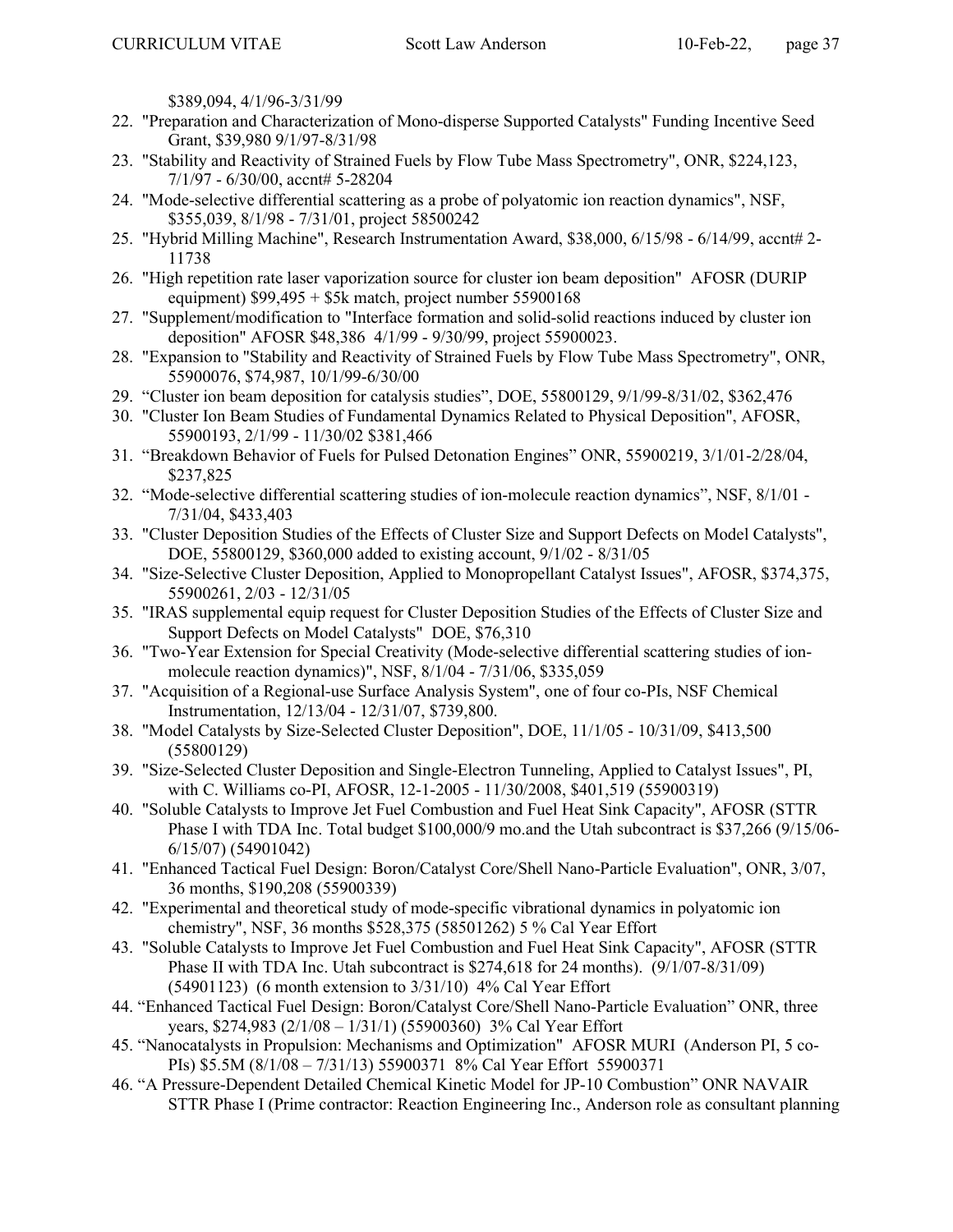phase II effort).

- 47. "Single trapped nanoparticles as a tool for surface chemistry under extreme conditions", U of U Research Foundation SEED, \$22,400 (51003347)
- 48. "Method for preparing air-stable, unoxidized boron particles with functional coatings", Next Stage Micro Grant from UofU Technology Commercialization Office. \$5k, 11/09 - 5/10
- 49. "Model Catalysis by Size-Selected Cluster Deposition", DOE, (Nov. 1 2009 Feb. 28 2014, 52 months) \$624,000 . 6% Cal Year Effort. 55800129
- 50. "Scale-up and medium scale tests of functionalized boron nanoparticles for pyrotechnic and other applications", Technology Commercialization Project, UofU Research foundation, \$69,333, two years.
- 51. " Supplement to "Nanocatalysts in Propulsion: Mechanisms and Optimization" for Boron Nano Particle Studies", AFOSR 18 months, \$126,501 (55900371)
- 52. "A Pressure-Dependent Detailed Chemical Kinetic Model for JP-10 Combustion", ONR STTR Phase II (REI inc prime contractor, Utah budget: \$162,000, 2/15/11 - 8/15/12). 54901479
- 53. "IPA from Argonne to support Juan Wang", Argonne National Lab, \$105,560, 1/1/11 12/31/12, 55800574
- 54. "Single Nanoparticle Trapping Studies of Size Dependent Chemistry and Optical Properties", NSF, \$250,000, 8/1/2011 – 7/31/2014 58501620
- 55. " U of Utah Subcontract: CCI Phase I: Center For Energetic Nonequilibrium Chemistry At Interfaces (CENECI), \$7500, 10/2011 – 9/2012. 54502277
- 56. "Catalyst and Fuel Interactions to Optimize Endothermic Cooling", AFOSR Basic Research Initiative, Scott Anderson PI with 7 co-PIs. \$4.05M (10/1/2012 – 11/30/2015) Utah share \$1.195M 55900462
- 57. "Nanoparticle Mass Spectrometry of Giant Quantum Dots" CINT user proposal. Provides materials for NPMS experiments.
- 58. "Gas phase photophysics of DNA-templated Au and Ag nanoparticles", CINT user proposal (will provide materials for NPMS).
- 59. "Renewal of "Nanoparticle Mass Spectrometry of Giant Quantum Dots" , CINT user proposal (will provide materials for NPMS).
- 60. "Metalloid Cluster Building Blocks and their Inclusion into Composite Networks", ONR MURI. Kit Bowen PI, Anderson co-PI. Utah budget \$1,049,862, Anderson time commitment = 1.0 month/year 54503193 (7/6/16-7/5/2020). N00014-15-1-2681
- 61. "Purchase of a Portable Near-Infrared Array Spectrometer for Shared Use", Albaugh Scientific Equipment Endowment, Anderson PI, Gerton co-PI, \$28,980.
- 62. "Nanochemical Strategies for Propulsion Enhancement", AFOSR, Anderson PI with 3 co-PIs,  $$1,200,000$  (March 15, 2016 – Mar. 14 2019). Anderson time commitment = 1.0 month/year, 55900553
- 63. "TEM Sample Holder for Dynamic, In-Situ Electrochemical and Liquid Experiments", UofU Research Instrumentation Fund, \$150,500, Anderson PI
- 64. "Heated, Variable Pressure Gas Cell for Operando TEM Nano-Imaging for Propulsion Enhancement", AFOSR DURIP, \$229,351 (Sept. 30, 2016 – Sept. 29, 2017)
- 65. "Solar Fuels Collaboration" Flinders University, Gunther Andersson PI, (8/1/2016 10/31/2019) \$31,500k to Utah (54503510)
- 66. "CCI Phase I: Center for Synthetic Organic Electrochemistry (CSOE).", NSF, \$1.8M (9/1/2017  $8/30/2020$ , Shelley Minteer PI, with 4 co-PIs. Anderson share  $=$  ~\$360k (58502440)
- 67. "Gas-Phase Nanoparticle Dynamics and Kinetics by Single Nanoparticle Mass Spectrometry", DOE DE-SC0018049, 55800863, \$424,221, 9/1/2017 – 8/30/2020.
- 68. "Understanding and Controlling Metal-Hydrocarbon Fuel Interactions for Hypersonics. AFOSR FA9550-19-1-0261, Scott Anderson PI, Anastassia Alexandrova and Hai Wang co-PIs, \$1M  $(55900694)$ ,  $(5/1/2019 - 4/30/2022)$
- 69. "Size-selected sub-nano electrocatalysis". DOE, DE-SC0020125, Scott Anderson PI, Anastassia Alexandrova and Phillipe Sautet co-Is, \$830,332 (9/1/2019 – 8/31/2022).
- 70. "CCI Phase II: Center for Synthetic Organic Electrochemistry (CSOE)", NSF, Minteer PI, Anderson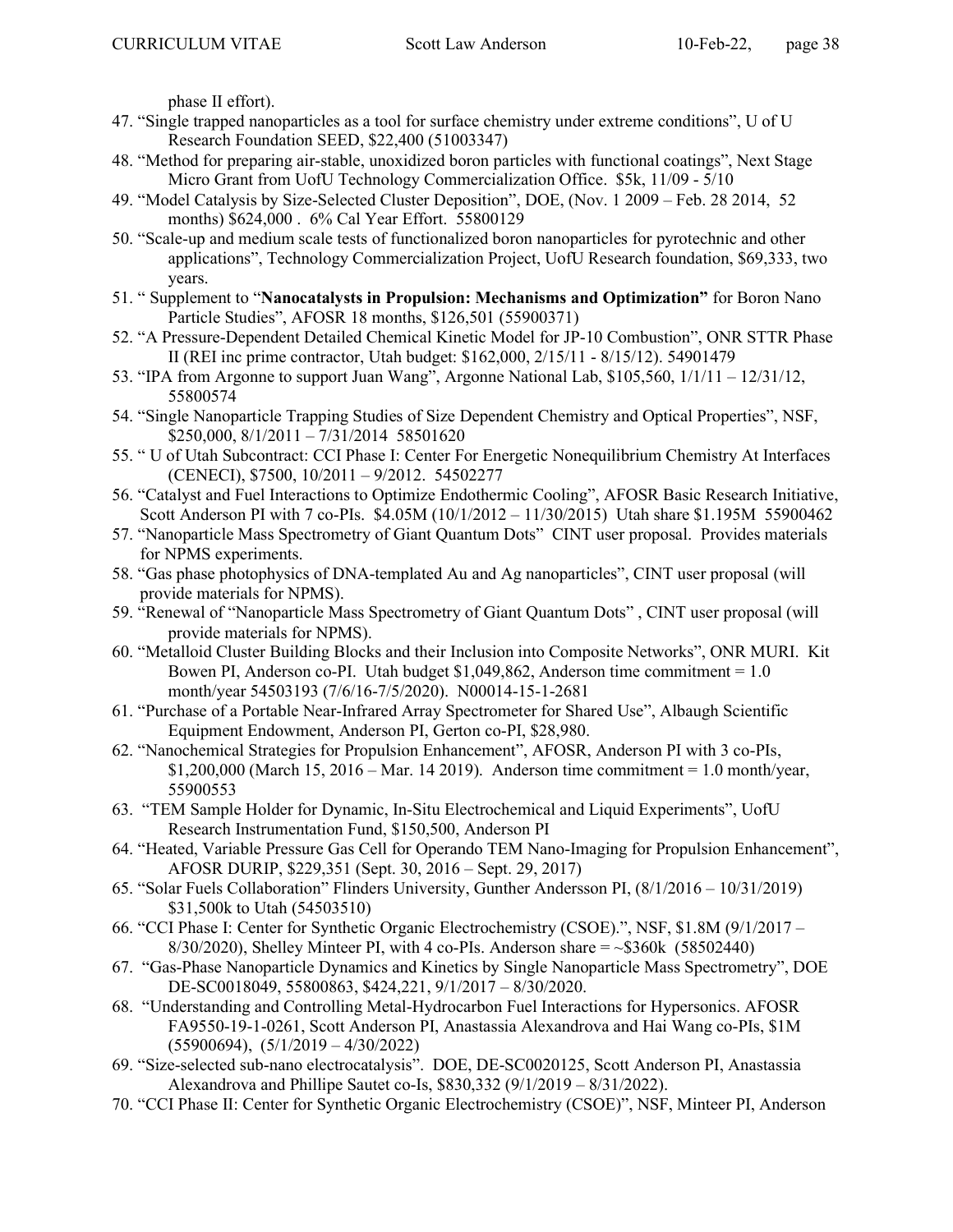one of 13 co-PIs, \$19,997,545 9/1/2020 – 8/31/2025.

- 71. "Microreactor for Sub-Nano Cluster Catalysis of Fuel Endothermic Chemistry", AFOSR/DURIP, FA9550-20-1-0170 (55900719) \$124,823 (7/15/2020 – 7/14/2021)
- 72. "Single Nanoparticle Chemistry and Spectroscopy: Heterogeneity Effects and Structure-Reactivity Correlations", DOE, \$451,935, 3 years.

# Research Grants - Pending:

1. "Developing and Validating Sub-Nano Catalysts for Endothermic Cooling" AFOSR (Alexandrova (UCLA) PI, Anderson co-PI) \$331,584/3 years

# THESES COMPLETED IN ANDERSON GROUP

- 1. "Experimental and Theoretical Studies of Boron and Aluminum Cluster Ions", Luke Hanley, Stony Brook Ph.D. May 1988
- 2. "Multiphoton Ionization Vibrational State Selective Studies of Acetylene Cation Reaction Dynamics", Thomas M. Orlando, Stony Brook Ph.D. August 1988
- 3. "Chemistry and Reaction Mechanisms of Aluminum and Boron Cluster Ions", Stephen A. Ruatta, Stony Brook Ph.D. August 1990.
- 4. "Multiphoton Ionization State Selection Studies of Polyatomic Ion-Molecule Reactions", Baorui Yang, Stony Brook Ph.D. August 1990
- 5. "Studies of Ion- $C_{60}$  Collisions with a Triple Sector Guided Ion Beam Instrument" James Francis Christian, Stony Brook Ph.D. August 1992.
- 6. "Size Dependent Chemistry of Boron and Carbon Cluster Ions", Paul Andrew Hintz, Stony Brook Ph.D. December 1992.
- 7. "Ion-Molecule Reaction Dynamics and Application to Collisions of Alkali Ions with Fullerenes", Zhimin Wan, Stony Brook Ph.D. December, 1992.
- 8. "Structure and Electronic Effects on the Reactivity of Small Carbon and Boron Cluster Ions", Marianne Barbara Sowa-Resat, Stony Brook Ph.D. December, 1994
- 9. "Data Analysis and VUV generation for Ion-Molecule Reactions" Jui-tsen Huang, Stony Brook MS December 1994
- 10. "Effects of B:O:H Stoichiometry on the Reactivity of Boron Oxide Cluster Ions", Jason Neil Smolanoff, Stony Brook MS May 1995
- 11. "Reactant State-Selection and Product Energy Disposal in Polyatomic Ion-Molecule Reactions", Yuhui Chiu, Stony Brook Ph. D. May 1996
- 12. "Reaction Dynamics of Multiphoton Ionization State-Selected Polyatomic Ion Molecule Reactions", Hunghsin Fu, Stony Brook Ph.D. August 1997
- 13. "Ion Beam Studies of Atomic and Molecular Collisions with  $C_{60}$ : Fragmentation, Charge Transfer, and Chemistry at Surface and Endohedral Sites", Yousef Jamil Basir, Utah Ph.D. December 1997.
- 14. "Studies on Strained Molecules by Flow Tube Reactor Guided Ion Beam Mass Spectrometry:, Zhi Li, Ph.D. May 1999
- 15. "Cluster Ion Reactions Studied by Ion Beam Techniques", Adam Łapicki, Ph.D. Aug. 2000
- 16. "Ion-Molecule Reaction Dynamics Studied by MATI and REMPI Techniques", Ho-Tae Kim, Ph. D. Feb., 2001
- 17. "Model Catalysts Prepared by Size-Selected Metal Nanocluster Deposition", Masato Aizawa, Ph.D. May 2003
- 18. "Thermal Decomposition of JP-10 by Flow Tube Reactor Guided-Ion Beam Mass Spectrometry" Shamit Nakra, MS (Chem. and Fuels Eng.) May 2004.
- 19. "Studies of Size-Selected Gold and Iridium Cluster Catalysts", Sungsik Lee, Ph.D. Dec. 2004.
- 20. "Spectroscopic Studies of NO2 and Water via Resonance-Enhanced Multi-Photon Ionization and Photo-electron Spectroscopy, and Dynamical Studies with Vibrationally State Selected NO<sub>2</sub> Cations", Brady W. Uselman, Ph.D. May 2007.
- 21. "Studies of size-selected iridium, gold, and palladium clusters supported on metal oxide surfaces", Tianpin Wu, Ph.D. Dec. 2009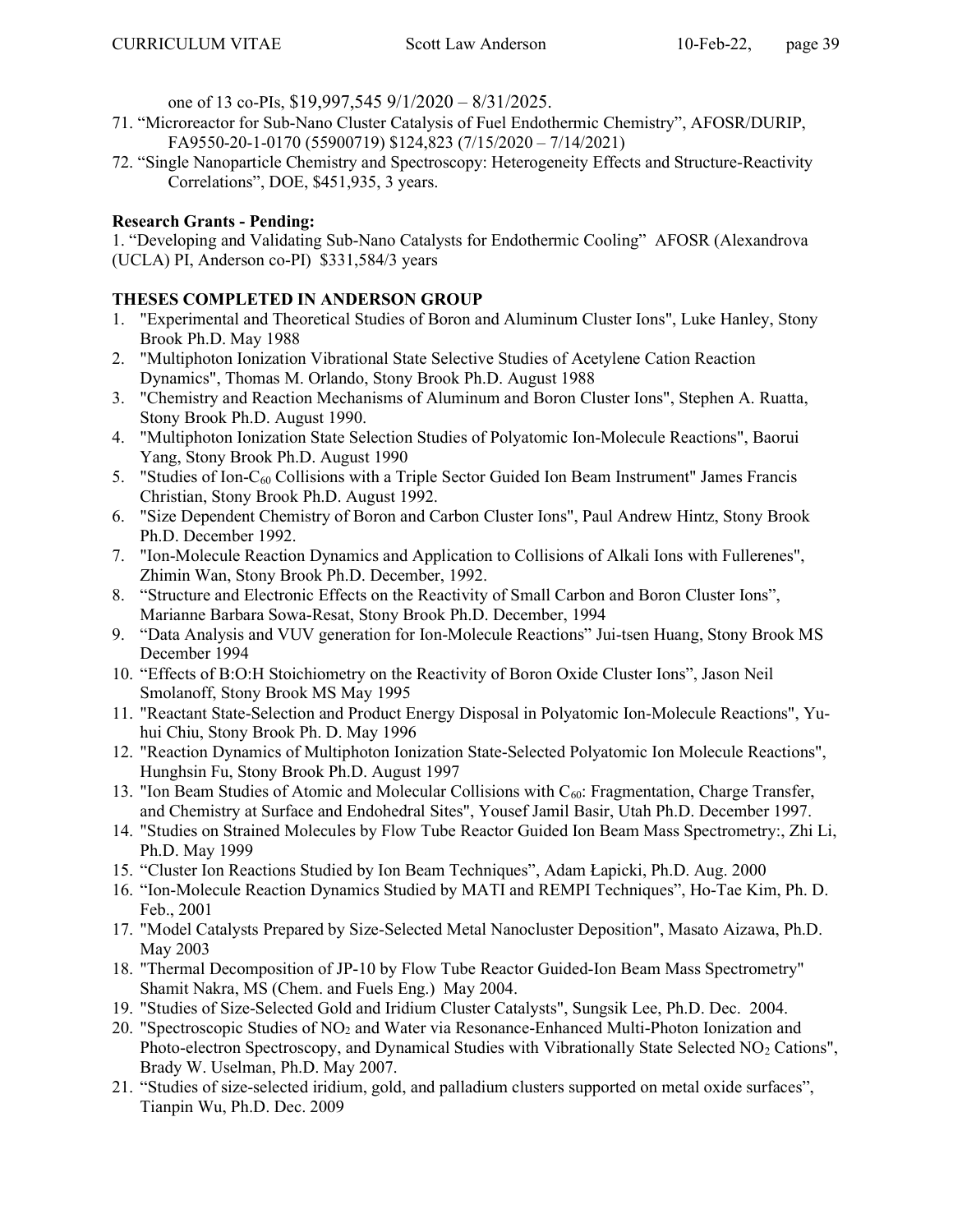- 22. "Nanoparticulate fuel additives and combustion catalysts", Brian Van Devener, Ph.D. Dec. 2009
- 23. "Studies of size-selected palladium and iridium model catalysts", William E. Kaden, Ph.D. May, 2010
- 24. "State-Selected Ion-Molecule Studies of  $[NO_2 + C_2H_2]^+$  and  $H_2O^+ + NO_2$ ", Jason M. Boyle, Ph. D. May 2011
- 25. "Preparation and Characterization of Surface-Functionalized Boron Nanoparticles for Fuel and Propellant Applications", Jesus Paulo L. Perez, Ph.D. Dec. 2013
- 26. "Fundamental studies of palladium and platinum size-selected model catalysts", F. Sloan Roberts, Ph.D. May, 2014
- 27. "Cluster Size Effects in Platinum Electrocatalysis", Alexander von Weber (Masters, Physics, University of Konstanz), December 2014
- 28. "New Methods and Developments in Nanoparticle Mass Spectrometry and Mode and Bond Specific Reactions of HOD<sup>++</sup>, David M. Bell, Ph.D., December 2014.
- 29. "Novel Mechanochemical Approaches for the Synthesis of Surface-Functionalized Metal Nanoparticles", Brandon W. McMahon, Ph. D., December, 2014.
- 30. "Investigating the Effects of Pdn Cluster Size and the Alumina Support Thickness on the Electronic Structure, Geometry, and Catalytic Activity, Probed Via the CO Oxidation Reaction", Matthew D. Kane, Ph. D., December, 2014
- 31. "The Photophysics And Surface Chemistry Of Trapped Nanoparticle Ions As Studied By Ion Trap Nanoparticle Mass Spectrometry", Collin R. Howder, Ph.D., December 2015
- 32. "Electronic Characterization of Size-Selected Platinum Clusters and Modification through Atomic Layer Deposition", Yang Dai, Ph.D. May 2017
- 33. "Fundamental Studies of Catalytic Dehydrogenation on Alumina-Supported Size-Selected Platinum Cluster Model Catalysts", Eric Baxter, Ph.D. May 2018
- 34. "Tuning Electronic Structure and Catalytic Stability for Size-selected Cluster Catalysts with Atomic Layer Deposition", Timothy J. Gorey, Ph.D. April 2020
- 35. "Nanoparticle Mass Spectrometry: Temperature Measurement and Kinetics for Carbon Sublimation and Oxidation", Bryan A. Long, Ph.D. May 2020
- 36. "Mechanosynthesis and Characterization of Aluminum and Iron Nanoparticles", Jiang Yu, Ph.D. Aug. 2021.

| <b>Graduate Students</b> | <b>Degree</b> | <b>Date</b>                              | Current                       |
|--------------------------|---------------|------------------------------------------|-------------------------------|
| Luke Hanley              | Ph. D.        | May, 1988                                | Univ. Ill. Chicago            |
| Thomas M. Orlando        | Ph. D.        | August 1988                              | Georgia Tech                  |
| Baorui Yang              | Ph. D.        | August 1990                              | Micron Technologies           |
| Steven A. Ruatta         | Ph. D.        | August 1990                              | 3D systems                    |
| James M. Christian       | Ph. D.        | August 1992                              | Radiation Monitoring Devices. |
| Zhimin Wan               | Ph. D.        | December 1992                            | Eaton Corp.                   |
| Paul A. Hintz            | Ph. D.        | December 1992                            | LaSalle Univ.                 |
| Yu-hui Chiu              | Ph. D.        | May 1996                                 | Busek, Inc.                   |
| Hunghsin Fu              | Ph. D.        | August 1997                              | Chung Yuan Christian Univ.    |
| Marianne Sowa            | Ph. D.        | December 1994                            | <b>PNNL</b>                   |
| Jui-tsen Huang           | MS.           | December 1994                            | UMC, Taiwan                   |
| Sarah Sambasivan,        | Ph. D.        | May 1997                                 | Brookhaven                    |
| <b>Yousef Basir</b>      | Ph. D.        | September 1997                           | <b>MDS</b> Pharma Services    |
| Jason Smolanoff          | МS            | May 1995                                 | Pres. CISO Investigations     |
| Adam Lapicki             | Ph. D.        | August 2000                              | Tokyo Inst. Tech              |
| Zhi Li                   | Ph.D.         | May 99                                   |                               |
| Ajith Wijayawardhan      | MS            | June 1997                                |                               |
| Marcus Menzel            |               | 2 quarter rotation for Diplomarbeit 1997 |                               |

### PEOPLE IN THE ANDERSON GROUP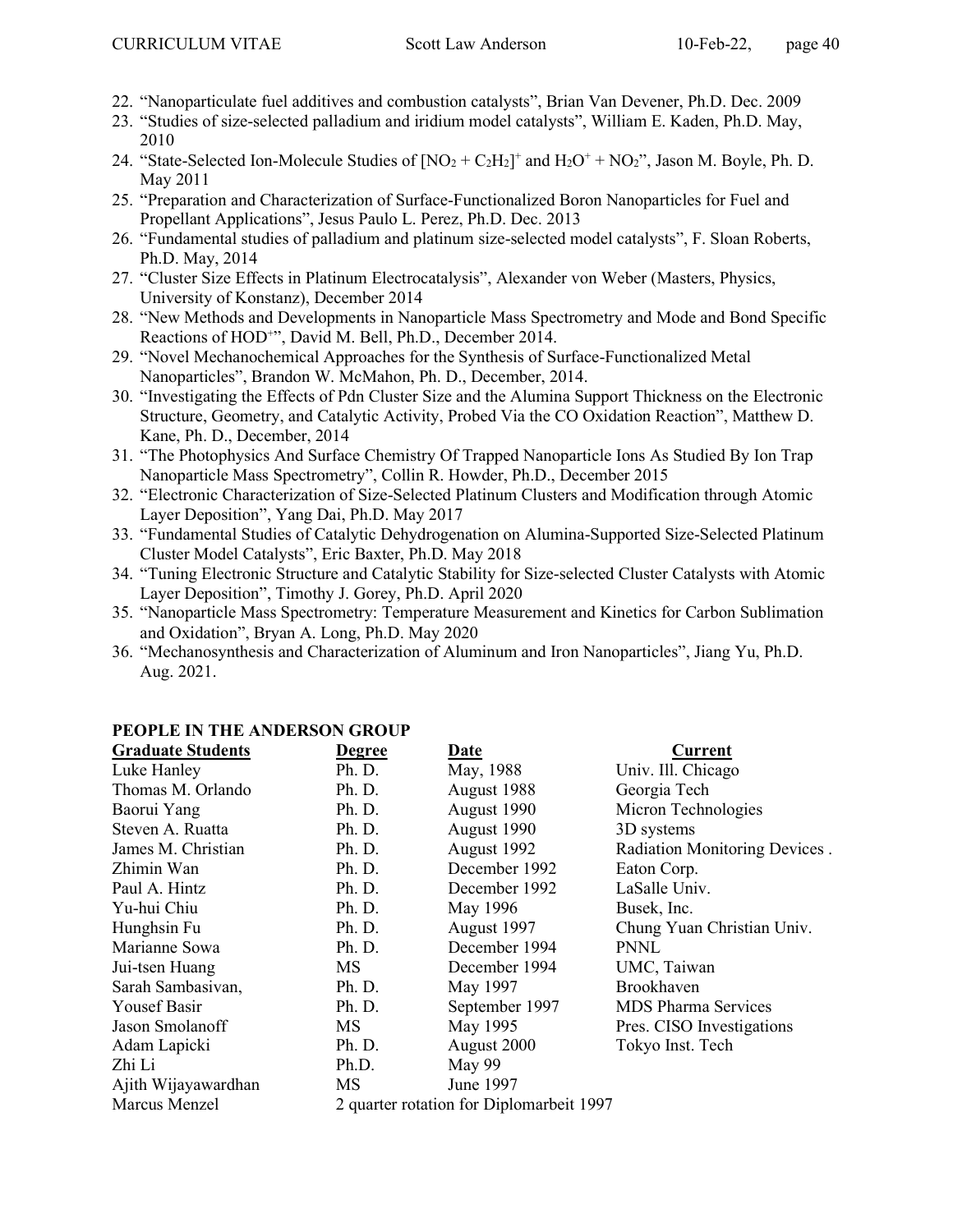Daniel Rodriquez Ashley C. Cass Tonya Jensen Chris Lau Guangjing Li Marc Malek Abigail Friese Ilsa Young Autumn Fuchs

| Masato Aizawa                          | Ph.D.                 | May 2003                                         | Director, Panasonic R and D |
|----------------------------------------|-----------------------|--------------------------------------------------|-----------------------------|
| Hotae Kim                              | Ph.D.                 | Feb. 2001                                        | Kumoh Nat. Inst. Tech.      |
| Marian Popescu                         | M.S.                  | May 2001                                         | <b>USMC</b>                 |
| Shamit Nakra                           | M.S. (ChemE) May 2004 |                                                  | UofU ChemE PhD program      |
| Sungsik Lee                            | Ph.D.                 | December 2004                                    | Argonne/APS                 |
| Jae-wook Choi                          |                       | visiting student from Seoul Nat. Univ. 2001-2002 |                             |
| <b>Brady Uselman</b>                   | Ph.D.                 | May 2007                                         |                             |
| Tianpin Wu                             | Ph.D.                 | Aug 2009                                         | Argonne/APS                 |
| Brian van Devener                      | Ph.D.                 | Aug 2009                                         | Research Scientist, HzO     |
| William E. Kaden                       | Ph.D.                 | Aug 2010                                         | U. Central Flordia (AP)     |
| Jason Boyle                            | Ph.D.                 | Dec. 2010                                        | NSWC / Dublin School        |
| Darby K. Lewis                         | M.S.                  | Dec 2011                                         | iDope                       |
| Mark Wirth                             | M.S.                  | Aug 2012                                         | Physics grad school         |
| Jesus Paulo Perez                      | Ph.D.                 | Dec 2013                                         | <b>UofU COE</b>             |
| Sloan Roberts                          | Ph.D.                 | May 2014                                         | <b>SLAC</b>                 |
| Alexander von Weber M.S. (U. Konstanz) |                       | Sept 2014                                        | TU Muenchen                 |
| David Bell                             | Ph.D.                 | Dec 2014                                         | <b>PNNL</b>                 |
| <b>Brandon McMahon</b>                 | Ph.D.                 | Dec 2014                                         | Mylan Laboratories          |
| Matthew Kane                           | Ph.D.                 | Dec 2014                                         | Mylan Laboratories          |
| Collin Howder                          | Ph.D.                 | Dec 2015                                         | Micron Technologies         |
| Yang Dai                               | Ph.D.                 | May 2017                                         | (postdoc MIT)               |
| Jiang Yu                               | Ph.D.                 | Aug. 2021                                        | LAM research (Shanghai)     |
| Eric T. Baxter                         | Ph.D.                 | Aug. 2018                                        | <b>PNNL</b>                 |
| Tim Gorey                              | Ph.D.                 | May 2020                                         | LANL                        |
| Bryan Long                             | Ph.D.                 | Aug. 2020                                        | AFRL/Kirtland               |
| William Kunkel                         |                       |                                                  |                             |

| <b>Visiting Scientists/Postdocs</b> | <b>Home/Previous Institution</b>             | <b>Dates</b>    |
|-------------------------------------|----------------------------------------------|-----------------|
| Zhong-kao Jin                       | Physics Dept. Fudan University               | $9/86 - 12/87$  |
| Su-yu Chiang                        | <b>SRRC</b> Taipei                           | $8/93 - 7/94$   |
| Jorg Glathaar                       | Univ. Giessen (Maier)                        | $1/94 - 2/95$   |
| Jurgen Eckwert                      | Univ Giessen (Maier)                         | $10/94 - 9/95$  |
| Dilrukshi Peiris                    | Univ. Florida (Eyler)                        | $1/95 - 7/96$   |
| Jun Qian                            | Rochester (Farrar)                           | $8/95 - 7/98$   |
| Kevin Boyd                          | Houston (Rabalais)                           | $9/96 - 6/99$   |
| Masato Aizawa                       | Kyushu (visiting MS)                         | $8/96 - 3/97$   |
| Hanae Haouari                       | City College (Lindsay/Lombardi)              | $2/97 - 2 - 98$ |
| Richard Green                       | Stanford (Zare)                              | $5/97 - 6/00$   |
| Marianne Sowa-Resat                 | Bogazici University (visiting prof)          | Summer 99       |
| Travis Taylor                       | UC Berkeley (Neumark)                        | $1/00 - 7/00$   |
| Jianbo Liu                          | ALS Berkeley (Ng)                            | $2/00 - 8/06$   |
| Jihwa Lee                           | Chem. Eng., Seoul Nat. Univ. (Visiting Prof) | $9/01 - 8/02$   |
| Lu Jun                              | <b>USTC</b> visiting                         | $1/03 - 12/03$  |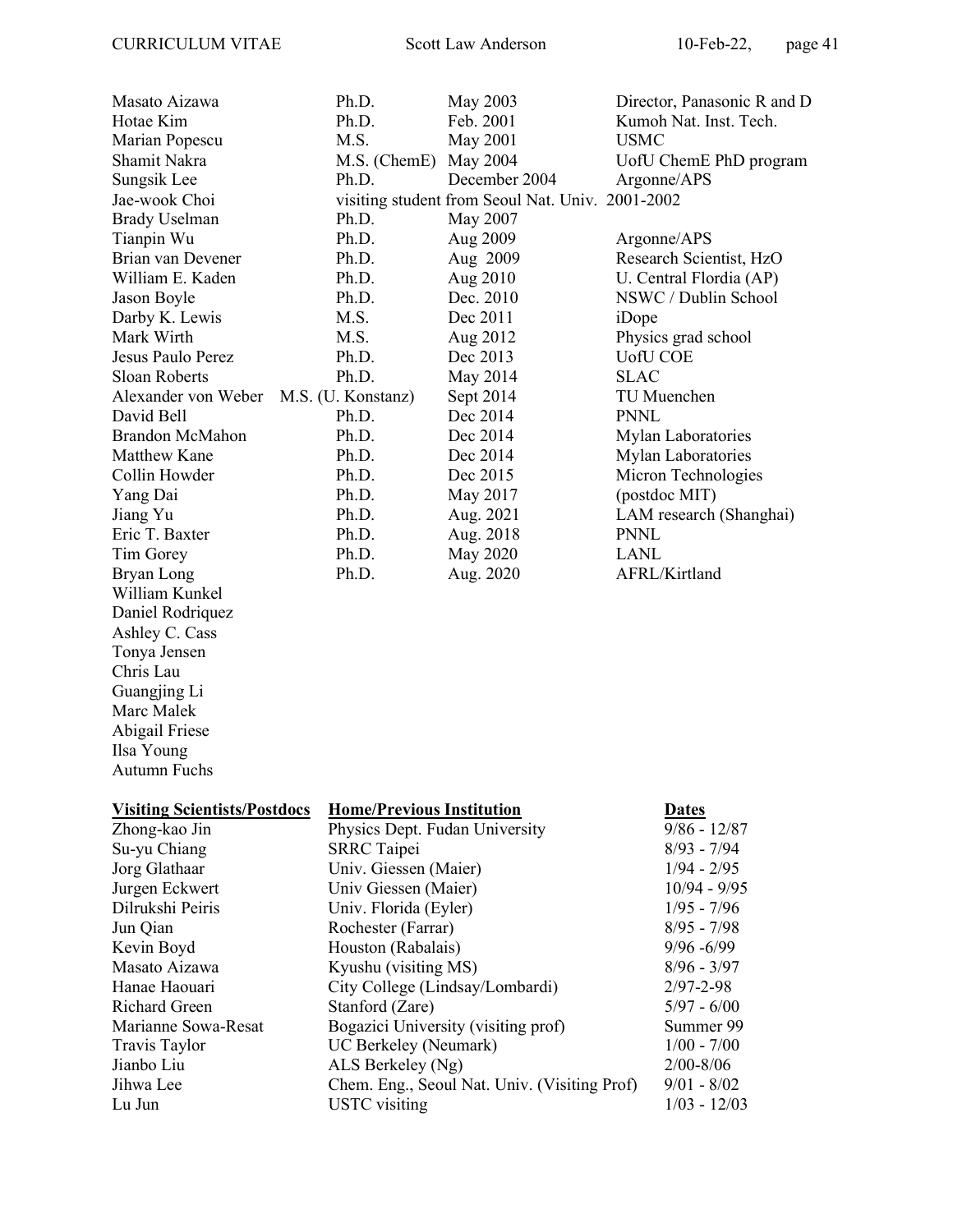Chaoyang Fan Fritz-Haber-Institut der MPG (Jacobi) 5/03 - 7/05 Dae-Jung Kim Seoul Nat. University 4/08 – 7/12 Juan Wang  $\qquad \qquad$  Eric Cool, Cornell  $\qquad \qquad$  1/09 – 1/13 Sebastian Proch Uni. Konstanz (DFG Fellow)  $1/11 - 12/11$ Tim Esser Leipzig University (grad student) Oct. 2015 Sam Pater Flinders University (grad student) July-Aug 2016 Yanli Wang China Scholarship Council visitor July 2018-July 2019 Liam Howard-Fabretto Flinders University (grad student) March-April 2019 Gunther Andersson Flinders University April 2019 Tsugunosuke Masubuchi Keio University May 2020 – Undergraduates Major Dates May Calingo Chem Chem 1984-1985 Leigh Smith Chem 1985-1986 Wilson Moya Chem 2008 Chem 1985-1986 Joel Lynnaugh Chem 1986-1987 Mohammad H. Eslami Chem/Biochem. 1984-1987 Susan Gabusi Chem 1985-1987 Harry Guttman Chem 1986-1987 Peter Liao EE 1987-1988 John Rodriguez EE 1987-1989 George Tsepetis Chem Chem 1989-1990 Ilyse Goldman Chem 1990-1992 Nichole Kline Chem (REU W. Kentucky University) Summer 1993 Kevin Steppe Chem (REU Grinnell) Summer 1996 Thomas M. Cantrell Chem Eng Fall 1997 Chad Adams Chem (exchange U. Alabama, Tuscaloosa) Fall 1997 Brent Mantooth Chem/CompSci (REU Mercer U, Macon GA) Summer 1998 Ben Varco-Merth Chem (REU Whitman College, WA) Summer 2001 Brian van Devener Chem 5/01 -7/02 Jason Boyle Chem (REU E. Mich) Summer 2003 David Bell Chem (REU U. Wisc) Summer 2007 Christian Morris Chem Spring 2008 Darby Lewis Chem Chem Fall 2008 -Aug 2009 Ethan H. Volpa Chem Phys Chem Phys May 2009- Aug 2010 Ashley Beckstead Chem Chem Jan 2010 – Dec. 2011 Eric T. Baxter Chem Chem Fall 2010 – Spring 2011 Clayton Edgerton Chem Chem Summer 2011 – Spring 2012 Michael Rosenfelder Phys (U. Konstanz – Bachelor's thesis) April – Oct 2013 Daniel Johnston Chem/MatSci Jan 2014 – May 2014 Zhiyuan Feng Chem Jan 2014 – May 2014 Zackery Gray Chem May 2014 – Aug 2014 Cody Barnhill Chem E Chem E Oct. 2014 – May 2015 Alexandra Shamir Chem Jan 2015 – May 2015 Eliot Lakner Chem (REU, U. Ala) Summer 2016 Abigail Friese Chem Chem Spring 2016 – Aaron Goh Phys Phys Spring 2017 Kiara Camareno Chem E (REU U Puerto Rico) Summer 2017 Baily Filoso Chem Chem Spring 2018 Clifford Levitt Chem (U Mich, Flint) Summer 2018 Cole Scholtz Chem (REU U Central Missouri) Summer 2018 Brinton Wise Chem/Biochem Chem/Biochem Fall 2018 – Spring 2019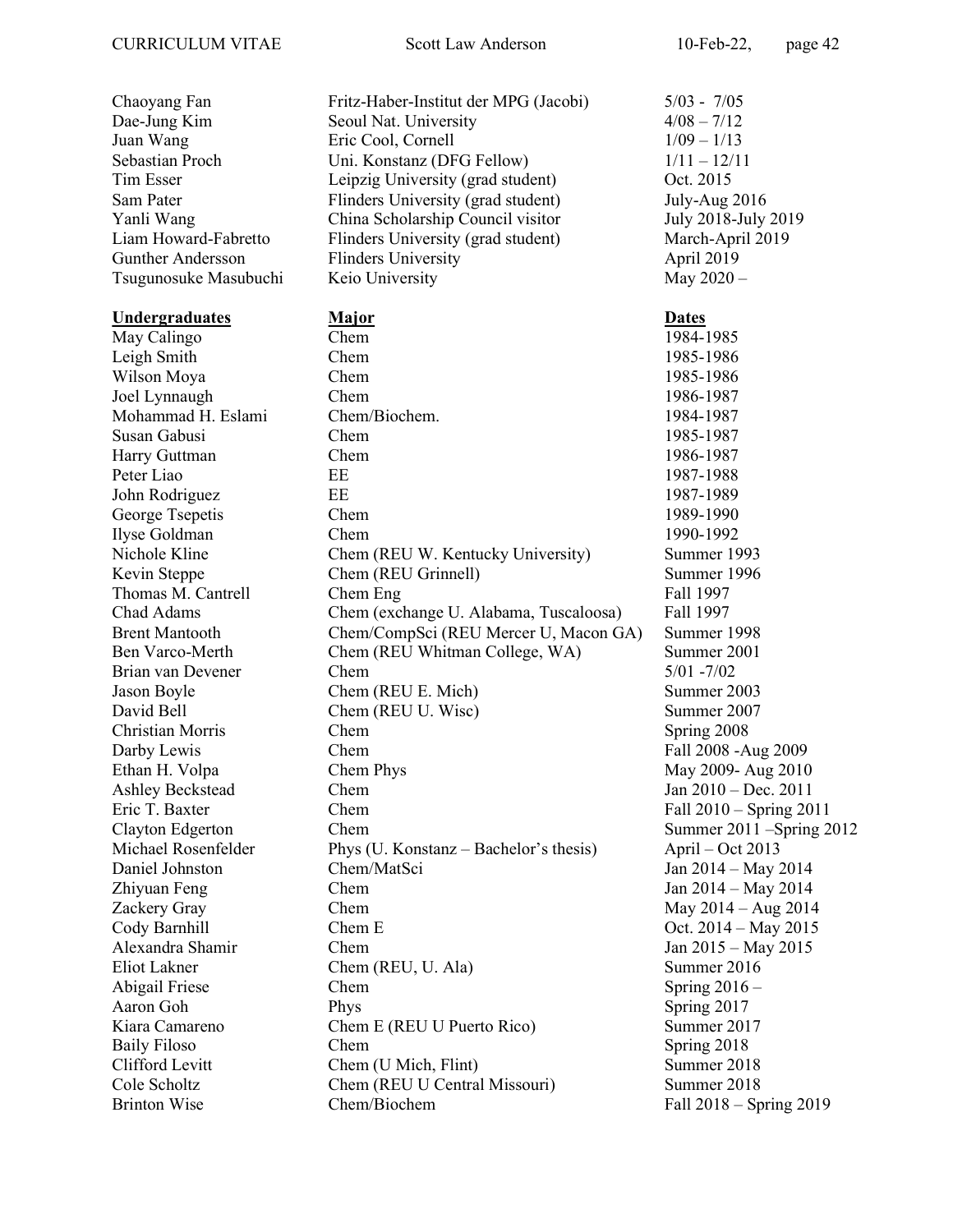Susanna An Tang

#### High School Students

Zack Whipple Chem Chem Fall 2018 -Harrison McKnight Chem Chem Spring -Summer 2019 Madeline Schultz Chem (REU CalPoly) Summer 2019 Bradley Allen Chem Chem Spring 2019-<br>Susanna An Tang Chem Spring 2019-

Bao Nguyen AMES Summer 2007 Emma Van Burns Roland Hall Summer 2009<br>
Ryan Johnson Jordan High School Fall 2013 - Spi Jordan High School Fall 2013 - Spring 2014 Kevin Furukawa Juan Diego Catholic HS Summer 2014 Rex Alley Juan Diego Catholic HS Summer 2015 Jonathan Waung Juan Diego Catholic HS Summer 2016 José Galang Juan Diego Catholic HS Summer 2017 Ryan Williamson Juan Diego Catholic HS Summer 2018 Matthew Perkins Juan Diego Catholic HS Summer 2019

### Teaching Activities (exclusive of research courses)

| Year        | <b>Spring Semester</b>                |                         |                 | Fall Semester          |                             |
|-------------|---------------------------------------|-------------------------|-----------------|------------------------|-----------------------------|
| 1983        |                                       |                         |                 | CHE 143 Honors Lab     |                             |
| 1984        | CHE 304 Instrument Lab                |                         |                 |                        | CHE 521 Quantum Chemistry   |
|             | CHE 693 Phys. Chem. Seminar           |                         |                 |                        | CHE 693 Phys. Chem. Seminar |
| 1985        | <b>CHE 304</b>                        |                         |                 | <b>CHE 521</b>         |                             |
|             | CHE 693 Phys. Chem. Seminar           |                         |                 |                        | CHE 693 Phys. Chem. Seminar |
| 1986        | <b>CHE 304</b>                        |                         |                 | <b>CHE 521</b>         |                             |
|             | CHE 693 Phys. Chem. Seminar           |                         |                 |                        | CHE 693 Phys. Chem. Seminar |
| 1987        | <b>CHE 304</b>                        |                         |                 |                        | CHE 133 General Chem. Lab   |
|             | CHE 693 Phys. Chem. Seminar           |                         |                 |                        | CHE 693 Phys. Chem. Seminar |
| 1988        | CHE 357 (development)                 |                         |                 | CHE 357 Spectrosc. Lab |                             |
|             | CHE 693 Phys. Chem. Seminar           |                         |                 |                        | CHE 693 Phys. Chem. Seminar |
| 1989        | CHE 693 Phys. Chem. Seminar           |                         |                 | sabbatical leave       |                             |
|             | CHE 527 Chemical and Nuclear Reaction |                         |                 |                        |                             |
|             | Dynamics.                             |                         |                 |                        |                             |
| 1990        | sabbatical leave                      |                         |                 | CHE 143 Honors Lab     |                             |
| 1991        | CHE 532 seminar                       |                         |                 | CHE 143 Honors Lab     |                             |
|             |                                       |                         |                 |                        |                             |
| 1992        | CHE 532 seminar                       |                         |                 | CHE 143 Honors Lab     |                             |
|             | CHE 527 Dynamics                      |                         |                 |                        |                             |
| 1993        | CHE 133 General Lab                   |                         |                 | CHE 527 Dynamics       |                             |
|             | CHE 532 Seminar                       |                         |                 |                        |                             |
| 1994        | CHE 532 Seminar                       |                         |                 | CHE 305 P-Chem III     |                             |
| <b>UTAH</b> | <b>Spring Quarter</b>                 | Fall Quarter            |                 |                        | <b>Winter Quarter</b>       |
| 1995        | CHE 123 (General Chem)                | CHE 123 (General Chem)  |                 |                        |                             |
| 1996        | CHE 608 (Dynamics)                    | CHE 223 (General Chem)  |                 |                        |                             |
|             |                                       | CHE 316 (Physical Chem) |                 |                        |                             |
| 1997        |                                       | CHE 316 (Physical Chem) |                 |                        |                             |
| 1998        | Spr Q. CHE 608                        | FallA CHE 6000          |                 | FallB 6010             |                             |
| 1999        | Spr A                                 | Spr B CHE 6080          |                 | Fall A CHE 6000        | Fall B CHE 6000             |
| 2000        | Spr A                                 | Spr B CHE 6080          |                 |                        | Fall B CHE 6010             |
| 2001        | Spr A CHE 1220                        | Spr B CHE 1220          |                 | Fall A CHE 7000        |                             |
| 2002        | sabbatical                            | Spr B CHE 7080          | sabbatical      |                        | Sabbatical                  |
| 2003        |                                       | Spr B CHE 7080          | <b>CHE 3060</b> |                        | <b>CHE 3060</b>             |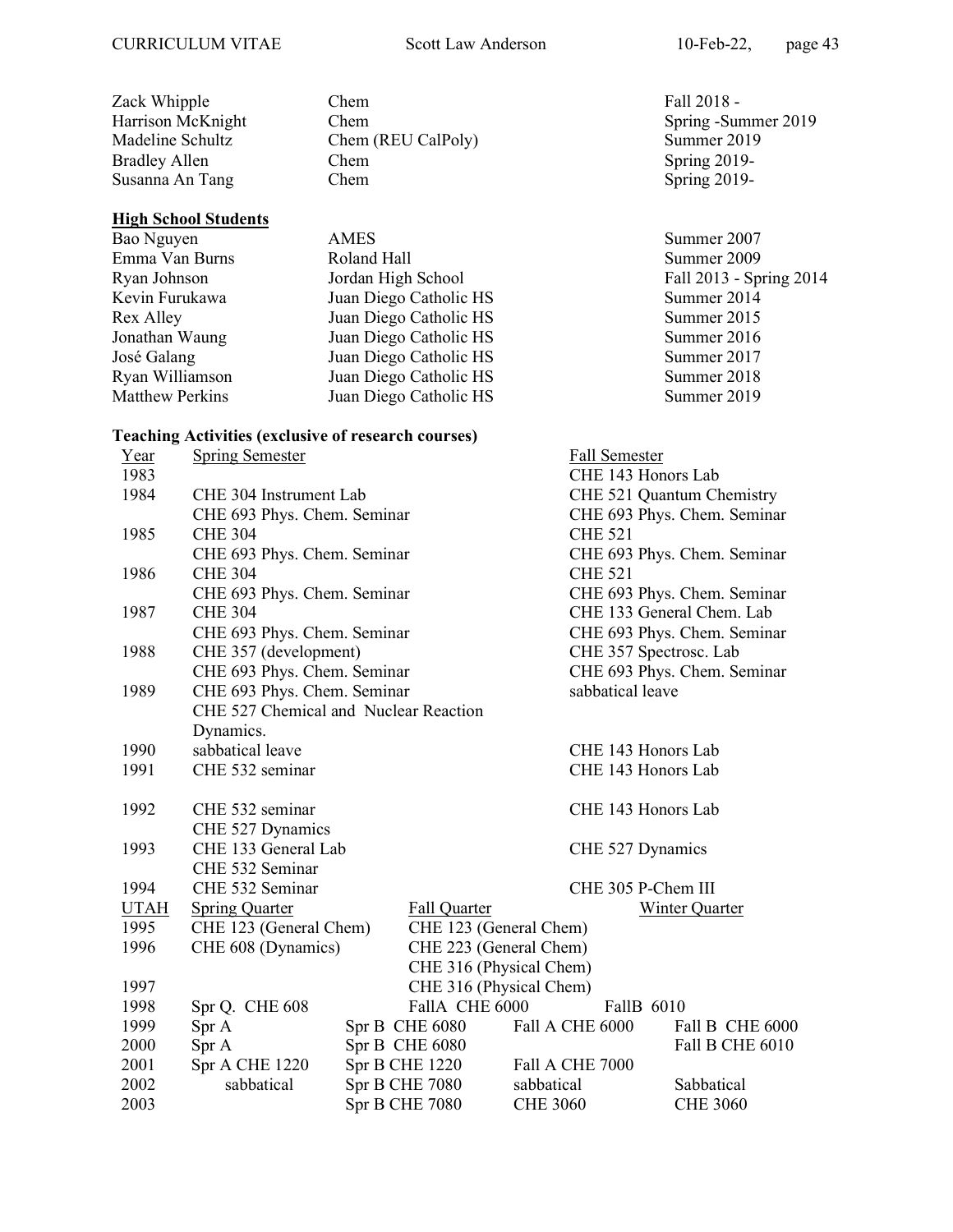| <b>CURRICULUM VITAE</b>      |                              | <b>Scott Law Anderson</b>                                              | 10-Feb-22,                                            | page 44                                                                  |  |
|------------------------------|------------------------------|------------------------------------------------------------------------|-------------------------------------------------------|--------------------------------------------------------------------------|--|
| 2004<br>2005<br>2006<br>2007 | <b>CHE 7780</b>              | Spr B CHE 7780<br>Spr B CHE 7080<br><b>CHE 7780</b><br><b>CHE 7080</b> | <b>CHE 3060</b><br><b>CHE 7000</b><br><b>CHE 3060</b> | <b>CHE 3060</b><br><b>CHE 7010</b><br><b>CHE 3060</b><br><b>CHE 7010</b> |  |
| 2008                         | <b>CHE 7780</b>              |                                                                        |                                                       | <b>CHE 7010</b>                                                          |  |
| 2009                         | <b>CHE 7780</b>              | <b>CHE 7080</b>                                                        | <b>SVPAA - USTAR</b>                                  |                                                                          |  |
| 2010                         | <b>CHE 7780</b>              |                                                                        | Sabbatical                                            | Sabbatical                                                               |  |
| 2011                         | <b>CHE 7780</b>              | Sabbatical                                                             | <b>CHE 7000</b>                                       | <b>CHE 7010</b>                                                          |  |
| 2012                         | <b>CHE 7780</b>              |                                                                        | <b>CHE 7000</b>                                       | <b>CHE 7010</b>                                                          |  |
| 2013                         | <b>CHE 7780</b>              |                                                                        | <b>CHE 7000</b>                                       | <b>CHE 7010</b>                                                          |  |
| 2014                         | <b>CHE 7780</b>              |                                                                        |                                                       | <b>CHE 7010</b>                                                          |  |
| 2015                         | <b>CHE 7780</b>              | <b>Chem 7080</b>                                                       | <b>Chem 7000</b>                                      | <b>CHE 7010</b>                                                          |  |
| 2016                         | <b>CHE 7780</b>              |                                                                        | <b>Chem 7000</b>                                      | <b>CHE 7010</b>                                                          |  |
| 2017                         | <b>CHE 7780</b>              |                                                                        | Chem 3060                                             | <b>CHE 3060</b>                                                          |  |
| 2018                         | <b>CHE 7780</b>              |                                                                        | Chem 3060                                             | <b>CHE 3060</b>                                                          |  |
| 2019                         | <b>CHE 7780</b>              |                                                                        | sabbatical                                            | Sabbatical                                                               |  |
| 2020                         | CHE 7780 (sab<br>overload)   |                                                                        |                                                       |                                                                          |  |
| 2021                         | Chem 3060<br><b>CHE 7780</b> |                                                                        | Chem 3060                                             | Chem 3060                                                                |  |
| 2022                         | <b>CHE 7780</b>              |                                                                        |                                                       |                                                                          |  |

#### Departmental and University Service (other than Student committees)

Academic Judiciary Committee of Arts and Sciences 1987 - 1991 Chemistry Graduate Director 1990 - 1994 Chemistry Department Machine Shop review committee and candidate review committees 1988 - 1995 Chemistry Graduate Education Committee (1995-98 Chemistry Organic Faculty Search Committee (1995-96) Chemistry Technical Services Committee (Machine Shop) (1995 -98) Academic Senator (winter 96) Chemistry FOSSIL oversight committee (1996-2000) Chemistry Inorganic Faculty Search Committee (1996-97) Academic Senator (1997 -2000) Physical Chemistry division chair (1997-1998)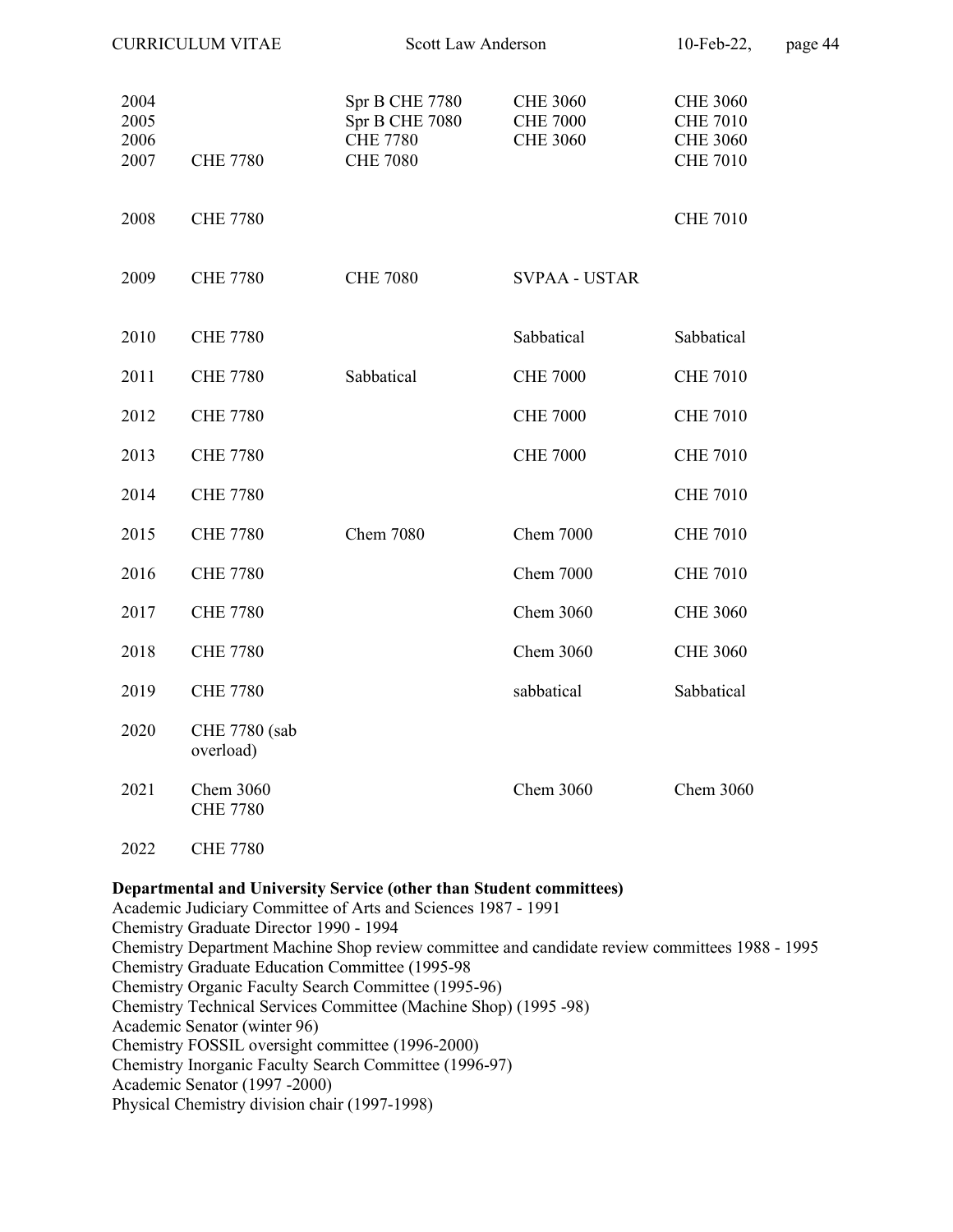Chemistry RPT subcommittee (1997-98) Chemistry Faculty Search Committee (Chair) (1998-99) Chemistry Space Committee (Chair) (1998-1999) Chemistry Faculty Search Committee (Chair) (1999-2000) Chemistry RPT subcomittee (Chair) (1999-2000) Chemistry Faculty Search Committee (Chair) (2000-01) Physical Chemistry division chair (2001) Research Accounting Oversight Committee (2001-) Chemistry Technical Services Committee (electronics/computers) (2002 -5) Chemistry Grad. Admissions (2002 - 2003) Chemistry Faculty search chair (2003) Organizer (with Steve Blair): U of U mini-conference on Nanoscience and Nanotechnology, April, 2003 Organizer: U of Utah Strategic Planning Workshop on Micro- and Nano-scale Research, March 2004 Physical Chemistry Division Chair/advisory committee (2004-5) Chemistry Faculty Search chair (2004-05) Chemistry Faculty Search chair (2005-06) Nanofab Executive Committee (College of Engineering) (2005-) Chemistry Faculty Search chair (2006-07) Chemistry RPT subcommittee (2006-7) Chemistry Technical Services Committee (machine shop) (2005- 2012) Chemistry Faculty Search chair (2007-8) Physical division chair/advisory committee (2007-8) SEED grant review committee (2007 - 10) College of Science Retention Promotion Tenure committee (2008 -13) Chemistry Graduate Ed Committee (2008 –9) ChemSAC liason (2008-2011) Physical Chemistry Division Chair/advisory committee (2009-10) Chemistry Faculty search chair (2009-10) Chemistry RPT subcommittee (2009-10) co-Director, USTAR Alternative Energy Cluster (2009 - ) State EPSCoR proposal team (2009-2011) Physical Chemistry Division Chair/advisory committee (2011-12) Chemistry Faculty search chair, and USTAR search committee (2011-12) Chemistry Faculty awards committee (2011-) Chair, College of Science Retention Promotion Tenure committee (2011 -12) Chemistry Dept. Faculty search chair (2012-13) College of Science Retention Promotion Tenure committee 2012-13 Chemistry Dept. Faculty search chair (2013-14) Assoc. Director for Microscopy and Surf. Analysis, Utah Nanofab and Microscopy Core 2013- Chemistry Dept. Safety and Sustainability Committee (2013 - ) Chemistry Dept. Technical Support Committee Chair and stockroom (2014-2017) Chemistry Department, RPT subcommittee chair (2017-2018) Chemistry Department seminar committee 2017-18 Chemistry Dept. Technical Support Committee (electronics shop) (2018-) Graduate Council internal review panel for Material Science and Engineering (2018) College of Science Dean search committee, 2018-2019 Chemistry Department, RPT subcommittee chair (2020-2021) Chemistry Department Faculty Search Chair (2020-2021)

### External Review Panels and other outside service.

Sandia National Lab, Combustion Research Center Review Committee 1989. Naval Research Lab, Chemistry Division Review, January 1994.